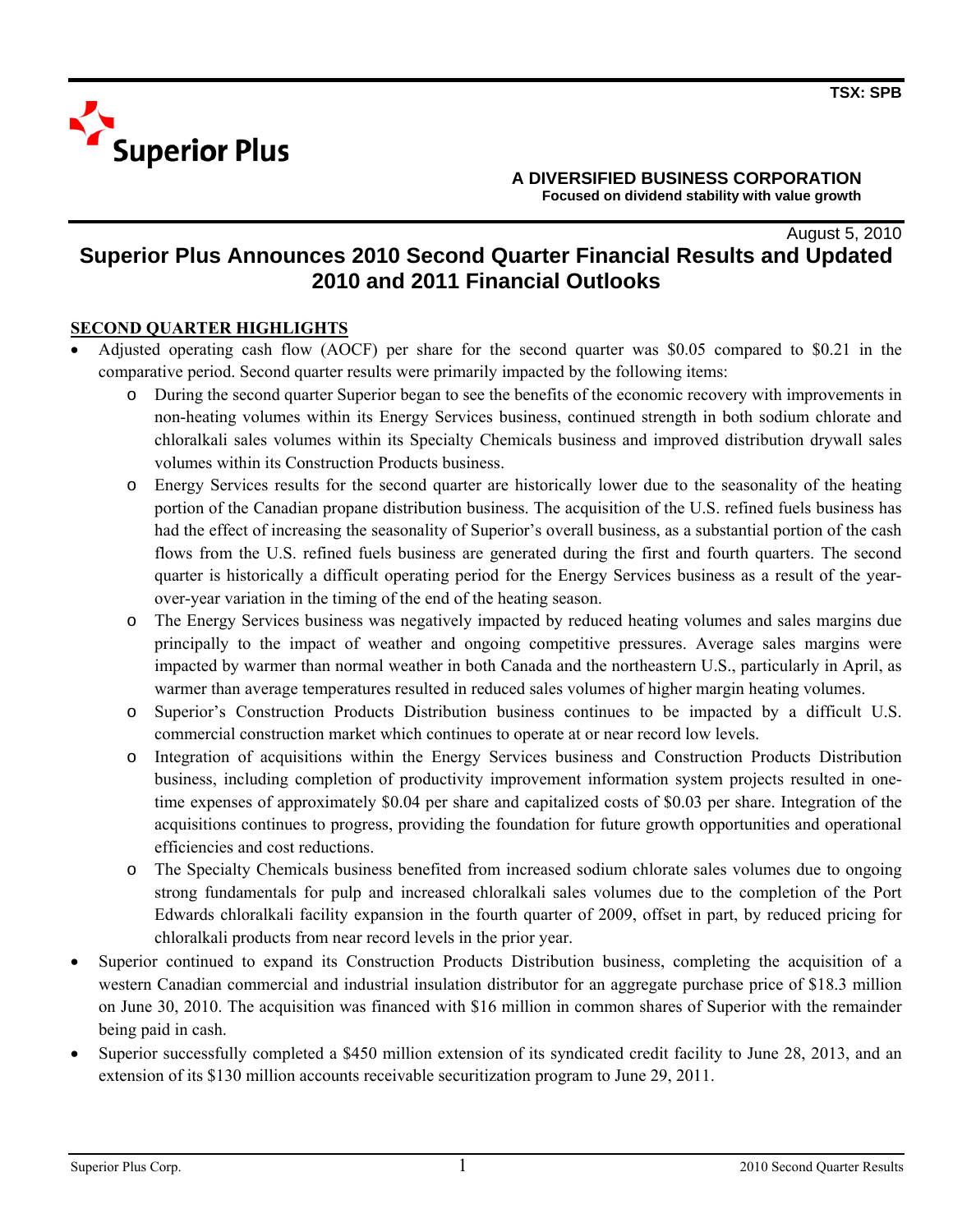- The financial outlook for 2010 has been revised to AOCF per share of \$1.50 to \$1.65 as a result of lower than anticipated second quarter results and a weaker than previously anticipated economic recovery for the remainder of 2010.
- The financial outlook for 2011 has been revised to AOCF per share of \$1.85 to \$2.05 as a result of a weaker than previously anticipated economic recovery forecasted for the remainder of 2010 and throughout 2011, particularly impacting Superior's Construction Products Distribution business.

### **FINANCIAL SUMMARY**

|                                                                       | Three months ended June 30, |         | Six months ended June 30, |         |  |
|-----------------------------------------------------------------------|-----------------------------|---------|---------------------------|---------|--|
| (millions of dollars except per share amounts)                        | 2010                        | 2009    | 2010                      | 2009    |  |
| Revenue                                                               | 788.4                       | 454.5   | 1,753.0                   | 1,057.9 |  |
| Gross profit                                                          | 167.5                       | 134.9   | 386.1                     | 323.2   |  |
| EBITDA from operations $(1)$                                          | 25.4                        | 31.0    | 101.5                     | 111.0   |  |
| Interest                                                              | (16.9)                      | (7.7)   | (33.7)                    | (18.0)  |  |
| Cash income tax recovery (expense)                                    | 0.1                         | (1.2)   | (0.3)                     | (6.2)   |  |
| Corporate costs                                                       | (3.5)                       | (3.2)   | (7.7)                     | (6.6)   |  |
| Adjusted operating cash flow <sup>(1)</sup>                           | 5.1                         | 18.9    | 59.8                      | 80.2    |  |
|                                                                       |                             |         |                           |         |  |
| Adjusted operating cash flow per share, basic and diluted $(1)(2)(3)$ | \$0.05                      | \$0.21  | \$0.57                    | \$0.91  |  |
| Dividends paid per share                                              | \$0.405                     | \$0.405 | \$0.81                    | \$0.81  |  |

(1) EBITDA from operations and adjusted operating cash flow are key performance measures used by management to evaluate the performance of Superior. These measures are defined under "Non-GAAP Financial Measures" in Superior's 2010 Second Quarter Management's Discussion and Analysis.

<sup>(2)</sup> The weighted average number of shares outstanding for the three months ended June 30, 2010 is 105.0 million (2009 – 88.4 million) and for the six months ended June 30, 2010 is 104.1 million (2009 – 88.4 million).

 $^{(3)}$  For the three and six months ended June 30, 2010 and 2009, there were no dilutive instruments.

## **SEGMENTED INFORMATION**

|                                           | Three months ended June 30, |      | Six months ended June 30, |      |  |
|-------------------------------------------|-----------------------------|------|---------------------------|------|--|
| (millions of dollars)                     | 2010                        | 2009 | 2010                      | 2009 |  |
| <b>EBITDA</b> from operations:            |                             |      |                           |      |  |
| <b>Energy Services</b>                    | (3.9)                       | 7.5  | 46.9                      | 53.9 |  |
| <b>Specialty Chemicals</b>                | 23.8                        | 20.2 | 44.9                      | 52.3 |  |
| <b>Construction Products Distribution</b> | 5.5                         | 3.3  | 9.7                       | 4.8  |  |
|                                           | 25.4                        | 31.0 | 101.5                     | 1110 |  |

## **Energy Services**

- EBITDA from operations for the second quarter was a loss of \$3.9 million and was impacted by reduced gross margins at the Canadian propane distribution business and reduced gross profit within the fixed-price energy services business due principally to the impact of warm weather. Additionally, warmer than average temperatures in the northeastern U.S., the continued impact of a weak economic environment and the seasonality of the U.S. refined fuels business contributed to the loss incurred in the second quarter.
- Canadian propane distribution sales volumes were consistent with the prior year quarter as an increase in lower margin industrial volumes due to a modest improvement in the economic environment within the industrial sector, was fully offset by a reduction in higher margin commercial and residential heating related volumes. Commercial and residential sales volumes were principally impacted by higher than average temperatures experienced throughout the second quarter and the impact of increased competition, offset in part, by new commercial sales volumes due to ongoing sales and marketing efforts.
- Average weather for Canada and the northeastern U.S., as determined by degree days for the second quarter of 2010 was 15% and 27% warmer than the prior year period and 8% and 13% warmer than the five year average, which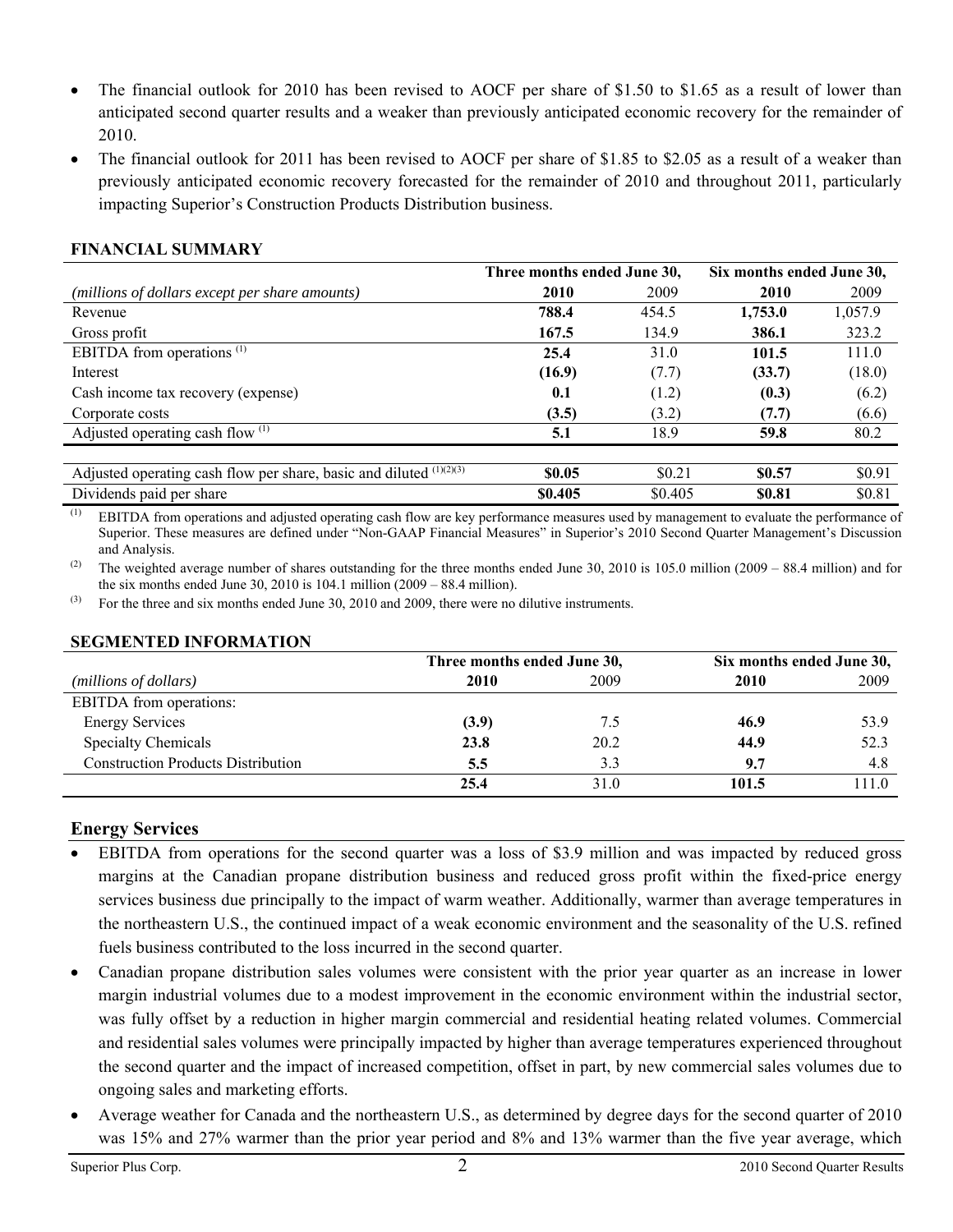negatively impacted heating related volumes. Although average weather does not typically have a material impact on volumes in the second and third quarters due to the seasonality of heating related volumes, warmer than average weather in March and April which is at the end of the heating season did negatively impact volumes in the second quarter.

- Canadian propane average sales margins were 17.6 cents per litre in the second quarter compared to 19.5 cents per litre in the prior year quarter. The decrease in average margins was due to reduced sales volumes of higher margin heating related volumes as a result of warmer than normal weather and on-going general competitive pressures.
- The U.S. refined fuels business, excluding service gross profits, generated gross profits of \$21.8 million in the second quarter, below Superior's acquisition assumptions due in part to warmer than anticipated weather and ongoing competitive pressures. Superior continues to focus on integrating its U.S. refined fuels business to generate operational efficiencies.
- The fixed-price energy services business generated gross profits of \$6.8 million compared to \$8.3 million in the prior year quarter as a result of increased charges associated with load balancing due principally to the impact of warmer weather during the first six months of 2010.
- The supply portfolio management business generated gross profits of \$0.7 million in the second quarter compared to \$1.1 million in the prior year period. Due to the seasonality of this business the second and third quarters are historically its weakest quarters.
- As a result of lower than anticipated results in the second quarter of 2010 and ongoing competitive pressures in the Canadian propane and U.S. refined fuels businesses, Superior is revising its 2010 outlook for its Energy Services business to \$110 to \$120 million while the range for the 2011 outlook has been widened to \$140 to \$155 million. The outlook for 2011 assumes normalized weather and heating related volumes, and a continued improvement in the economy which should modestly reduce ongoing competitive pressures. Throughout the second quarter, Superior continued to see a recovery in non-heating load customer volumes across most end-use markets which should continue to improve volumes in the second half of 2010 and throughout 2011.

## **Specialty Chemicals**

- EBITDA from operations for the second quarter was \$23.8 million compared to \$20.2 million in the prior year quarter as improved sodium chlorate and chloralkali sales volumes more than offset lower realized average selling prices.
- Chloralkali sales volumes benefited from the completion of the Port Edwards chloralkali facility expansion in the fourth quarter of 2009 which was operating at or above its anticipated capacity throughout the second quarter, offset in part, by a reduction in the average realized selling price for chloralkali products. Pricing in the prior year, although off record high levels experienced in the fourth quarter of 2008 and first quarter of 2009, was still higher than current levels.
- Sodium chlorate gross profits were modestly higher than the prior year as increased sales volumes due to improved North American demand, more than offset a modest decrease in the average selling price as a result of the appreciation of the Canadian dollar on US-denominated sales and competitive pressures. Sodium chlorate demand and sales volumes for the second quarter benefited from a strong pulp market.
- Superior's 55,000 metric tonne, sodium chlorate facility located in Mininco, Chile which had been impacted by an earthquake on February 27, 2010 was placed into active operations during the first week of April. Operations were brought back to full capacity and normal profitability levels early in the second quarter.
- During the second quarter a number of capital growth projects were substantially completed, including the replacement and upgrade of electrical equipment at the Vancouver, BC sodium chlorate facility at a total cost of \$9.7 million and the implementation of a hydrogen capture system at the Chilean facility at a cost of \$3.7 million being 50% of the total cost. The hydrogen project was a joint undertaking with CMPC Celulosa S.A., the result of an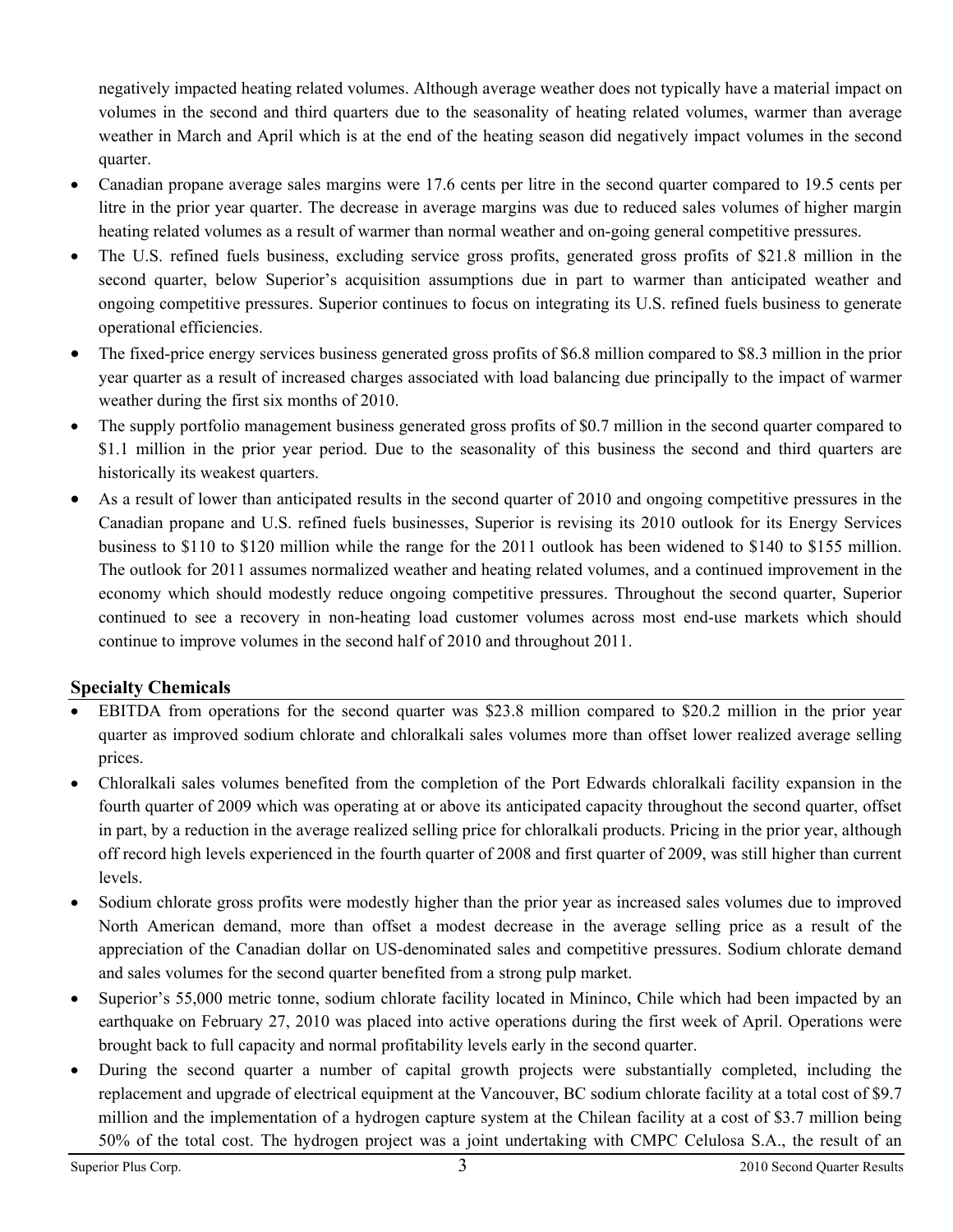extension of the strategic partnership with CMPC. These projects will generate incremental EBITDA from operations for the second half of 2010 and beyond.

- An investment in a \$10 million turbo generator project with CMPC Celulosa S.A., the strategic partner with respect to the Chilean facility was agreed to during the second quarter, with operations to commence in the third quarter on a basis similar to the arrangement for the existing facility.
- Superior's outlook for its Specialty Chemicals business for 2010 has been increased \$3 million from the outlook provided in the first quarter of \$95 to \$105 million, while its outlook for 2011 has been increased by \$5 million to \$105 to \$115 million. Superior continues to see a stable market for sodium chlorate as a result of strong pulp market fundamentals and continued improvement in chloralkali sales volumes and pricing due to improved North American chemical demand and the full year impact of the expanded Port Edwards facility.

## **Construction Products Distribution**

- Superior continued to expand its Construction Products Distribution business, completing the acquisition of a western Canadian commercial and industrial insulation distributor for an aggregate purchase price of \$18.3 million. The acquisition delivers on our strategy to expand the SPI insulation business into the Canadian market.
- EBITDA from operations for the second quarter was \$5.5 million compared to \$3.3 million in the prior year quarter. The increase in EBITDA from operations is principally due to the acquisition of SPI on September 24, 2009.
- Excluding the acquisition of SPI, operating results continue to be impacted by ongoing weakness in the residential and commercial construction markets which has significantly increased competitive pressures resulting in lower percentage sales margins. Drywall sales volumes were modestly higher than the prior year quarter due principally to improvements in new home residential housing starts, particularly in Ontario.
- SPI's results were below acquisition assumptions and were impacted by the weak U.S. commercial construction market.
- Superior continues to focus on integrating the operations of Winroc, SPI and the recently acquired western Canadian commercial and industrial insulation business to generate operational efficiencies.
- As a result of continued weakness in the commercial construction market and slower than anticipated recovery in the residential market, Superior is revising its 2010 outlook for its Construction Products Distribution business to \$25 to \$35 million and its 2011 outlook to \$30 to \$40 million. Although there are continuing modest improvements in the residential construction segment in Canada and select U.S. markets, the overall outlook for the residential and commercial markets throughout Canada is for modest growth, whereas the outlook for the U.S. residential market is for minimal to modest growth through 2010 into 2011 with minimal growth in the commercial market. Third-party outlooks for both residential and commercial markets continue to change, with a recovery now anticipated to be slower than previously forecast, which has made forecasting both the residential and commercial construction market outlooks extremely difficult.

## **Corporate Related**

- Total interest expense for the second quarter was \$16.9 million compared to \$7.7 million in the prior year quarter. Interest expense increased due to higher average debt levels as a result of the financing of acquisitions completed during the first quarter of 2010 and the second half of 2009, offset in part, by the appreciation of the Canadian dollar on US-denominated interest costs.
- Cash income taxes were a recovery of \$0.1 million in the second quarter compared to an expense of \$1.2 million in the prior year quarter. Cash income taxes were lower than the prior year period due to additional U.S. tax basis associated with the successful start-up of the Port Edwards facility during the fourth quarter of 2009 and reduced U.S. taxable income.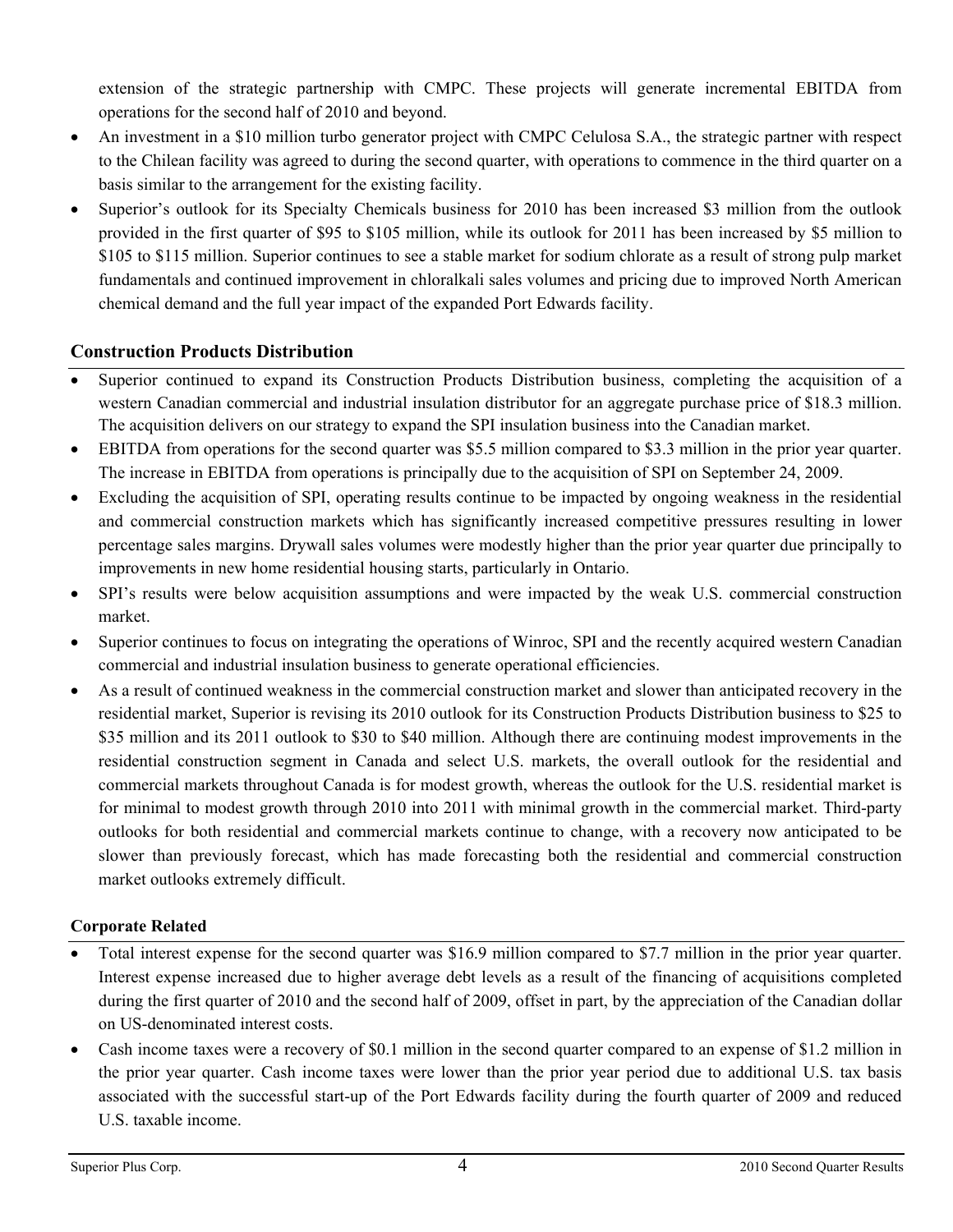- Superior restarted its dividend re-investment program (DRIP) during the second quarter, commencing with the payment of the May 2010 dividend, resulting in proceeds of \$1.5 million. Proceeds from the DRIP will be used to reduce existing debt levels and fund existing and future accretive growth opportunities. The DRIP provides Superior's shareholders with the opportunity to reinvest their cash dividends in the future growth of the business at a 5% discount to the market price of Superior's common shares.
- Superior successfully completed a \$450 million extension of its syndicated credit facility with ten lenders. The secured credit facility matures on June 28, 2013 and can be expanded up to \$750 million. Financial covenant ratios were unchanged with Consolidated Secured Debt to Consolidated EBITDA ratio and Consolidated Debt to Consolidated EBITDA ratio of 3.0x and 5.0x, respectively.
- Four quarter trailing compliance EBITDA was \$216.7 million resulting in a Consolidated Secured Debt to compliance EBITDA ratio of 2.4x and a Consolidated Debt (excluding convertible debentures) to compliance EBITDA ratio of 3.1x as at June 30, 2010. Compliance EBITDA includes the impact of acquisitions completed during 2009 and 2010.
- On July 2, 2010, Superior extended its accounts receivable securitization program to June 29, 2011. Superior may sell up to \$130 million of certain accounts receivables on a 30 day revolving basis to a Canadian chartered bank to finance a portion of its working capital requirements.
- On July 29, 2010, Standard and Poor's confirmed Superior LP's senior secured long-term debt credit rating at BBBand its senior unsecured rating at BB-, Superior's corporate credit rating was revised to BB (stable) from BB+(negative watch). DBRS is currently in the process of completing its annual credit review, which is anticipated to be completed during the third quarter of 2010.

## **2010 Financial Outlook** (1)

| sviv i mančan vagova                           |                          |                        |                         |                       |
|------------------------------------------------|--------------------------|------------------------|-------------------------|-----------------------|
| (millions of dollars except per share amounts) | 2010 Outlook<br>Currentl | 2010 Outlook<br>Priorl | 2011 Outlook<br>Current | 2011 Outlook<br>Prior |
| <b>EBITDA</b> from operations:                 |                          |                        |                         |                       |
| <b>Energy Services</b>                         | 110-120                  | 125-135                | 140-155                 | 145-155               |
| <b>Specialty Chemicals</b>                     | 95-105                   | $92 - 102$             | 105-115                 | 100-110               |
| <b>Construction Products Distribution</b>      | $25 - 35$                | $35 - 45$              | $30 - 40$               | $40 - 50$             |
| Adjusted operating cash flow per share         | $$1.50-S1.65$            | $$1.75 - $1.90$        | $$1.85 - $2.05$         | $$2.00-S2.20$         |

(1) The assumptions, definitions, risk factors and explanation of the changes to the 2010 and 2011 Financial Outlook are discussed in Superior's 2010 Second Quarter Management's Discussion and Analysis.

Superior's dividend is currently \$0.135 per share per month or \$1.62 on an annualized basis. In light of a reduction to Superior's short-term financial outlook, Superior remains confident in its ability to sustain its dividend. "Superior continues to monitor the performance of its businesses and believes that the combination of the successful integration of recent acquisitions and other growth initiatives, a continuation of the ongoing economic recovery and our strong balance sheet provide the necessary foundation for Superior's dividend," stated Grant Billing, Chairman and CEO.

## **2010 Second Quarter Results**

Superior's 2010 Second Quarter Management's Discussion and Analysis is attached and is also available on Superior's website at: www.superiorplus.com under the investor information section.

## **Conference Call**

Superior will be conducting a conference call and webcast for investors, analysts, brokers and media representatives to discuss the 2010 Second Quarter Results at 8:30 a.m. MST on Friday, August 6, 2010. To participate in the call, dial: 1- 866-226-1792. An archived recording of the call will be available for replay until midnight, Monday, September 6, 2010. To access the recording, dial: 1-800-408-3053 and enter pass code 6257870. Internet users can listen to the call live, or as an archived call, on Superior's website at: www.superiorplus.com.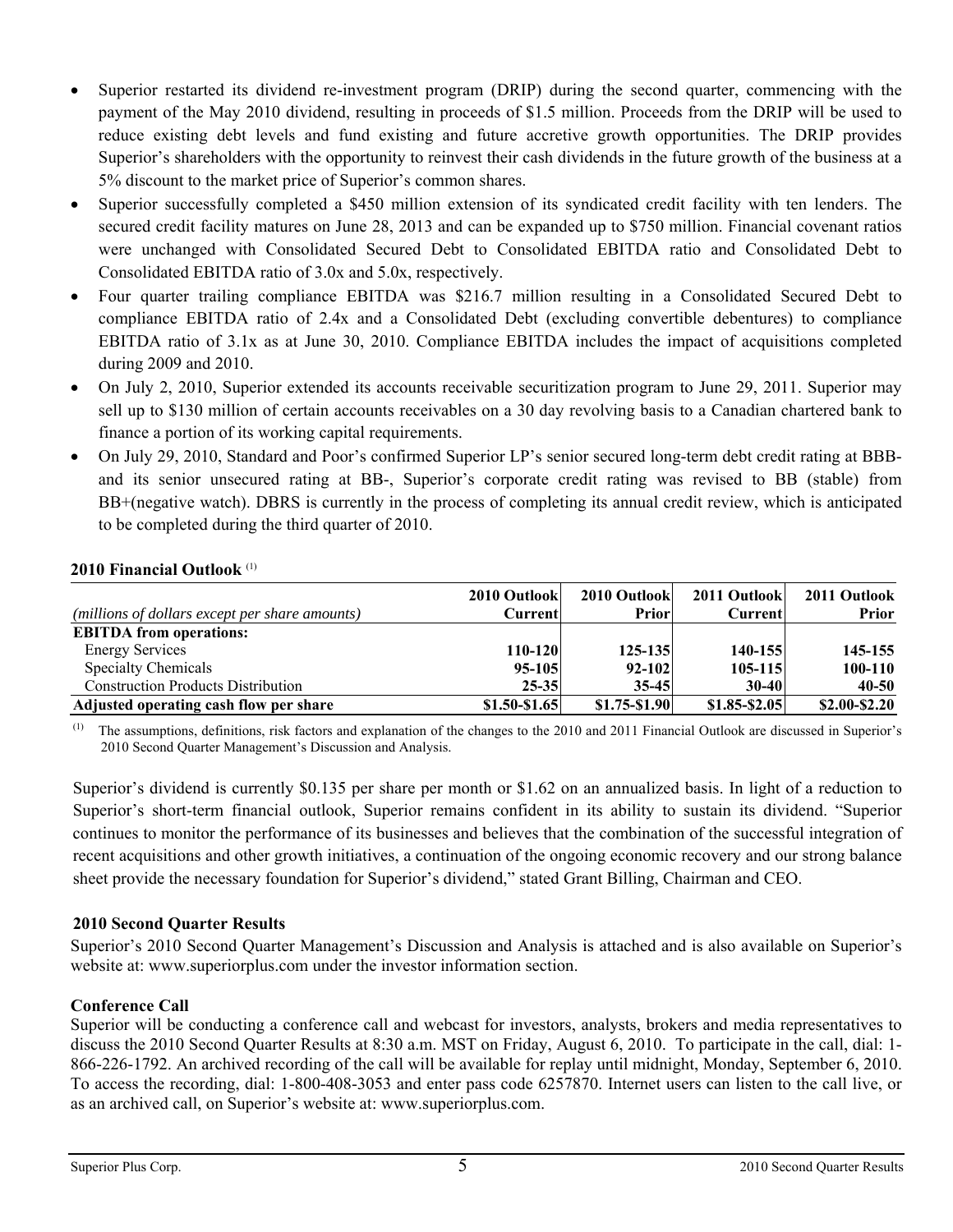### **Forward Looking Information**

Certain information included herein is forward-looking, within the meaning of applicable Canadian securities laws. Forward looking information can be identified by looking for words such as "believe", "expects", "expected", "will", "intends", "projects", "anticipates", "estimates", "continues" or similar words. Forward-looking information in this press release, including the attached 2010 Second Quarter Management's Discussion and Analysis, includes but is not limited to, consolidated and business segment outlooks, expected EBITDA from operations, expected adjusted operating cash flow, expected adjusted operating cash flow per share, future capital expenditures, business strategy and objectives, dividend strategy, future cash flows, anticipated taxes, expected results from acquisitions, expected life of facilities and statements regarding the future financial position of Superior and Superior Plus LP. Superior believes the expectations reflected in such forward-looking information are reasonable but no assurance can be given that these expectations will prove to be correct and such forward-looking statements should not be unduly relied upon.

Forward-looking information is based on various assumptions. Those assumptions are based on information currently available to Superior, including information obtained from third party industry analysts and other third party sources and include, the historic performance of Superior's businesses, current business and economic trends, availability and utilization of tax basis, foreign currency, exchange and interest rates, trading data, cost estimates and the other assumptions set forth under the "Outlook" sections contained in the attached 2010 Second Quarter Management's Discussion and Analysis. Readers are cautioned that the preceding list of assumptions is not exhaustive.

Forward-looking information is not a guarantee of future performance and involves a number of risks and uncertainties some of which are described herein and in the attached 2010 Second Quarter Management's Discussion and Analysis. Such forward-looking information necessarily involves known and unknown risks and uncertainties, which may cause Superior's or Superior LP's actual performance and financial results in future periods to differ materially from any projections of future performance or results expressed or implied by such forward-looking information. These risks and uncertainties include but are not limited to the risks referred to under the section entitled "Risk Factors to Superior", in the attached 2010 Second Quarter Management's Discussion and Analysis, the risks associated with the availability and amount of the tax basis and the risks identified in Superior's 2009 Annual Information Form under the heading "Risk Factors". Any forward-looking information is made as of the date hereof and, except as required by law, Superior does not undertake any obligation to publicly update or revise such information to reflect new information, subsequent or otherwise.

*For more information about Superior, visit our website at www.superiorplus.com or contact:* 

| <b>Executive Vice-President and Chief Financial Officer</b><br>E-mail: whingham@superiorplus.com                                                                               |
|--------------------------------------------------------------------------------------------------------------------------------------------------------------------------------|
| Phone: (403) 218-2951 / Fax: (403) 218-2973<br>Toll Free: 1-866-490-PLUS (7587)                                                                                                |
| Vice-President, Investor Relations and Planning<br>E-mail: $\beta$ bachman@superiorplus.com<br>Phone: (403) 218-2957 / Fax: (403) 218-2973<br>Toll Free: 1-866-490-PLUS (7587) |
|                                                                                                                                                                                |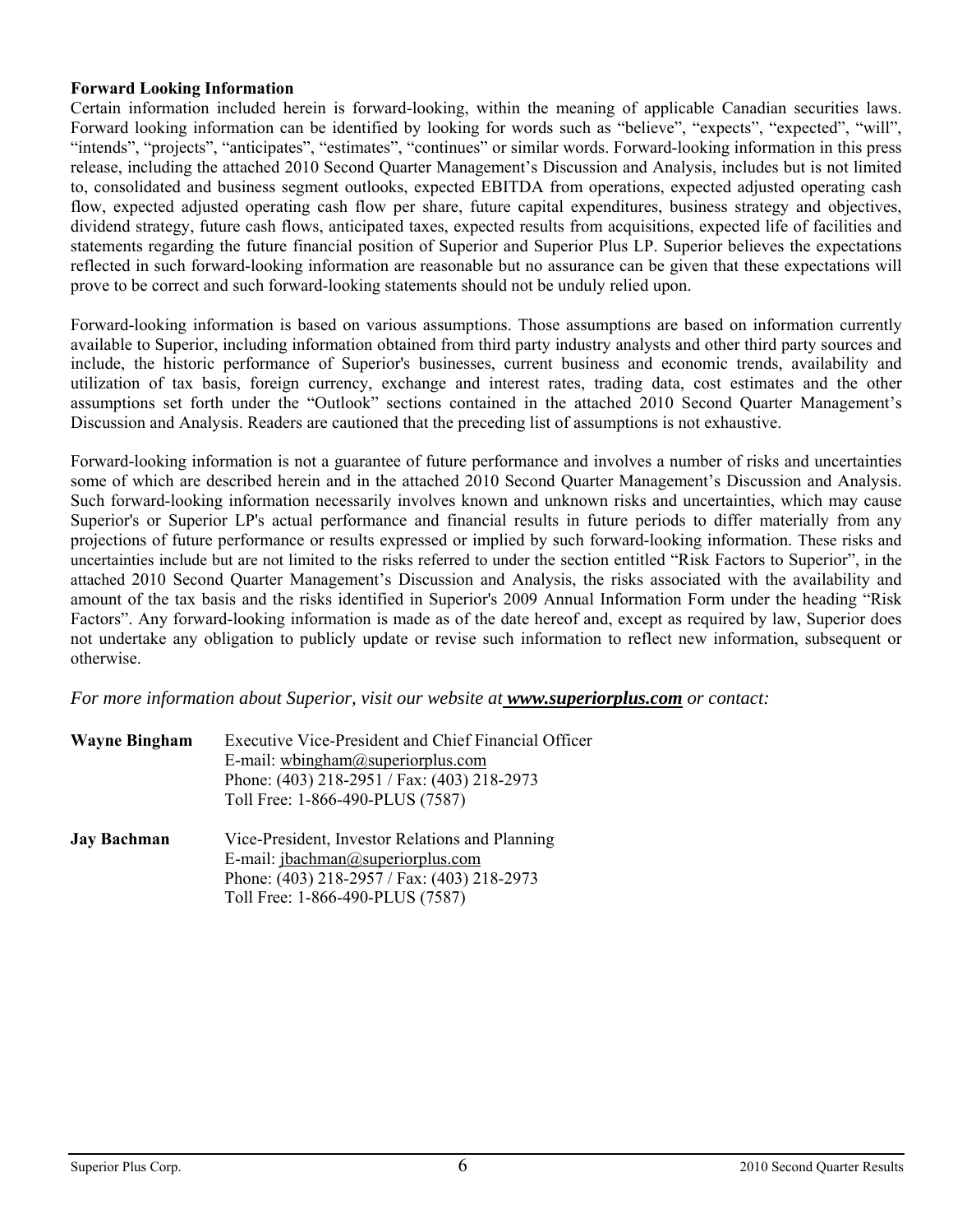## **Management's Discussion and Analysis of 2010 Second Quarter Results August 5, 2010**

## **Overview of Superior**

Superior is a diversified business corporation. Superior holds 100% of Superior Plus LP (Superior LP), a limited partnership formed between Superior General Partner Inc., as general partner and Superior as limited partner. Superior owns 100% of the shares of Superior General Partner Inc. The cash flow of Superior is solely dependent on the results of Superior LP and is derived from the allocation of Superior LP's income to Superior by means of partnership allocations. Superior, through its ownership of Superior LP has three operating segments: the Energy Services segment which includes a Canadian propane distribution business, a U.S. refined fuels distribution business, a fixed-price energy services business and a supply portfolio management business; the Specialty Chemicals segment; and the Construction Products Distribution segment.

# **Second Quarter Results**

### **Summary of Adjusted Operating Cash Flow**

| $\overline{\phantom{a}}$                                                                                | Three months ended June 30, | Six months ended June 30, |        |        |
|---------------------------------------------------------------------------------------------------------|-----------------------------|---------------------------|--------|--------|
| (millions of dollars except per share amounts)                                                          | 2010                        | 2009                      | 2010   | 2009   |
| EBITDA from operations: $(1)$                                                                           |                             |                           |        |        |
| <b>Energy Services</b>                                                                                  | (3.9)                       | 7.5                       | 46.9   | 53.9   |
| <b>Specialty Chemicals</b>                                                                              | 23.8                        | 20.2                      | 44.9   | 52.3   |
| <b>Construction Products Distribution</b>                                                               | 5.5                         | 3.3                       | 9.7    | 4.8    |
|                                                                                                         | 25.4                        | 31.0                      | 101.5  | 111.0  |
| Interest                                                                                                | (16.9)                      | (7.7)                     | (33.7) | (18.0) |
| Cash income tax recovery (expense)                                                                      | 0.1                         | (1.2)                     | (0.3)  | (6.2)  |
| Corporate costs                                                                                         | (3.5)                       | (3.2)                     | (7.7)  | (6.6)  |
| Adjusted operating cash flow $^{(1)}$                                                                   | 5.1                         | 18.9                      | 59.8   | 80.2   |
|                                                                                                         |                             |                           |        |        |
| Adjusted operating cash flow per share <sup>(1)</sup> , basic <sup>(2)</sup> and diluted <sup>(3)</sup> | \$0.05                      | \$0.21                    | \$0.57 | \$0.91 |

(1) EBITDA, EBITDA from operations and adjusted operating cash flow are not GAAP measures. See "Non-GAAP Financial Measures"

<sup>(2)</sup> The weighted average number of shares outstanding for the three months ended June 30, 2010, is 105.0 million (2009 – 88.4 million) and for the six months ended June 30, 2010, is 104.1 million (2009 – 88.4 million).

 $^{(3)}$  For the three and six months ended June 30, 2010 and 2009, there were no dilutive instruments.

### **Adjusted Operating Cash Flow Reconciled to Cash Flow from Operating Activities** (1)

|       | OWDER THE REPORT OF OWDER THE HIGHE OPERATOR THEORY                                                            |                             |        |                           |        |  |
|-------|----------------------------------------------------------------------------------------------------------------|-----------------------------|--------|---------------------------|--------|--|
|       |                                                                                                                | Three months ended June 30, |        | Six months ended June 30, |        |  |
|       | ( <i>millions of dollars</i> )                                                                                 | 2010                        | 2009   | 2010                      | 2009   |  |
|       | Cash flows (outflows) from operating activities                                                                | (12.9)                      | 75.0   | 82.1                      | 158.4  |  |
| Add:  | Customer contract related costs capitalized                                                                    | 0.8                         | 1.2    | 1.4                       | 2.1    |  |
| Less: | Increase (decrease) in non-cash working capital<br>Reclassification of unrealized losses related to Superior's | 18.8                        | (58.3) | (20.5)                    | (76.9) |  |
|       | supply portfolio management business                                                                           |                             | 2.7    |                           |        |  |
|       | Amortization of customer contract related costs                                                                | (1.6)                       | (1.7)  | (3.2)                     | (3.4)  |  |
|       | <b>Adjusted operating cash flow</b>                                                                            | 5.1                         | 18.9   | 59.8                      | 80.2   |  |

 (1) See the unaudited Interim Consolidated Financial Statements for cash flows from operating activities, customer contract related costs and changes in non-cash working capital.

Second quarter adjusted operating cash flow was \$5.1 million, a decrease of \$13.8 million or 73% compared to the prior year quarter. The decrease in adjusted operating cash flow was due to reduced EBITDA from operations at Energy Services and higher interest costs, offset in part by modestly higher EBITDA from operations at Specialty Chemicals and Construction Products Distribution and lower cash income taxes. The decrease in Energy Services EBITDA was primarily related to customer mix, warmer weather and the seasonality impact of the U.S. Refined Fuels segment. Interest costs increased by \$9.2 million due primarily to increased debt levels incurred to finance acquisitions made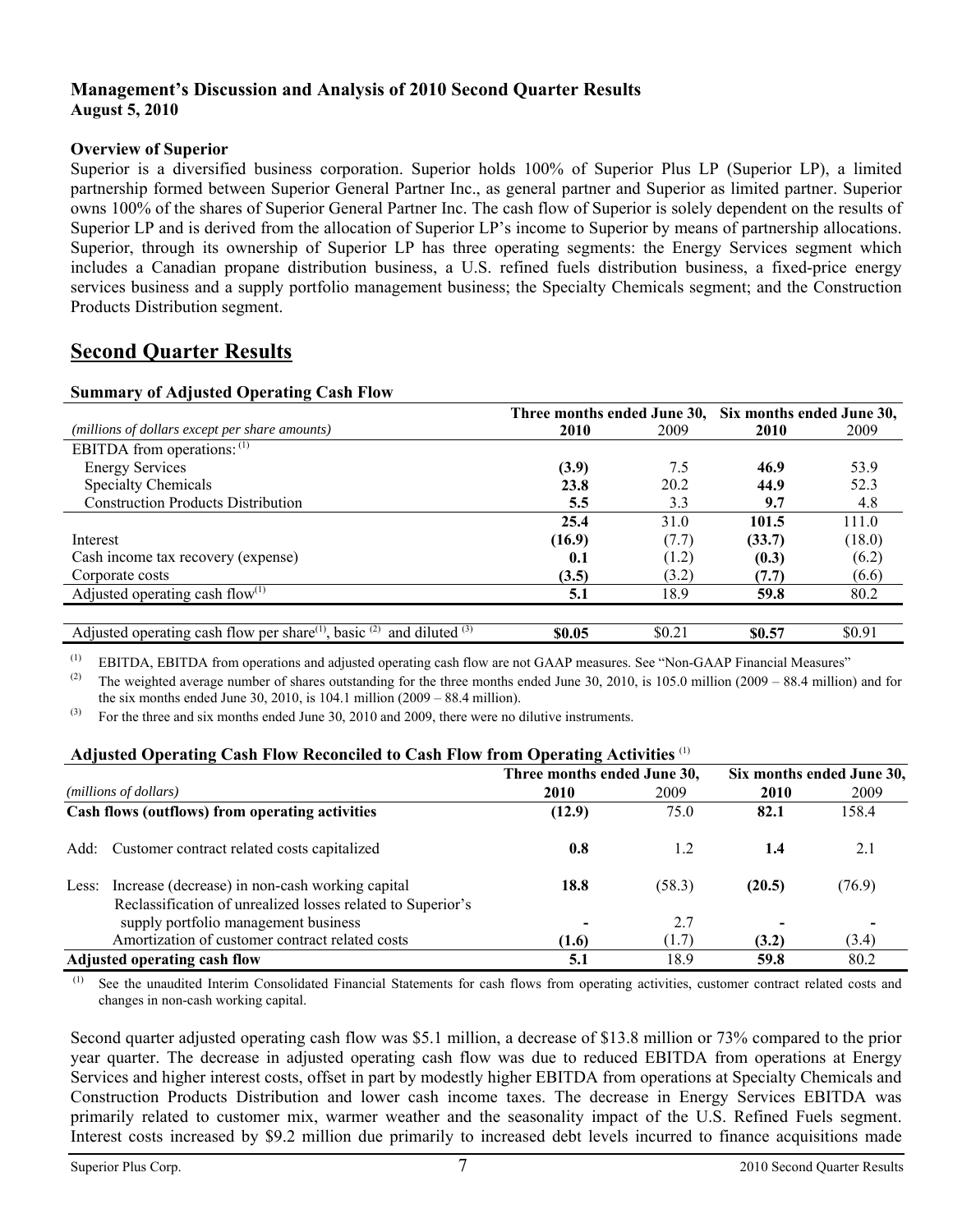during the last twelve months as well as higher interest rates. Construction Products Distribution EBITDA from operations increased primarily due to the contribution of the acquisition of Specialty Products and Insulation Co. (SPI) on September 24, 2009. The decrease in cash income taxes was due to reduced taxable income as compared to the prior year quarter. Adjusted operating cash flow per share was \$0.05 per share in the second quarter, a decrease of 76% from \$0.21 per share in the prior year quarter due to the 73% decrease in operating cash flow noted above and 19% increase in the weighted average numbers of shares outstanding. The increase in the weighted average number of shares outstanding as compared to the prior year quarter was due to the issuance of common shares to partially finance the acquisition of certain assets that comprise a U.S. heating oil and propane distribution business from Sunoco Inc. (Sunoco U.S. refined fuels assets) on September 30, 2009, the acquisition of certain assets that comprise a retail heating oil, propane and motor fuels distribution business from Griffith Energy Services Inc. (Griffith CH U.S. refined fuels assets) on December 11, 2009 (the Sunoco U.S. refined fuels assets and the Griffith CH U.S. refined fuels assets, collectively referred to as the "U.S. refined fuels asset"), the acquisition of Griffith Holdings Inc. (Griffith) on January 20, 2010, the acquisition of Burnaby assets by Construction Products Distribution on June 28, 2010 and the reinstatement of the dividend reinvestment plan effective for the payment of the May 2010 dividend. A comprehensive review of EBITDA from operations for all of Superior's businesses is contained in this management's discussion and analysis.

Net loss for the second quarter was \$18.6 million, compared to net earnings of \$23.4 million in the prior year quarter. The net loss was impacted by \$4.2 million in unrealized losses on derivative financial instruments in the current quarter, compared to unrealized gains of \$18.6 million in prior year quarter. The change in the unrealized gains and losses on derivative financial instruments was due principally to higher losses in the current quarter on Superior's foreign currency financial derivatives compared to the prior year as a result of fluctuations in foreign currency spot and forward prices. Revenues of \$788.4 million were \$334.0 million higher than the prior year quarter due principally to higher Energy Services revenue from the acquisition of U.S. refined fuels assets and Griffith along with higher Construction Products Distribution revenue due to the acquisition of SPI. Gross profit of \$167.5 million was \$32.6 million higher than the prior year quarter due principally to contributions of the acquisitions completed in 2009 and 2010 noted above, offset in part by reduced gross margins at Energy Services from the Canadian propane distribution and fixed-priced energy businesses. Total income tax for the second quarter was a recovery of \$7.4 million compared to an income tax expense of \$3.5 million in the prior year quarter. Income taxes in the second quarter were impacted by the additional U.S. tax basis associated with commissioning the Port Edwards facility in the fourth quarter of 2009, reduced U.S. based taxable income and the change in unrealized losses on derivative financial instruments in the second quarter as discussed above.

### **Energy Services**

Energy Services' condensed operating results for the three and six months ended June 30, 2010 and 2009 are provided in the following table.

|                                               | Three months ended June 30, |         | Six months ended June 30, |         |
|-----------------------------------------------|-----------------------------|---------|---------------------------|---------|
| (millions of dollars)                         | 2010                        | 2009    | 2010                      | 2009    |
| Revenue <sup>(1)(2)</sup>                     | 493.9                       | 240.8   | 1.182.4                   | 620.6   |
| Cost of sales <sup><math>(1)</math></sup>     | (410.9)                     | (178.0) | (960.6)                   | (450.1) |
| Gross profit                                  | 83.0                        | 62.8    | 221.8                     | 170.5   |
| Less: Cash operating and administration costs | (86.9)                      | (55.3)  | (174.9)                   | (116.6) |
| <b>EBITDA</b> from operations                 | (3.9)                       | 7.5     | 46.9                      | 53.9    |

(1) In order to better reflect the results of its operations, Superior has reclassified certain amounts for purposes of this management's discussion analysis to present its results as if it had accounted for various transactions as accounting hedges. See Reconciliation of Divisional Segmented Revenue and Cost of Sales to EBITDA for detailed amounts.

(2) For the three months ended June 30, 2009, for purposes of this management's discussion and analysis, Superior has reversed the impact of \$2.7 million of unrealized losses on forward propane purchase contracts as a component of revenue for the three months ended March 31, 2009, related to Energy Services supply portfolio management business. There is no impact on Energy Services EBITDA from operations for the six months ended June 30, 2009.

Revenues for the second quarter of 2010 were \$493.9 million, an increase of \$253.1 million from revenues of \$240.8 million in 2009. The increase in revenues was primarily due to the contribution from the acquisition of the Sunoco U.S. refined fuels assets on September 30, 2009 and acquisition of the Griffith CH U.S. refined fuels assets on December 11, 2009 (the Sunoco U.S. refined fuels assets and the Griffith CH U.S. refined fuels assets, collectively referred to as the "U.S. refined fuels assets"), and the acquisition of Griffith Holdings Inc. (Griffith) on January 20, 2010, offset in part by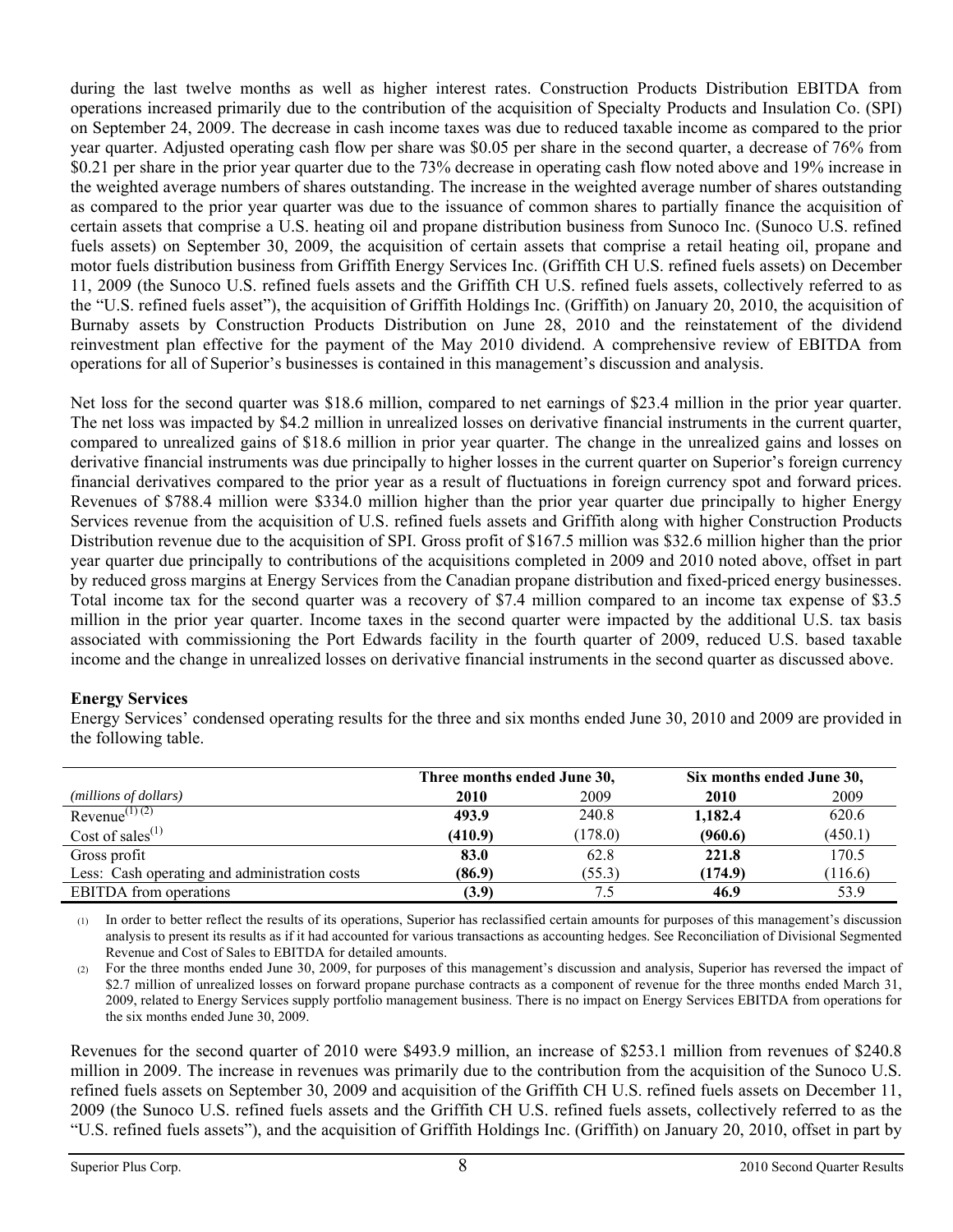lower Canadian propane distribution revenue. Total gross profit for the second quarter of 2010 was \$83.0 million, an increase of \$20.2 million or 32% over the prior year quarter. The increase in gross profit was primarily due to the contribution from the acquisition of U.S. refined fuels assets and Griffith offset in part by lower Canadian propane distribution and fixed-price energy services gross profit. A summary and detailed review of gross profit is provided below.

#### **Gross Profit Detail**

|                               | Three months ended June 30, |                          | Six months ended June 30, |       |
|-------------------------------|-----------------------------|--------------------------|---------------------------|-------|
| (millions of dollars)         | 2010                        | 2009                     | 2010                      | 2009  |
| Canadian propane distribution | 43.9                        | 48.5                     | 109.7                     | 129.5 |
| U.S. refined fuels            | 21.8                        | $\overline{\phantom{a}}$ | 70.8                      |       |
| Other services                | 9.8                         | 4.9                      | 21.0                      | 10.6  |
| Supply portfolio management   | 0.7                         | IJ                       | 6.0                       | 15.1  |
| Fixed-price energy services   | 6.8                         | 8.3                      | 14.3                      | 15.3  |
| Total gross profit            | 83.0                        | 62.8                     | 221.8                     | 170.5 |

### *Canadian Propane Distribution*

Canadian propane distribution gross profit for the second quarter was \$43.9 million, a decrease of \$4.6 million or 9% from the prior year quarter, due primarily to lower average sales margins as volumes were consistent with the prior year quarter. Residential and commercial volumes decreased by 7.0 million litres or 10% and were negatively impacted by warmer weather, competitive pressures and ongoing weak economic environment throughout most of Canada. Average weather across Canada as measured by degree days, for the second quarter was 15% warmer than the prior year and 8% warmer than the five-year average, negatively impacting heating related volumes. Average weather does not typically have a material impact on volumes in the second and third quarters due to the seasonality of heating related volumes, however warmer than average weather in April which is at the end of the heating season did negatively impact volumes in the second quarter. On going marketing efforts have been successful in acquiring new customers, partially offsetting the impact of reduced volumes due to the warmer weather and ongoing weak economic environment. Industrial volumes increased by 10 million litres or 7%, due principally to the impact of higher oilfield volumes as some industrial segments are beginning to show signs of recovery as compared to the prior year quarter. Automotive propane volumes declined by 2 million litres or 7%, which was modestly below the historical decline trend in this end-use market due to a favourable pricing differential between propane and retail gasoline.

| Volumes by End-Use Application $(1)$ |                           |      | Volumes by Region <sup>(2)</sup>        |                           |      |
|--------------------------------------|---------------------------|------|-----------------------------------------|---------------------------|------|
| Three months ended June 30,          |                           |      | Three months ended June 30,             |                           |      |
| (millions of litres)                 | 2010                      | 2009 |                                         | 2010                      | 2009 |
| Residential                          | 19                        | 22   | Western Canada                          | 127                       | 134  |
| Commercial                           | 45                        | 49   | Eastern Canada                          | 100                       | 94   |
| Agricultural                         |                           | 8    | Atlantic Canada                         | 22                        | 21   |
| Industrial                           | 150                       | 140  |                                         |                           |      |
| Automotive                           | 28                        | 30   |                                         |                           |      |
|                                      | 249                       | 249  |                                         | 249                       | 249  |
|                                      |                           |      |                                         |                           |      |
| Volumes by End-Use Application $(1)$ |                           |      | <b>Volumes by Region</b> <sup>(2)</sup> |                           |      |
|                                      | Six months ended June 30, |      |                                         | Six months ended June 30, |      |
| ( <i>millions of litres</i> )        | 2010                      | 2009 |                                         | 2010                      | 2009 |
| Residential                          | 70                        | 85   | Western Canada                          | 338                       | 379  |
| Commercial                           | 139                       | 163  | Eastern Canada                          | 239                       | 248  |
| Agricultural                         | 27                        | 31   | Atlantic Canada                         | 52                        | 53   |
| Industrial                           | 347                       | 351  |                                         |                           |      |
| Automotive                           | 46                        | 50   |                                         |                           |      |

# **Canadian Propane Distribution Sales Volumes**

(1) **Volume**: Volume of propane sold (millions of litres).

(2) **Regions**: Western Canada region consists of British Columbia, Alberta, Saskatchewan, Manitoba, Northwest Ontario, Yukon and Northwest Territories; Eastern Canada region consists of Ontario (except for Northwest Ontario) and Quebec; and Atlantic Canada consists of New Brunswick, Newfoundland & Labrador, Nova Scotia and Prince Edward Island.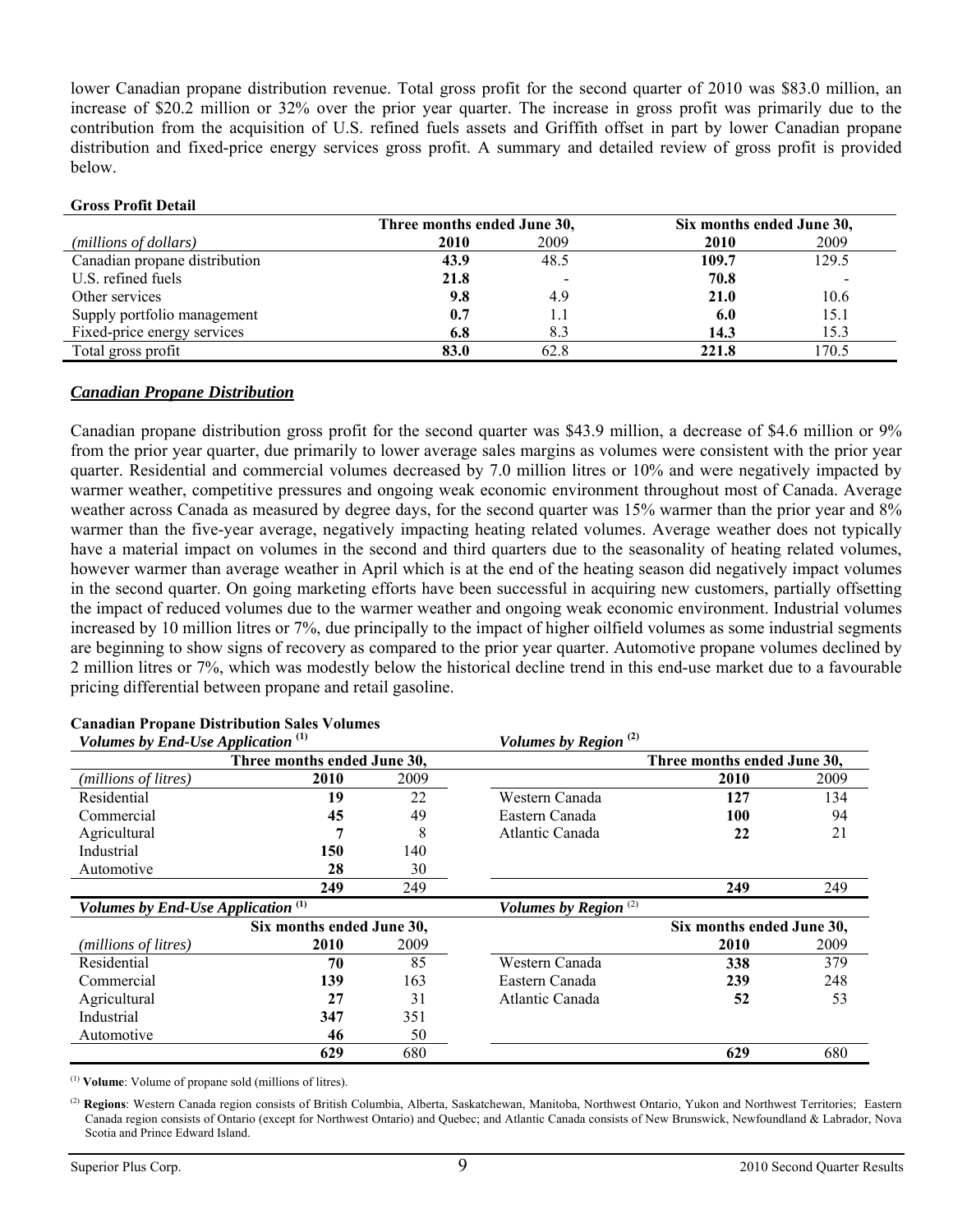Average Canadian propane distribution sales margin for the second quarter was 17.6 cents per litre, a decrease of 1.9 cents per litre or 10% as compared to the prior year quarter. Average margins compared to the prior year quarter were negatively impacted by a higher proportion of lower margin non-heating volumes, competitive market pressures and lower delivery related gross profits.

## *U.S. Refined Fuels*

U.S. refined fuels gross profit for the second quarter was \$21.8 million and represents the contribution from the previously announced acquisitions of the U.S. refined fuels assets and Griffith. The gross profit was generated by the sale of heating oil, propane and other refined fuels throughout the northeast United States. Volume contribution for the second quarter from the U.S. refined fuels business was 403 million litres and average U.S. refined fuels sales margin was 5.4 cents per litre. Heating related volumes during the quarter were negatively impacted by warm weather throughout most of 2010 which also contributed to lower than expected margins due to customer mix. U.S. refined fuels also offers a broad range of services including heating, ventilation and air conditioning repair, and other related services which contributed \$5.6 million in gross profits included within the other services segment.

### **U.S. Refined Fuels Sales Volumes**

| Volumes by End-Use Application <sup>(1)</sup> |                             |      | Volumes by Region $(2)$          |                             |      |
|-----------------------------------------------|-----------------------------|------|----------------------------------|-----------------------------|------|
|                                               | Three months ended June 30, |      |                                  | Three months ended June 30, |      |
| ( <i>millions of litres</i> )                 | 2010                        | 2009 |                                  | 2010                        | 2009 |
| Residential                                   | 68                          |      | Northeast United States          | 403                         |      |
| Commercial                                    | 196                         |      |                                  |                             |      |
| Automotive                                    | 139                         |      |                                  |                             |      |
|                                               | 403                         |      |                                  | 403                         |      |
|                                               |                             |      |                                  |                             |      |
| Volumes by End-Use Application $(1)$          |                             |      | Volumes by Region <sup>(2)</sup> |                             |      |
|                                               | Six months ended June 30,   |      |                                  | Six months ended June 30,   |      |
| ( <i>millions of litres</i> )                 | 2010                        | 2009 |                                  | 2010                        | 2009 |
| Residential                                   | 238                         |      | Northeast United States          | 872                         |      |
| Commercial                                    | 396                         |      |                                  |                             |      |
| Automotive                                    | 238                         |      |                                  |                             |      |

(1) **Volume**: Volume of heating oil, propane, diesel and gasoline sold (millions of litres).

(2) **Regions**: Northeast United States region consists of Pennsylvania, Connecticut, New York, and Rhode Island.

## *Other Services*

Other services gross profit was \$9.8 million in the second quarter, an increase of \$4.9 million over the prior year quarter due primarily to the contribution from the acquisitions completed by the U.S. refined fuels business. Excluding the contribution from the U.S. refined fuels business, other services gross profit decreased by \$0.7 million due to lower rental and service and installation gross profit as a result of the weaker overall economic environment.

## *Supply Portfolio Management*

Supply portfolio management related gross profits were \$0.7 million in the second quarter, a decrease of \$0.4 million compared to the prior year quarter. The decline in gross profits is due to reduced demand, warm weather and a weaker pricing environment.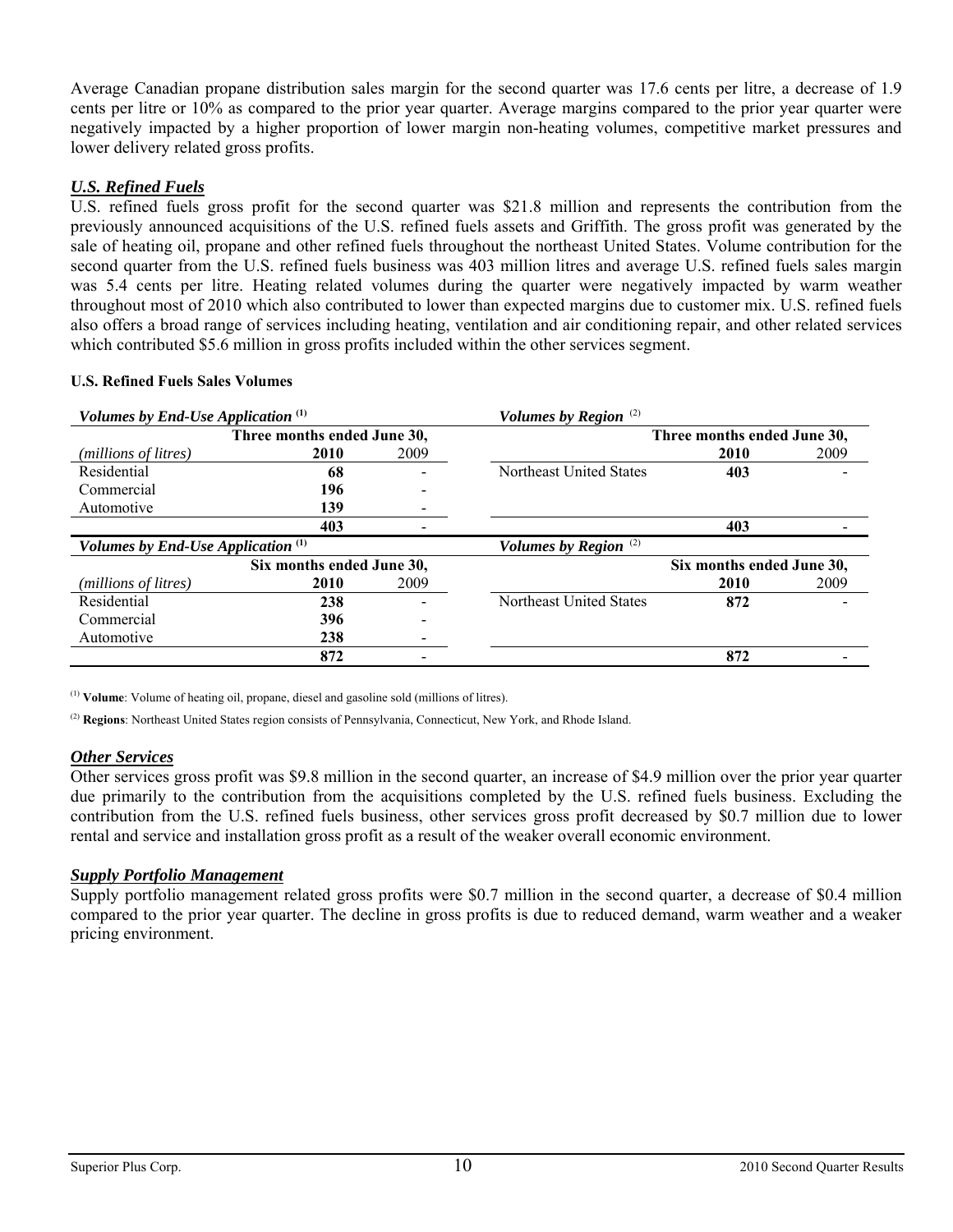## *Fixed-Price Energy Services*

|                                                  | Three months ended June 30, 2010 |                                |                      |        | Three months ended June 30, 2009 |                                |
|--------------------------------------------------|----------------------------------|--------------------------------|----------------------|--------|----------------------------------|--------------------------------|
| (millions of dollars except volume and per unit) | Gross                            |                                |                      | Gross  |                                  |                                |
| <i>amounts</i> )                                 | Profit                           | Volume                         | Per Unit             | Profit | Volume                           | Per Unit                       |
| Natural Gas <sup>(1)</sup>                       | 5.89                             | 6.8 GJ                         | 86.6 $\ell$ /GJ      | 8.00   | 8.3 GJ                           | 96.4 $\mathcal{C}/\text{GJ}$   |
| Electricity <sup><math>(2)</math></sup>          | 0.88                             | <b>73.4 KWh</b>                | 1.20 $\ell$ /KWh     | 0.30   | 38.1KWh                          | $0.79 \text{ }\mathcal{C}/KWh$ |
| Total                                            | 6.77                             |                                |                      | 8.30   |                                  |                                |
|                                                  |                                  | Six months ended June 30, 2010 |                      |        | Six months ended June 30, 2009   |                                |
| (millions of dollars except volume and per unit  | <b>Gross</b>                     |                                |                      | Gross  |                                  |                                |
| <i>amounts</i> )                                 | Profit                           | Volume                         | Per Unit             | Profit | Volume                           | Per Unit                       |
| Natural Gas <sup>(I)</sup>                       | 12.51                            | $14.2 \text{ GJ}$              | 88.0 $\ell$ /GJ      | 14.78  | $16.4 \text{ GJ}$                | 90.1 $\epsilon$ /GJ            |
| Electricity <sup>(2)</sup>                       | 1.76                             | 194.2 KWh                      | 0.91 $\epsilon$ /KWh | 0.52   | 69.0KWh                          | $0.75 \text{ }\mathcal{C}/KWh$ |
| Total                                            | 14.27                            |                                |                      | 15.30  |                                  |                                |

### **Fixed-Price Energy Services Gross Profit**

 $<sup>(1)</sup>$  Natural gas volumes and per unit amounts are expressed in millions of gigajoules (GJ).</sup>

 $^{(2)}$  Electricity volumes and per unit amounts are expressed in millions of kilowatt hours (KWh).

Fixed-price energy services gross profit was \$6.8 million in the second quarter, a decrease of \$1.5 million compared to the prior year quarter. Gross profit from natural gas was \$5.9 million in the second quarter, a decrease of \$2.1 million or 26% compared to the prior year quarter, as natural gas volumes sold decreased by 18% and gross profit per gigajoule (GJ) of 86.6 cents was 10% lower than the prior year quarter. Natural gas sales volumes decreased due to lower residential volumes as a result of reduced residential customer aggregation as fixed-price energy services continues to focus marketing efforts on commercial customers in the Ontario and Quebec markets. Natural gas gross profit per cents per millions of GJ's was modestly lower than the prior year quarter due to higher charges associated with load balancing related to higher than normal temperatures. Electricity gross profit in the second quarter of 2010 was \$0.9 million, \$0.6 million higher than the prior year quarter due to the aggregation of additional commercial customers over the past twelve months.

### *Operating costs*

Cash operating and administrative costs of \$86.9 million increased by \$31.6 million or 57% from the prior year quarter. The increase in expenses was due primarily to the contribution from the acquisition of the U.S. refined fuels assets and Griffith, higher maintenance costs and bad debt provisions offset in part by lower wages and benefits related to expense management initiatives in response to fluctuations in volumes. Operating costs were also impacted by one time integration costs within Superiors' U.S. refined fuels business.

### **Acquisition of Griffith Holdings Inc.**

On January 20, 2010, Superior completed its acquisition of the shares of Griffith Holdings, Inc. (Griffith) for consideration of approximately \$147.3 million (US\$140.6 million), inclusive of working capital adjustments and transaction costs. Griffith is a retail and wholesale distributor of retail propane, heating oil and motor fuels in upstate New York.

### **Outlook**

Energy Services' expects EBITDA from operations for 2010 to be between \$110 million and \$120 million. Energy Services' previous outlook as provided in the 2010 first quarter Management's Discussion and Analysis was \$125 million to \$135 million. The decrease in the 2010 outlook is primarily related to weaker than expected year to date results due to warmer than expected weather, customer mix and ongoing competitive pressures. The EBITDA from operations outlook for 2011 is between \$140 million and \$155 million, it has been reduced by \$5 million on the low end of the range when compared with the outlook provided in the 2010 first quarter Management's Discussion and Analysis. Significant assumptions underlying its current outlook are:

• Average temperatures across Canada are expected to return to the most recent five-year average for 2010 and 2011. Average temperatures in the northeast United States are expected to be consistent with the most recent five-year average for 2010 and 2011;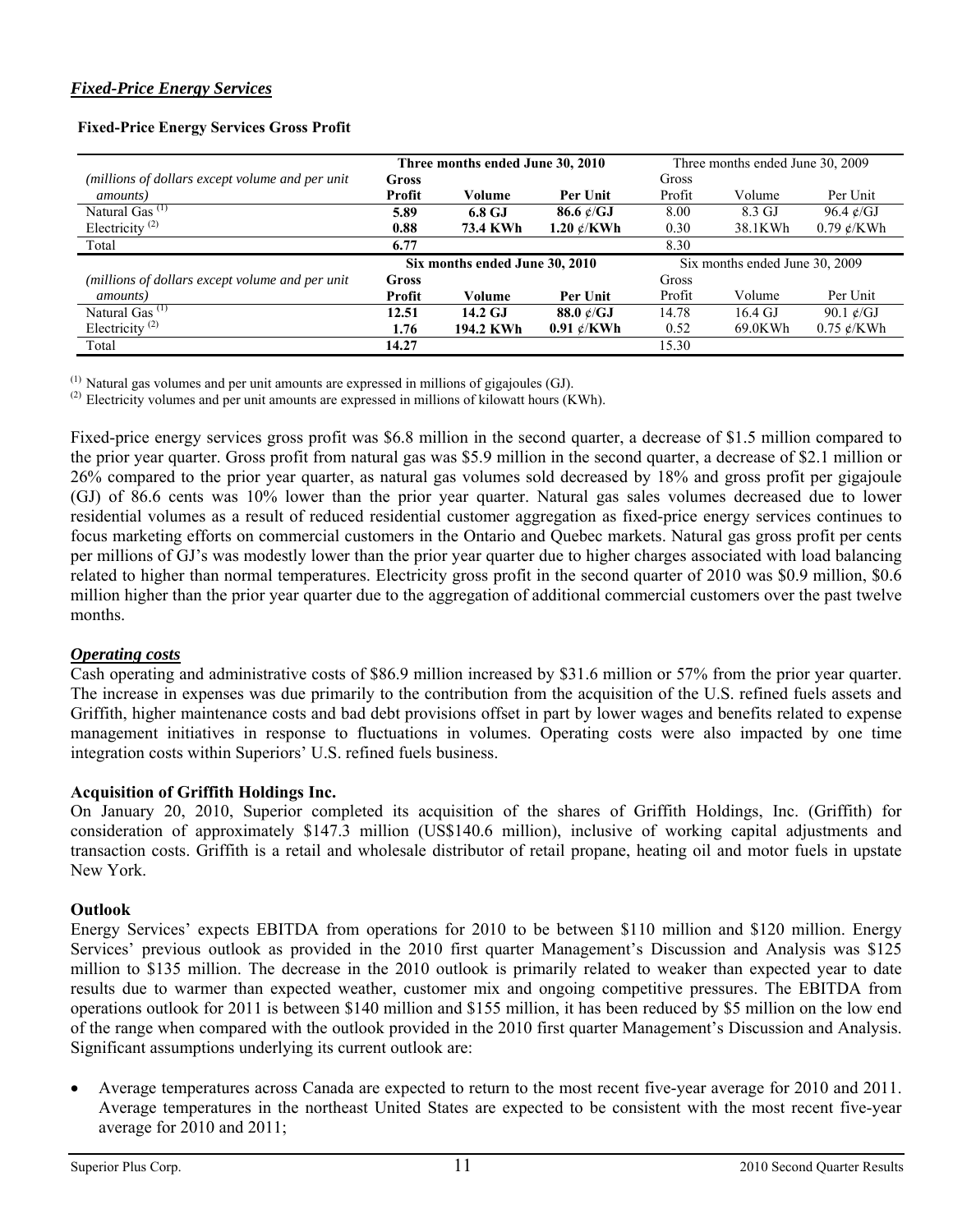- Total propane and U.S. refined fuels related sales volumes in 2010 compared to 2009 are anticipated to decrease due to the continued slow economic recovery, competitive pressures and the year to date shortfall in volumes. Sales volumes are expected to begin to grow in 2011 as market conditions and the economy improves;
- Wholesale propane, and U.S. refined fuels related prices will not significantly impact demand for propane, refined fuels and related services;
- Supply portfolio management gross profit will be lower than 2009 as reduced volatility in the wholesale cost of propane will result in fewer trading opportunities. Supply portfolio management gross profit are expected to return to historic levels beginning in 2011;
- Fixed price energy services will be able to access sales channel agents on acceptable contract terms and expects gross profit to modestly decrease in 2010 and 2011 due to reduced customer aggregation estimates primarily in the B.C. residential natural gas market; and
- The commercial electricity market in Ontario is expected to provide growth opportunities in 2010 and 2011.

In addition to the significant assumptions detailed above, refer to the section "Risk Factors to Superior" for a detailed review of significant business risks affecting Energy Services' businesses.

## **Specialty Chemicals**

Specialty Chemicals' condensed operating results for the three and six months ended June 30, 2010 and 2009 are provided in the following table.

| (millions of dollars except)                          | Three months ended June 30, |                 |        |           | Six months ended June 30, |          |         |           |
|-------------------------------------------------------|-----------------------------|-----------------|--------|-----------|---------------------------|----------|---------|-----------|
| per metric tonne (MT) amounts)                        | 2010                        |                 | 2009   |           | 2010                      |          | 2009    |           |
|                                                       |                             | <b>S</b> per MT |        | \$ per MT |                           | S per MT |         | \$ per MT |
| Chemical Revenue <sup>(1)(2)</sup>                    | 116.5                       | 637             | 115.5  | 745       | 226.5                     | 642      | 235.8   | 762       |
| Chemical Cost of Sales $(1)(2)$                       | (63.2)                      | (345)           | (64.5) | (416)     | (122.2)                   | (346)    | (122.1) | (394)     |
| Chemical Gross Profit                                 | 53.3                        | 292             | 51.0   | 329       | 104.3                     | 296      | 113.7   | 368       |
| Less: Cash operating and administrative $costs^{(1)}$ | (29.5)                      | (161)           | (30.8) | (199)     | (59.4)                    | (168)    | (61.4)  | (198)     |
| <b>EBITDA</b> from operations                         | 23.8                        | 131             | 20.2   | 130       | 44.9                      | 128      | 52.3    | 170       |
| Chemical volumes sold (thousands of MTs)              | 183                         |                 | 155    |           |                           | 353      | 310     |           |

(1) In order to better reflect the results of its operations, Superior has reclassified certain amounts for purposes of this management's discussion analysis related to derivative financial instruments, non-cash amortization and foreign currency translation losses/gains related to U.S. denominated working capital. See Reconciliation of Divisional Segmented Revenue and Cost of Sales to EBITDA for detailed amounts.

(2) Certain reclassifications of prior period amounts have been made to conform to current year presentation. Specifically, for the three and six months ended June 30, 2009 \$3.5 million and \$5.2 million have been reclassified to chemical revenue from technology revenue to provide comparative presentation of Specialty Chemicals revenue. Also for the three and six months ended June 30, 2009 \$1.7 million and \$2.2 million have been reclassified to chemical cost of sales from technology cost of sales to provide comparative presentation of Specialty Chemicals cost of sales.

Chemical revenue for the second quarter of \$116.5 million was \$1.0 million or 1% higher than the prior year quarter as a result of increased sodium chlorate chloralkali/potassium sales volumes offset in part by reduced average selling prices of chloralkali/potassium products. Second quarter gross profit of \$53.3 million was \$2.3 million higher than the prior year quarter due principally to higher sodium chlorate gross profits offset in part by reduced chloralkali/ potassium gross profits. Sodium chlorate gross profits were higher than the prior year due principally to an increase in sales volumes offset in part by a decrease in average selling prices due to the appreciation of the Canadian dollar relative to the US dollar on US-denominated sales. Sodium chlorate sales volumes increased by 14,000 tonnes or 14% compared to the prior year quarter due principally to increased sales volumes in North America as result of increased market demand for pulp. Chloralkali/potassium gross profits were lower than the prior year quarter as a result of decreased average aggregate selling prices which more than offset a 12,000 tonne or 23% increase in sales volumes. Sales prices for chloralkali/potassium based products for the second quarter of 2010 decreased as compared to the prior year quarter which experienced historically high pricing levels for caustic and potassium hydroxide in response to increases in the cost of potash, the primary input cost in the production of potassium products. Sales volumes of chloralkali/potassium products in the second quarter increased primarily due to higher production capacity resulting from the Port Edwards expansion completed in the fourth quarter of 2009.

Cash operating and administrative costs of \$29.5 million were \$1.3 million or 4% lower than the prior year quarter due to reduced bad debt provisions and the impact of the appreciation of the Canadian dollar on US-denominated expenses.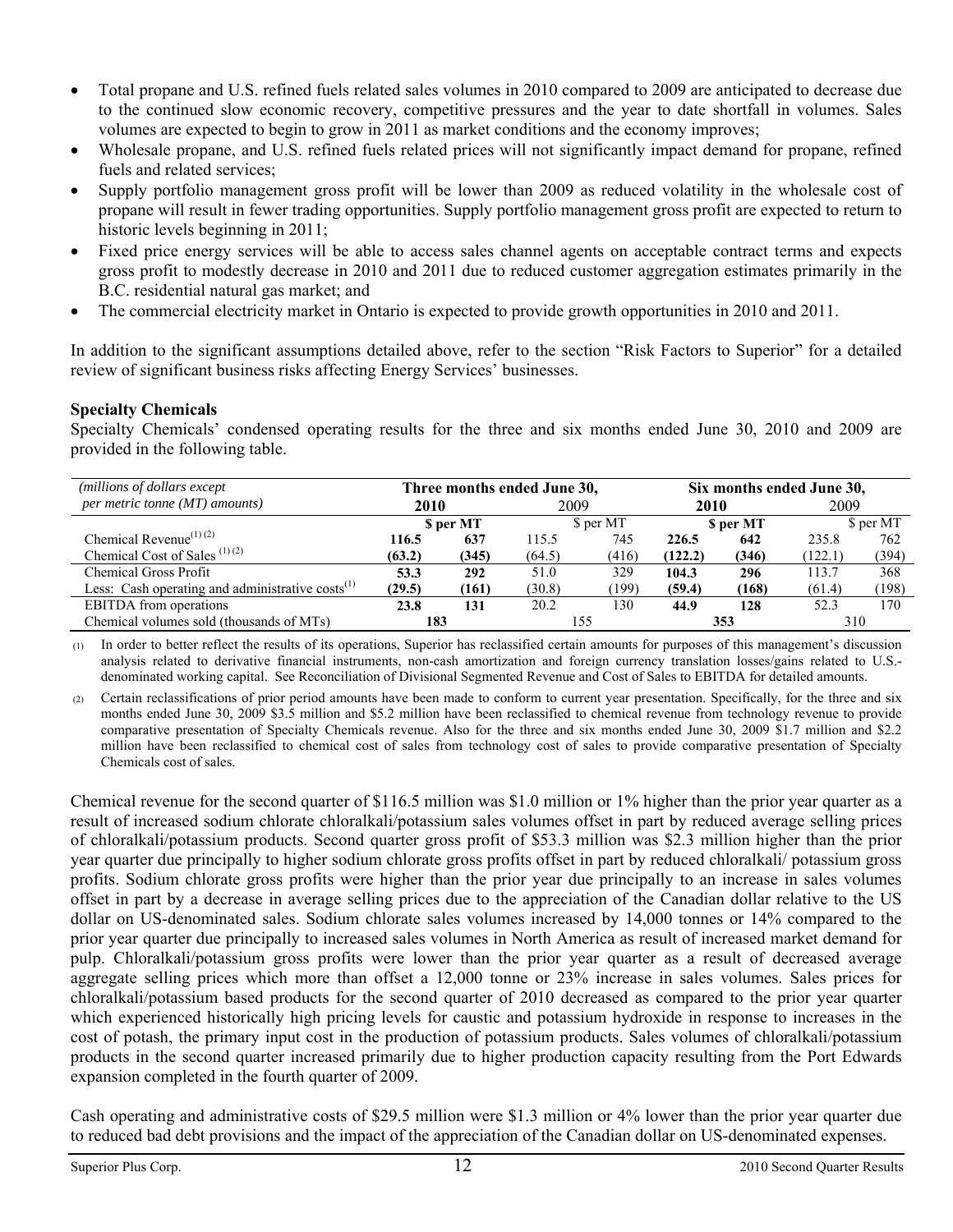## **Outlook**

Superior expects 2010 EBITDA from operations from its Specialty Chemicals business to be between \$95 million and \$105 million, an increase of \$3 million from the outlook provided in the first quarter Management's Discussion and Analysis. The 2011 EBITDA from operations outlook is expected to be between \$105 million and \$115 million, an increase from the previous outlook as provided in the first quarter Management's Discussion and Analysis of between \$100 million and \$110 million. The increase in Specialty Chemicals' 2011 outlook is related to an improved outlook for North American chemical demand and pulp market fundamentals going forward. Significant assumptions underlying the current outlook are:

- Supply and demand fundamentals for sodium chlorate will be stronger than in 2009, resulting in increased sales volumes during 2010 and 2011. Pricing is expected to increase modestly from current levels into 2011;
- Chloralkali/potassium revenues will be lower than 2009 as the increase in production from the expansion of the Port Edwards project in the fourth quarter of 2009 is more than offset by weaker chloralkali pricing and the continued slow economic recovery. Chloralkali pricing and sales volumes are expected to strengthen in 2011 as market conditions continue to improve; and
- Average plant utilization will approximate 85% to 90% in 2010 and exceed 90% in 2011 reflecting improved utilization of the additional Port Edwards' capacity.

In addition to the significant assumptions detailed above, refer to the section "Risk Factors to Superior" for a detailed review of the significant business risks affecting Superior's Specialty Chemicals' segment.

## **Construction Products Distribution**

Construction Products Distribution's condensed operating results for the three and six months ended June 30, 2010 and 2009 are provided in the following table.

|                                               | Three months ended June 30, |        | Six months ended June 30, |         |  |
|-----------------------------------------------|-----------------------------|--------|---------------------------|---------|--|
| ( <i>millions of dollars</i> )                | 2010                        | 2009   | 2010                      | 2009    |  |
| Distribution and direct sales revenue $(1)$   | 179.6                       | 98.2   | 346.6                     | 192.3   |  |
| Distribution and direct sales cost of sales   | (138.1)                     | (73.9) | (266.0)                   | (143.6) |  |
| Distribution and direct sales gross profit    | 41.5                        | 24.3   | 80.6                      | 48.7    |  |
| Less: Cash operating and administrative costs | (36.0)                      | (21.0) | (70.9)                    | (43.9)  |  |
| <b>EBITDA</b> from operations                 |                             |        | 9.7                       | 4.8     |  |

(1) In order to better reflect the results of its operations, Superior has reclassified certain amounts for purposes of this management's discussion analysis to present its results as if it had accounted for various transactions as accounting hedges. See Reconciliation of Divisional Segmented Revenue and Cost of Sales to EBITDA for detailed amounts.

Distribution and direct sales revenues of \$179.6 million for the second quarter of 2010 was \$81.4 million or 83% higher than the prior year quarter due primarily to the contribution from the acquisition of SPI and higher sales volumes offset in part by lower selling prices. Distribution and direct sales gross profit of \$41.5 million in the second quarter was \$17.2 million or 71% higher than the prior year quarter, due principally to the contribution of the acquisition of SPI and higher sales volumes, offset in part by lower percentage sales margins. Distribution drywall sales volumes, an indicator of overall distribution sales volumes, increased by 5% from the prior year quarter. The increase in distribution sales volumes was due to improvements in new home residential housing starts in some operating regions, particularly in Ontario. Sales volumes in the commercial construction segment continue to be challenged by a difficult operating environment primarily in the U.S. which is currently operating at or near record low levels. Percentage sales margins were lower than the prior year quarter as a result of competitive pressures and lower margin sales contribution from SPI. Cash operating and administrative costs of \$36.0 million were \$15.0 million or 71% higher than the prior year quarter due to the contribution of the acquisition of SPI, restructuring costs and one time integration costs, offset in part by the impact of cost reduction programs and lower warehouse wages and fleet costs due to reduced sales volumes.

On June 28, 2010 Construction Products Distribution completed the acquisition of certain assets of a Western Canadian commercial and industrial insulation distributor (Burnaby Assets) for an aggregate purchase price of \$18.3 million including transaction related costs. The assets acquired consist of three operating branches in Alberta and British Columbia and allows Construction Products Distribution to expand its commercial and industrial distribution business in Canada.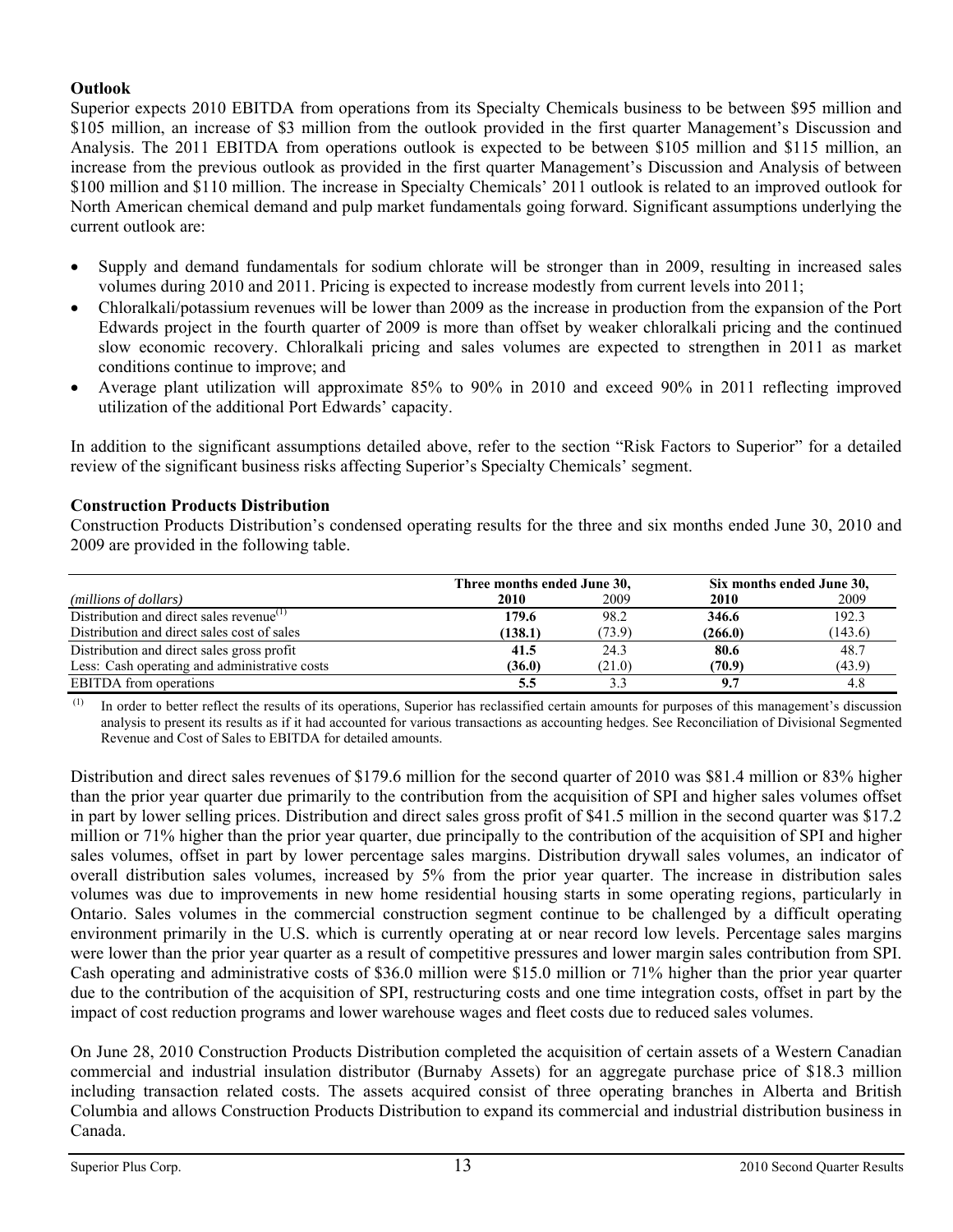## **Outlook**

Superior expects Construction Products Distribution's EBITDA from operations for 2010 to be between \$25 million and \$35 million, increasing in 2011 to between \$30 million and \$40 million. Construction Products Distribution's previous outlook as provided in the first quarter Management's Discussion and Analysis was between \$35 million to \$45 million for 2010 and between \$40 million to \$50 million for 2011. The reduction in Construction Products Distribution's 2010 and 2011 outlooks reflect the continued weak commercial market and slow recovery in residential markets. Significant assumptions underlying its current outlook are:

- Sales volumes compared to 2009 are expected to modestly improve during the later half of 2010 and into 2011 as suggested by positive leading indicators in new home residential activity in both Canada and select U.S. markets;
- Sales margins compared to 2009 are expected to decrease slightly due to on going competitive pressures and impact of the slower than expected economic recovery; and
- Sales volumes for industrial insulation and commercial products in 2010 will be lower due to reduced commercial and industrial activity compared to the prior year. Sales volumes for both industrial insulation and commercial products are expected to modestly increase in 2011 as these markets begin to recover.

In addition to the Construction Products Distribution segment's significant assumptions detailed above, refer to the section "Risk Factors to Superior" for a detailed review of the significant business risks affecting Superior's Construction Products Distribution segment.

|                                                    |       | Three months ended June 30, | Six months ended June 30, |       |  |
|----------------------------------------------------|-------|-----------------------------|---------------------------|-------|--|
| (millions of dollars)                              | 2010  | 2009                        | 2010                      | 2009  |  |
| Efficiency, process improvement and growth related | 6.5   | 5.1                         | 12.1                      | 12.9  |  |
| Other capital                                      | 3.9   | 1.8                         | 4.6                       | 3.3   |  |
| Port Edwards conversion project                    |       | 29.6                        |                           | 56.2  |  |
|                                                    | 10.4  | 36.5                        | 16.7                      | 72.4  |  |
| Acquisition of Griffith                            |       |                             | 147.3                     |       |  |
| <b>Acquisition of Burnaby Assets</b>               | 18.3  |                             | 18.3                      |       |  |
| Other acquisitions                                 | (0.1) |                             | 0.3                       |       |  |
| Earn-out payment on prior acquisition              |       |                             |                           | 0.6   |  |
| Proceeds on disposition of capital                 | (1.3) | (1.1)                       | (1.8)                     | (2.9) |  |
| Total net capital expenditures                     | 27.3  | 35.4                        | 180.8                     | 70.1  |  |

## **Consolidated Capital Expenditure Summary**

Efficiency, process improvement and growth related expenditures were \$6.5 million in the second quarter compared to \$5.1 million in the prior year quarter. Efficiency, process improvement and growth related expenditures were incurred primarily in relation to Specialty Chemicals' various efficiency projects, and Construction Products Distributions' system conversion. Other capital expenditures were \$3.9 million in the second quarter compared to \$1.8 million in the prior year quarter, consisting primarily of required maintenance and general capital across all of Superior's segments. During the second quarter, as previously discussed, Superior completed the acquisition of Burnaby Assets for \$18.3 million. Proceeds on the disposal of capital were \$1.3 million in the second quarter and consisted of Superior's disposition of surplus tanks and cylinders.

## **Corporate and Interest Costs**

Corporate costs for the second quarter were \$3.5 million, compared to \$3.2 million in the prior year quarter. Corporate costs were impacted by higher professional costs, consulting costs and higher foreign currency translation losses on the revaluation of US dollar cash transactions and US dollar-denominated interest payable.

Interest expense on revolving term bank credits and term loans for the second quarter was \$10.6 million, an increase of \$6.6 million from the prior year quarter. The increase in interest costs was primarily due to the impact of higher average debt levels associated with the acquisition of Griffith and other acquisitions completed in 2009, modestly higher interest rates and the higher interest costs associated with the issuance of 8.25% senior unsecured debentures on October 27, 2009. The increase in interest costs was partially offset by depreciation of the US dollar relative to the Canadian dollar on US-denominated interest. See "Liquidity and Capital Resources" discussion for further details on the change in average debt levels.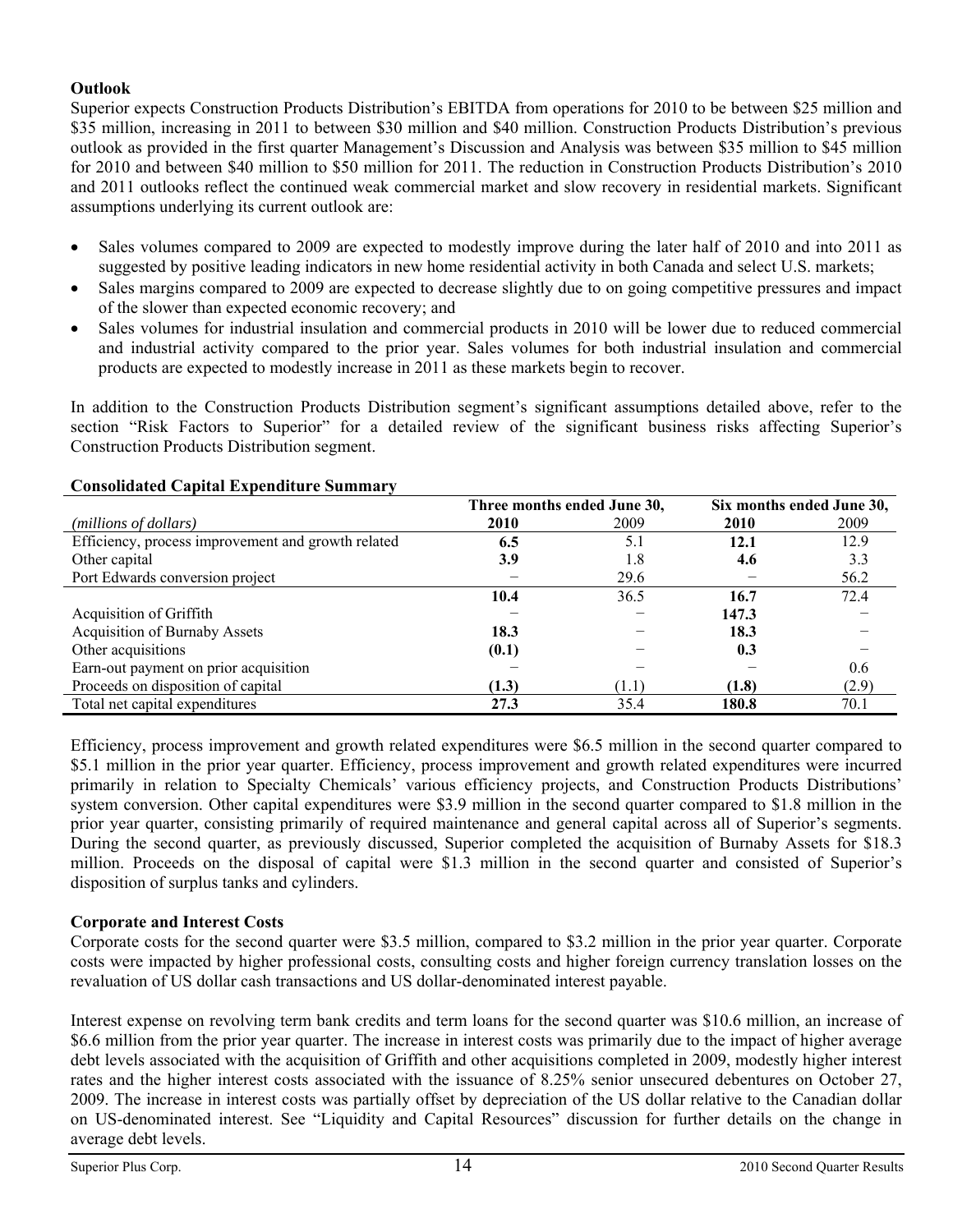Interest on Superior's convertible unsecured subordinated debentures ("Debentures" which includes all series of convertible unsecured subordinated debentures) was \$6.3 million (net of \$1.4 million of realized gains on interest rate swaps) for the second quarter of 2010, \$2.6 million higher than the prior year quarter of \$3.7 million. The increase in debenture interest is primarily due to the issuance of \$69.0 million,  $7.50\%$  convertible debentures on August 28, 2009, issued in part to partially finance the acquisition of SPI and the U.S. refined fuels assets offset in part by realized gains on interest rate swaps of \$1.4 million (2009 Q2 - \$nil million). The issuance of \$172.5 million, 5.75% convertible debentures on March 25, 2010 also contributed to higher debenture interest costs as compared to the prior year quarter.

## **Taxation**

Total income tax recovery for the second quarter was \$7.4 million, and consists of \$0.1 million in cash income tax recovery and \$7.3 million in future income tax recovery, compared to a total income tax expense of \$3.5 million in the prior year quarter, which consisted of \$1.2 million in cash income taxes and a \$2.3 million future income tax expense.

Cash income and withholding taxes for the second quarter was \$0.1 million and consisted of a cash tax recovery in the U.S. of \$0.1 million (2009 Q2 - \$0.9 million of U.S. cash taxes expense and capital taxes and withholding taxes of \$0.3 million). The decrease in U.S. cash income taxes was primarily due to the tax amortization resulting from the commissioning of the Port Edwards conversion in the fourth quarter of 2009. Future income tax recovery for the second quarter was \$7.3 million (2009 Q2 - \$2.3 million future income tax expense), resulting in a corresponding net future income tax asset of \$166.3 million and a net deferred credit of \$257.1 million as at June 30, 2010. Future income taxes were impacted by the tax basis benefit associated with the start-up of the Port Edwards facility in the prior year, the impact of unrealized losses on derivative financial instruments and the excess of accounting claims over the utilization of tax pools.

## **Consolidated Outlook**

Superior expects adjusted cash flow from operations for 2010 to be between \$1.50 and \$1.65 per share and for 2011 to be between \$1.85 and \$2.05 per share. Superior's previous outlook as provided in the 2010 first quarter Management's Discussion and Analysis for 2010 was between \$1.75 and \$1.95 per share and for 2011 was between \$2.00 and \$2.20 per share. The reduction in adjusted cash flow per share for 2010 is primarily related to lower than expected year to date results due to warm weather, competitive pressures and a slower than expected economic recovery forecast for the remainder of the year. The reduction in the 2011 outlook is primarily related to continued weakness in commercial activity in the U.S. which has reduced the outlook for the Construction Products Distribution segment and a slower than anticipated economic recovery. Superior's consolidated adjusted operating cash flow outlook is predominantly dependent on the operating results of its three operating segments. See the discussion of operating results by segment for additional details on Superior's 2010 and 2011 guidance. In addition to the operating results of Superior's three operating segments, significant assumptions underlying Superior's current 2010 and 2011 outlook are:

- The slow economic recovery in Canada and the United States is expected to continue in 2010 and 2011;
- Superior continues to attract capital and obtain financing on acceptable terms;
- The foreign currency exchange rate between the Canadian and US dollar is expected to average par in 2010 and 2011 on all unhedged foreign currency transactions;
- Financial and physical counterparties continue to fulfill their obligations to Superior;
- Regulatory authorities do not impose any new regulations impacting Superior;
- Superior's average interest rate on floating-rate is expected to increase modestly throughout 2010 and 2011;
- The per share outlooks for 2010 and 2011 include the impact of Superior's dividend reinvestment program (DRIP) which was restarted effective the payment of the May 2010 dividend; and
- U.S. based cash taxes for 2010 are expected to be minimal in 2010 as a result of the tax basis associated with the completion of the Port Edwards conversion and begin to increase in 2011 due to improved U.S. based results and lower tax basis.

In addition to Superior's significant assumptions detailed above, refer to the section "Risk Factors to Superior" for a detailed review of Superior's significant business risks.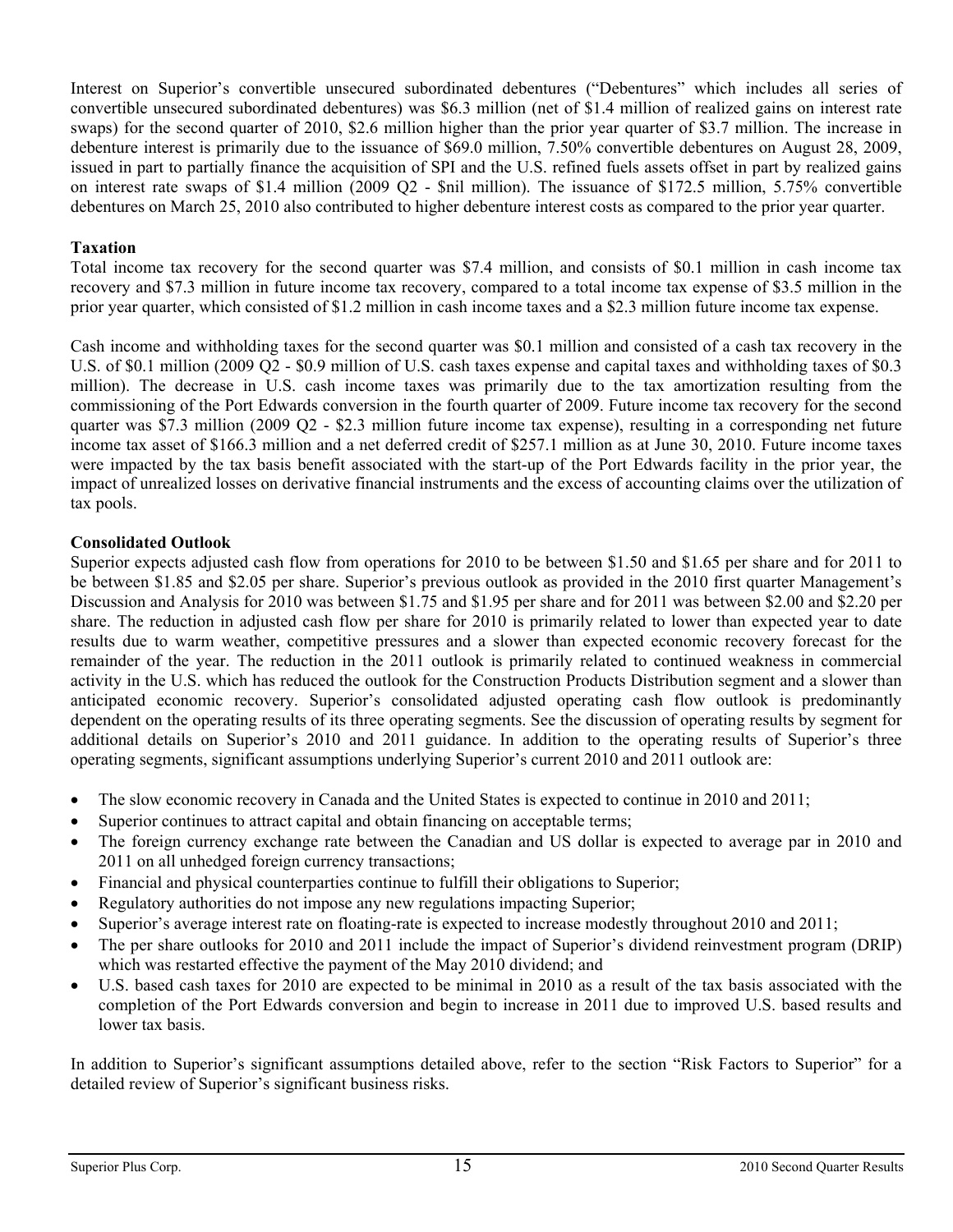## **Liquidity and Capital Resources**

Superior's revolving term bank credit (Credit Facility) and term loans before deferred financing fees, including \$85.4 million related to Superior's accounts receivable securitization program totaled \$662.8 million as at June 30, 2010, a decrease of \$75.3 million from December 31, 2009. The decrease in revolving term bank credits and terms loans is predominately due to the issuance of \$172.5 million in convertible debentures, the issuance of equity during the first and second quarters, offset in part by the acquisition of Griffith and higher net working capital requirements. On June 25, 2010, Superior completed an extension of its Credit Facility with ten lenders and reduced the facility from \$600 million to \$450 million. The Credit Facility matures on June 28, 2013 and can be expanded up to \$750 million. See "Summary of Cash Flows" for a complete summary of Superior's sources and uses of cash.

As at June 30, 2010, Debentures before deferred issue costs issued by Superior totaled \$489.3 million, which is \$172.6 million higher than the balance as at December 31, 2009. The increase in Debentures is due to the issuance of \$172.5 million in 5.75% convertible unsecured subordinated debentures during the first quarter. The 5.75% debentures mature June 30, 2017. See Note 8 to the unaudited Interim Consolidated Financial Statements for additional details on Superior's Debentures.

As at June 30, 2010, approximately \$169.5 million was available under the Credit Facility and accounts receivable securitization program, which Superior considers sufficient to meet its net working capital funding requirements and expected capital expenditures.

Consolidated net working capital was \$201.3 million as at June 30, 2010, an increase of \$17.5 million from net working capital of \$183.8 million as at December 31, 2009. The increase in net working capital was primarily due to the working capital associated with the acquisition of Griffith and delayed invoicing associated with a system conversion within the Canadian propane distribution business offset in part by the seasonal reduction in working capital levels within the Energy Services segment. Lower net working capital levels at Construction Products Distribution are due primarily to the impact of reduced sales activity and working capital management initiatives, while working capital at Specialty Chemicals was impacted by lower payables associated with the Port Edwards conversion. Superior's net working capital requirements are financed from revolving term bank credit facilities and by proceeds raised from a trade accounts receivable sales program.

In May 2010, Superior reestablished its Dividend Reinvestment Program and Optional Share Purchase Plan (DRIP), commencing with the payment of the May 2010 dividend. The DRIP provides Shareholders with the opportunity to reinvest their cash dividends at a 5% discount to the market price of Superior's shares. For the three months ended June 30, 2010, proceeds of \$1.5 million were received from the May dividend.

On January 27, 2010, Superior and its subsidiaries, Superior LP and Superior Plus U.S. Holdings Inc., completed an expansion of the Credit Facility from \$570 million to \$600 million. The Credit Facility was subsequently reduced to \$450 million on June 25, 2010, as noted above. In addition, certain debt definitions used in the calculation of Superior's financial covenant ratios in the Credit Facility have been amended, together with corresponding amendments to the related financial covenant ratios. The previous consolidated senior debt coverage ratio requirement has been replaced with a Consolidated Secured Debt (as defined in the Credit Facility) coverage ratio requirement. The new definition of Consolidated Secured Debt under the Credit Facility excludes the \$150 million of senior unsecured debentures of Superior Plus LP issued on October 27, 2009, which are included in the calculation of Consolidated Debt for the purposes of the Consolidated Debt coverage ratio requirement. As a result of the new definition of Consolidated Secured Debt, Superior must maintain a Consolidated Secured Debt to compliance EBITDA ratio of not more than 3.0 to 1.0 compared to the previous senior debt to compliance EBITDA ratio which was 3.5 to 1.0. Superior's Consolidated Debt, excluding convertible unsecured subordinated debentures, to compliance EBITDA coverage ratio requirement for compliance purposes is unchanged at not more than 5.0 to 1.0. Effective March 25, 2010, Superior and Superior LP, amended certain financial covenant ratios in its U.S. Note Purchase Agreement dated October 29, 2003 (Note Agreement) to make them consistent with the financial covenant ratios under its existing Credit Facility other than the exclusion of any borrowings from the accounts receivable securitization program from compliance EBITDA ratio calculations.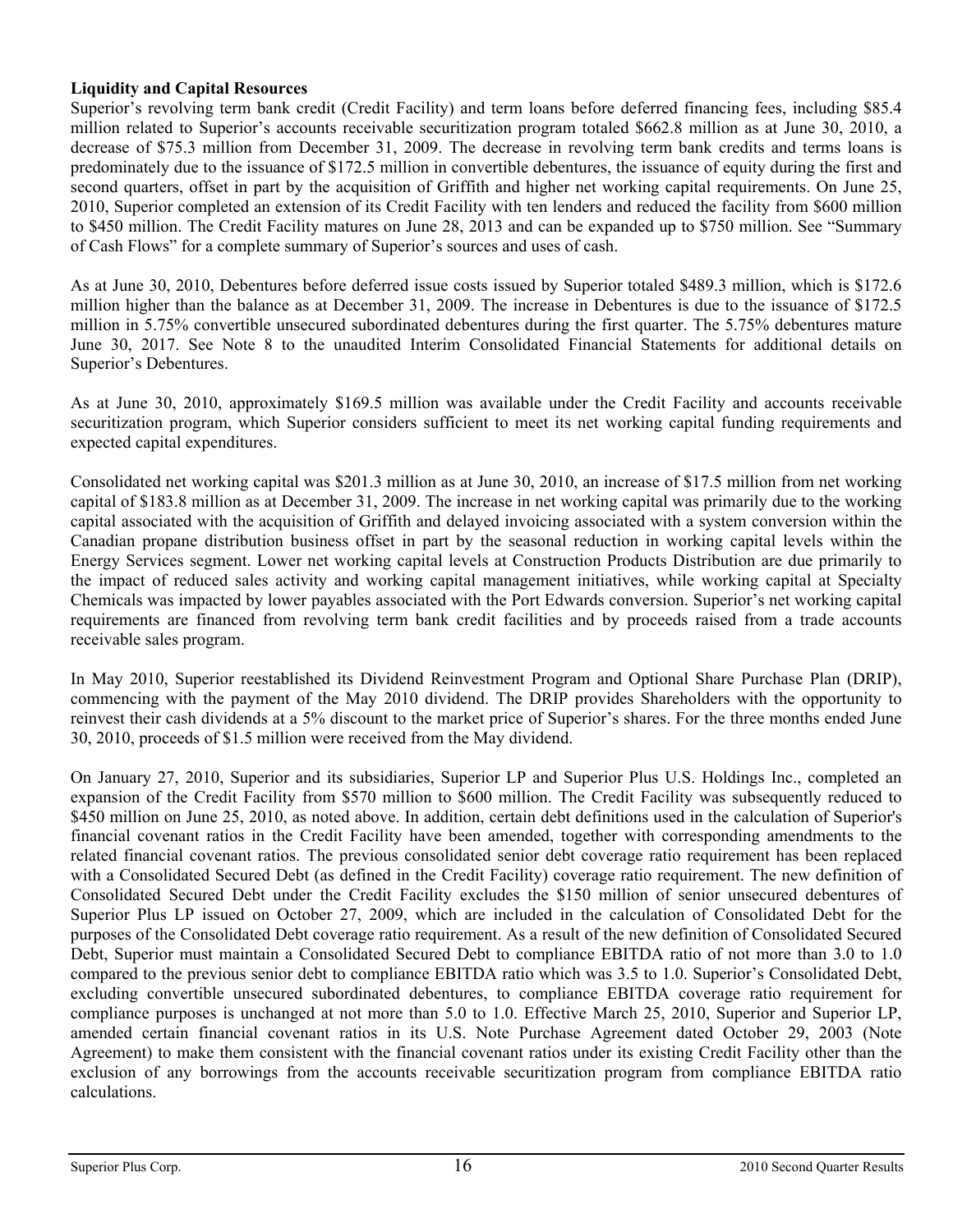At June 30, 2010, the Consolidated Secured Debt to compliance EBITDA ratio when calculated in accordance with Superior's Credit Facility was 2.4 times to 1.0 (December 31, 2009 – 2.2 times) and the Consolidated Debt to compliance EBITDA ratio when calculated in accordance with Superior's Credit Facility was 3.1 times to 1.0 (December 31, 2009 – 2.8 times). As noted above the Consolidated Debt to compliance EBITDA for purposes of Superior's covenants does not include the Debentures. These ratios are within the requirements contained in Superior's debt covenants, which restrict its ability to pay dividends. In accordance with Superior's Credit Facility, Superior must maintain a Consolidated Secured Debt to compliance EBITDA ratio of not more than 3.0 to 1.0 and not more than 3.5 to 1.0 as a result of acquisitions. In addition, Superior must maintain a Consolidated Debt to compliance EBITDA ratio of not more than 5.0 to 1.0, excluding convertible unsecured subordinated debentures. Distributions (including payments to Debenture holders) cannot exceed compliance EBITDA less cash income taxes, plus \$35.0 million on a trailing twelve month rolling basis.

Superior has entered into an agreement to sell, with limited recourse, certain accounts receivable on a 30-day revolving basis to an entity sponsored by a Canadian chartered bank to finance a portion of its working capital requirements, which represents an off-balance sheet obligation. The receivables are sold at a discount to face value based on prevailing money market rates. As at June 30, 2010, proceeds of \$85.4 million (December 31, 2009 – \$92.7 million) had been raised from this program and were used to repay revolving term bank credits. (See Note 5 to the unaudited Interim Consolidated Financial Statements). Superior is able to adjust the size of the sales program on a seasonal basis in order to match the fluctuations of its accounts receivable funding requirements. The program requires Superior to maintain a minimum secured credit rating of BB and meet certain collection performance standards. Superior is currently fully compliant with program requirements. Effective July 2, 2010, Superior extended the maturity of its accounts receivable securitization program until June 29, 2011.

On January 20, 2010, DBRS confirmed Superior LP's senior secured notes and senior unsecured debenture ratings at BBB(low) and BB(high), respectively, both with stable trends. On July 29, 2010, Standard and Poor's confirmed Superior LP's senior secured long-term debt credit rating at BBB- and its senior unsecured rating at BB-, Superior's corporate credit rating was revised to BB (stable) from BB+(negative watch). DBRS is currently in the process of completing its annual credit review, which is anticipated to be completed during the third quarter of 2010.

At June 30, 2010, Superior had an estimated defined benefit pension solvency deficiency of approximately \$30 million and going concern solvency deficiency of approximately \$22 million. Funding requirements required by applicable pension legislation are based upon going concern and solvency actuarial assumptions. These assumptions differ from the going concern actuarial assumptions used in Superior's financial statements. Superior has sufficient liquidity through existing revolving term bank credits and anticipated future operating cash flow to fund this deficiency over the prescribed funding period.

In the normal course of business, Superior is subject to lawsuits and claims. Superior believes the resolution of these matters will not have a material adverse effect, individually or in the aggregate, on Superior's liquidity, consolidated financial position or results of operations. Superior records costs as they are incurred or when they become determinable.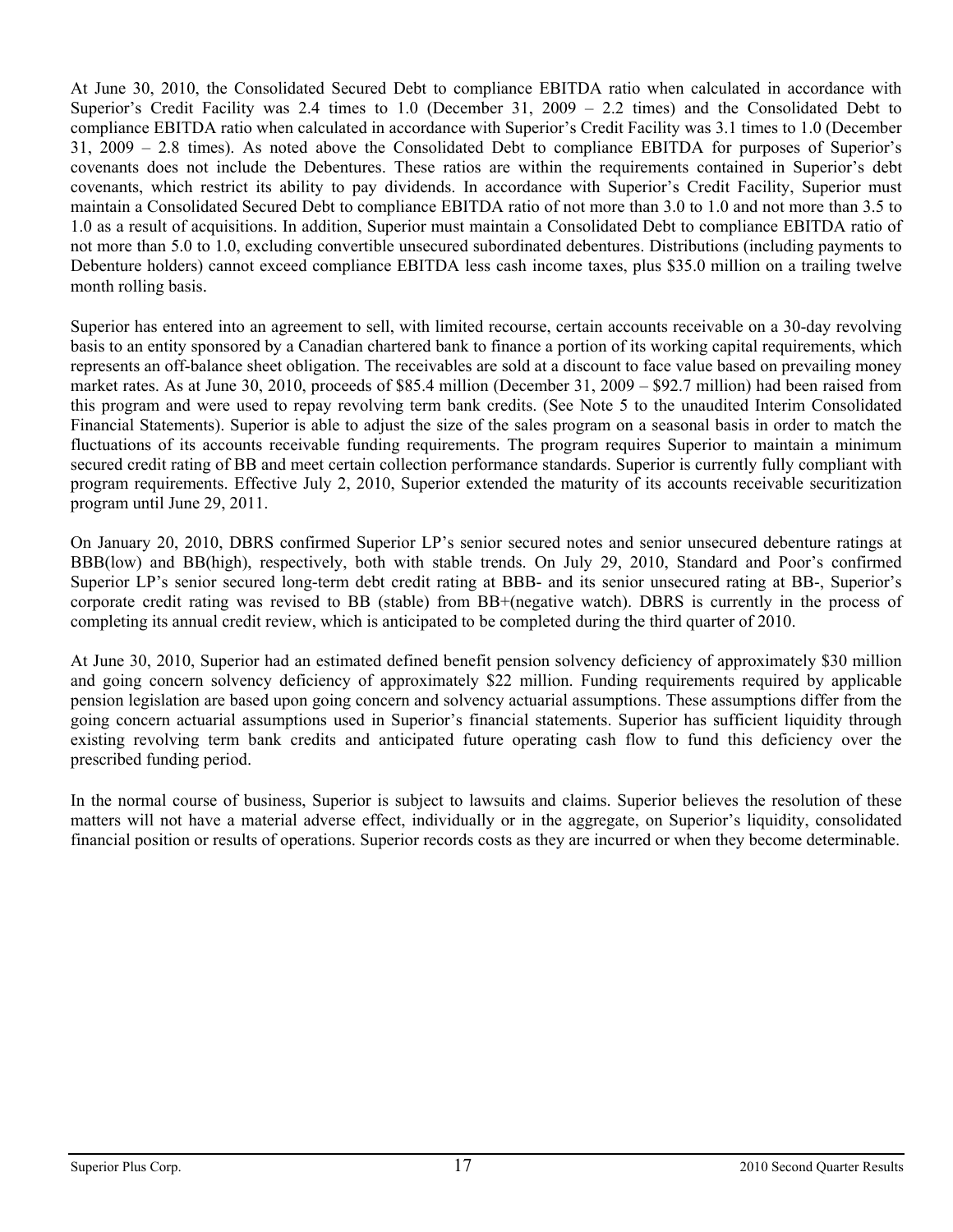## **Shareholders' Capital**

The weighted average number of shares outstanding during the second quarter was 105.0 million shares, an increase of 16.6 million shares compared to the prior year quarter due to the issuance of 17,870,211 common shares over the past twelve months. The following table provides a detailed breakdown of the common shares issued over the last twelve months:

|                                                                |                    |                | Issued Number of |
|----------------------------------------------------------------|--------------------|----------------|------------------|
|                                                                | Closing            | Issuance Price | Common Shares    |
|                                                                | Date               | per Share      | (Millions)       |
| As at June 30, 2009                                            |                    |                | 88.4             |
| Issuance of common shares to partially finance the acquisition |                    |                |                  |
| of Sunoco U.S. refined fuels assets                            | September 23, 2009 | \$11.35        | 4.0              |
| Private placement of common shares to partially finance the    |                    |                |                  |
| Acquisition of SPI                                             | September 24, 2009 | \$11.63        | 2.8              |
| Issuance of common shares upon closing of the over-allotment   |                    |                |                  |
| option associated with the September 23, 2009 offering         | October 8, 2009    | \$11.35        | 0.6              |
| Issuance of common shares to partially finance the acquisition |                    |                |                  |
| of Griffith CH U.S. refined fuels assets                       | November 26, 2009  | \$12.00        | 4.1              |
| Issuance of common shares to partially finance the acquisition |                    |                |                  |
| of Griffith Holdings Inc.                                      | February 10, 2010  | \$13.85        | 5.0              |
| Issuance of common shares to partially finance the acquisition |                    |                |                  |
| of Burnaby assets                                              | June 28, 2010      | \$13.27        | 1.2              |
| Issuance of common shares under Superior's dividend            |                    |                |                  |
| reinvestment plan                                              | June 15, 2010      | \$12.11        | 0.1              |
| As at June 30, 2010                                            |                    |                | 106.2            |

As at August 5, 2010, June 30, 2010, and December 31, 2009, the following shares and securities convertible into shares were outstanding:

|                                                                | <b>August 5, 2010</b> |               | June 30, 2010     |               | December 31, 2009 |               |
|----------------------------------------------------------------|-----------------------|---------------|-------------------|---------------|-------------------|---------------|
|                                                                | Convertible           |               | Convertible       |               | Convertible       |               |
| (millions)                                                     | <b>Securities</b>     | <b>Shares</b> | <b>Securities</b> | <b>Shares</b> | Securities        | <b>Shares</b> |
| Common shares outstanding                                      |                       | 106.4         |                   | 106.2         |                   | 99.9          |
| 5.75% Debentures (convertible at \$36.00 per share)            | \$174.9               | 4.9           | \$174.9           | 4.9           | \$174.9           | 4.9           |
| 5.85% Debentures (convertible at \$31.25 per share)            | \$75.0                | 2.4           | \$75.0            | 2.4           | \$75.0            | 2.4           |
| 7.50% Debentures (convertible at \$13.10 per share)            | \$69.0                | 5.3           | \$69.0            | 5.3           | \$69.0            | 5.3           |
| 5.75% Debentures (convertible at \$19.00 per share)            | \$172.5               | 9.1           | \$172.5           | 9.1           |                   |               |
| Shares outstanding, and issuable upon conversion of debentures |                       | 128.1         |                   | 127.9         |                   | 112.5         |

### **Dividends Paid to Shareholders**

Superior's dividends to its shareholders are dependent on its cash flow from operating activities with consideration for changes in working capital requirements, investing activities and financing activities of Superior. See "Summary of Adjusted Operating Cash Flow" on page 6 and "Summary of Cash Flows" on page 16 for additional details on the sources and uses of Superior's cash flow.

Dividends declared to shareholders in the second quarter were \$42.8 million (before DRIP proceeds of \$1.5 million) or \$0.405 per share, an increase of \$7.0 million as compared to the second quarter of 2009 due to the issuance of common shares over the last twelve months. Superior's current monthly dividend is \$0.135 per share (\$1.62 on an annualized basis). Dividends to shareholders are declared at the discretion of Superior.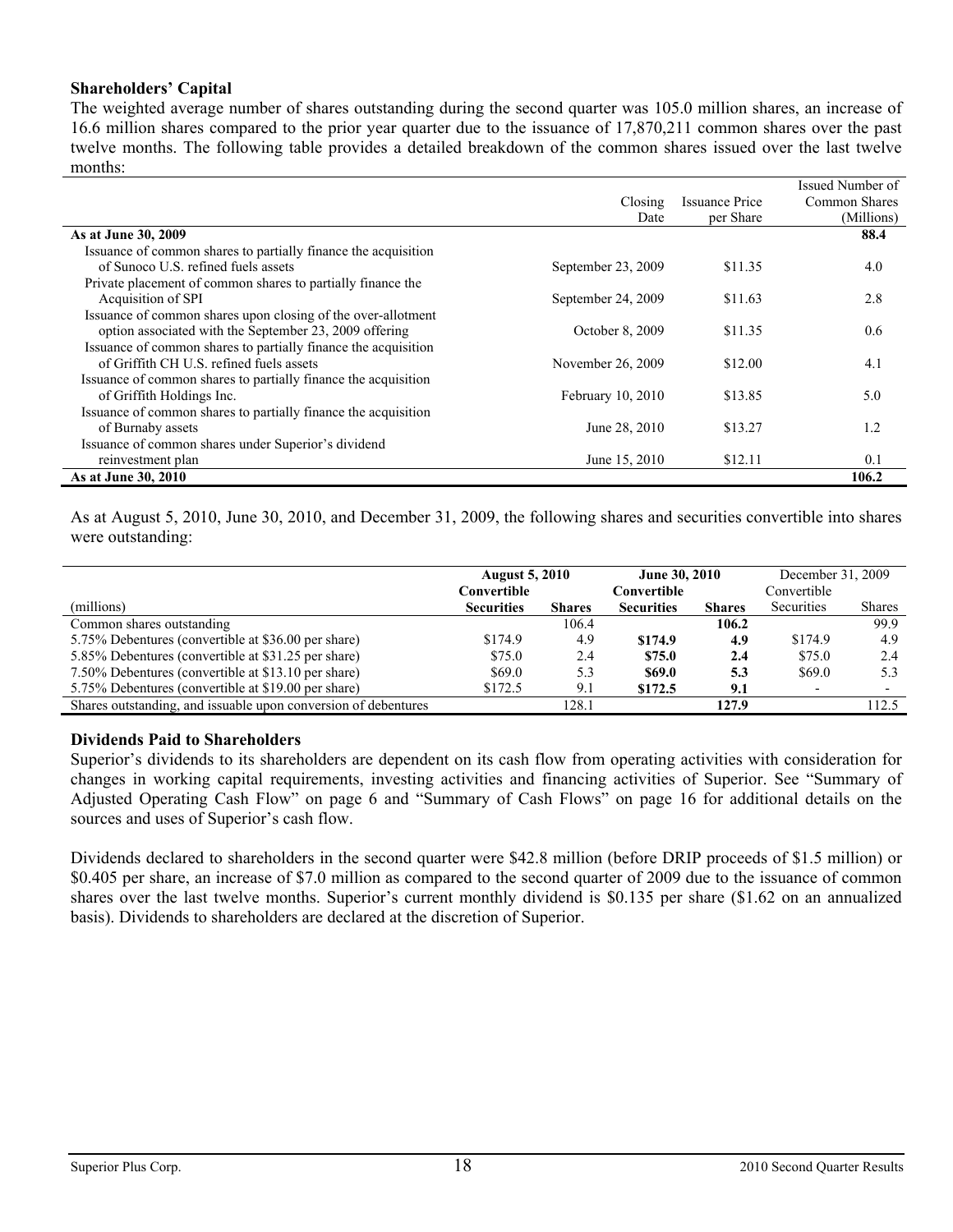Superior's primary sources and uses of cash have been detailed in the table below: **Summary of Cash Flows** (1)

|                                                            |        | Three months ended June 30, | Six months ended June 30, |        |  |
|------------------------------------------------------------|--------|-----------------------------|---------------------------|--------|--|
| (millions of dollars)                                      | 2010   | 2009                        | 2010                      | 2009   |  |
| Cash flows (outflows) from operating activities            | (12.9) | 75.0                        | 82.1                      | 158.4  |  |
| Investing activities:                                      |        |                             |                           |        |  |
| Purchase of property, plant and equipment $(2)$            | (10.4) | (36.5)                      | (16.7)                    | (72.4) |  |
| Proceeds on disposal of property, plant and equipment      | 1.3    | 1.1                         | 1.8                       | 2.9    |  |
| Acquisition of Griffith                                    |        |                             | (147.3)                   |        |  |
| Other acquisitions                                         | (18.2) |                             | (18.6)                    |        |  |
| Earn-out payment on prior acquisition                      |        |                             |                           | (0.6)  |  |
| Cash flows used in investing activities                    | (27.3) | (35.4)                      | (180.8)                   | (70.1) |  |
| Financing activities:                                      |        |                             |                           |        |  |
| Dividends paid to shareholders                             | (41.3) | (35.8)                      | (83.1)                    | (71.6) |  |
| Revolving term bank credits and term loans                 | 93.7   | 36.1                        | (73.6)                    | (23.0) |  |
| Issuance of 5.75% convertible debentures                   | (0.5)  |                             | 165.6                     |        |  |
| Issuance of common shares                                  | 16.0   |                             | 82.5                      |        |  |
| Realized gain on derivative financial instruments          |        | 6.3                         |                           | 6.3    |  |
| Net proceeds of accounts receivable securitization program | (24.0) | (39.1)                      | (7.3)                     | (14.1) |  |
| Other                                                      | (5.0)  | (3.5)                       | 0.9                       | 12.0   |  |
| Cash flows from (used in) financing activities             | 38.9   | (36.0)                      | 85.0                      | (90.4) |  |
| Net increase (decrease) in cash                            | (1.3)  | 3.6                         | (13.7)                    | (2.1)  |  |
| Cash beginning of period                                   | 11.9   | 10.4                        | 24.3                      | 16.1   |  |
| Cash end of period                                         | 10.6   | 14.0                        | 10.6                      | 14.0   |  |

 $<sup>(1)</sup>$  See the unaudited Consolidated Statements of Cash Flows for additional details.</sup>

 $^{(2)}$  See "Consolidated Capital Expenditure Summary" for additional details.

## **Financial Instruments – Risk Management**

Derivative and non-financial derivatives are used by Superior to manage its exposure to fluctuations in foreign currency exchange rates, interest rates and commodity prices. Superior assesses the inherent risks of these instruments by grouping derivative and non-financial derivatives related to the exposures these instruments mitigate. Superior's policy is not to use derivative or non-financial derivative instruments for speculative purposes. Superior does not formally designate its derivatives as hedges, as a result, Superior does not apply hedge accounting and is required to designate its derivatives and non-financial derivatives as held for trading.

Effective 2008, Energy Services entered into natural gas financial swaps primarily with Macquarie Cook Energy Canada Ltd. (formerly, Constellation Energy Commodities Group Inc.) for distributor billed natural gas business in Canada to manage its economic exposure of providing fixed-price natural gas to its customers. Additionally, Energy Services maintains its natural gas swap positions with seven additional counterparties. Energy Services monitors its fixed-price natural gas positions on a daily basis to evaluate compliance with established risk management policies. Superior maintains a substantially balanced fixed-price natural gas position in relation to its customer supply commitments.

Energy Services entered into electricity financial swaps with three counterparties to manage the economic exposure of providing fixed-price electricity to its customers. Energy Services monitors its fixed-price electricity positions on a daily basis to evaluate compliance with established risk management policies. Energy Services maintains a substantially balanced fixed-price electricity position in relation to its customer supply commitments.

Energy Services entered into various propane forward purchase and sale agreements with more than twenty counterparties to manage the economic exposure of its wholesale customer supply contracts. Energy Services monitors its fixed-price propane positions on a daily basis to monitor compliance with established risk management policies.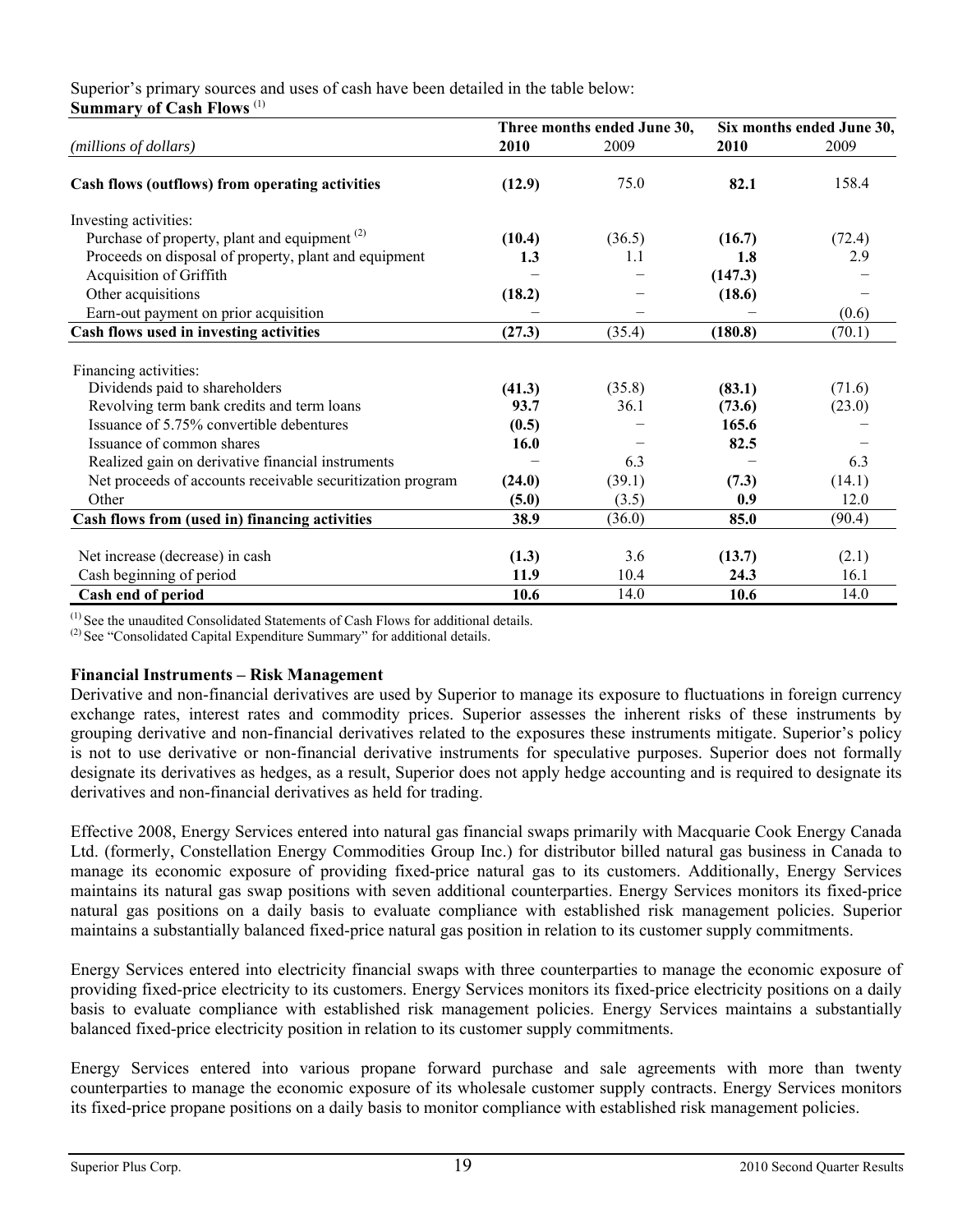Energy Services maintains a substantially balanced fixed-price propane gas position in relation to its wholesale customer supply commitments.

Specialty Chemicals has entered into fixed-price electricity purchase agreements to manage the economic exposure of certain of its chemical facilities to changes in the market price of electricity, in markets where the price of electricity is not fixed. Substantially all of the fair value with respect to these agreements is with a single counterparty.

Superior, on behalf of its operating divisions, entered into foreign currency forward contracts with twelve counterparties to manage the economic exposure of Superior's operations to movements in foreign currency exchange rates. Energy Services contracts a portion of its fixed-price natural gas, propane and heating oil purchases and sales in US dollars and enters into forward US dollar purchase contracts to create an effective Canadian dollar fixed-price purchase cost. Specialty Chemicals enters into US dollar forward sales contracts on an ongoing basis to mitigate the impact of foreign exchange fluctuations on sales margins on production from its Canadian plants that is sold in US dollars. Interest expense on Superior's US dollar debt is also used to mitigate the impact of foreign exchange fluctuations.

As at June 30, 2010, Energy Services had hedged approximately 100% of its US dollar natural gas and propane purchase (sales) obligations for 2010 and had hedged approximately 55% and 97% of its estimated US dollar exposure for the remainder of 2010 and 2011. Specialty Chemicals had hedged approximately 84% and 76% of its estimated US dollar exposure for the remainder of 2010 and 2011. Construction Products Distribution had hedged in excess of 100% of its estimated US dollar exposure for the remainder of 2010 and 2011 due to reductions to the segments outlook for those years. The estimated sensitivity on adjusted operating cash flow for Superior, including divisional US exposures and the impact on US-denominated debt with respect to a \$0.01 change in the Canadian to United States exchange rate for 2010 is \$nil million and 2011 is \$0.2 million, respectively after giving effect to United States forward contracts for 2010 and 2011, as shown in the table below. Superior's sensitivities and guidance are based on an anticipated Canadian to USD foreign currency exchange rate for 2010 and 2011 of par.

|                                                                   |        |       |       |       |      | 2015 and                 |              |
|-------------------------------------------------------------------|--------|-------|-------|-------|------|--------------------------|--------------|
| (US\$ millions)                                                   | 2010   | 2011  | 2012  | 2013  | 2014 | <b>Thereafter</b>        | <b>Total</b> |
| Energy Services – US\$ forward purchases $(1)$                    | (21.1) | (5.4) |       |       |      |                          | (26.5)       |
| Energy Services – US\$ forward sales                              | 9.7    | 44.6  | 44.0  | 44.0  |      |                          | 142.3        |
| Construction Products Distribution – US\$ forward sales           | 11.7   | 18.0  | 24.0  | 24.0  |      | $\overline{\phantom{0}}$ | 77.7         |
| Specialty Chemicals – US\$ forward sales                          | 60.0   | 106.5 | 92.5  | 81.0  | 48.0 |                          | 388.0        |
| Net US \$ forward sales                                           | 60.3   | 163.7 | 160.5 | 149.0 | 48.0 |                          | 581.5        |
|                                                                   |        |       |       |       |      |                          |              |
| Energy Services–Average US\$ forward purchase rate <sup>(1)</sup> | 1.13   | 1.11  |       |       |      |                          | 1.13         |
| Energy Services – Average US\$ forward rate                       | 1.06   | 1.06  | 1.06  | 1.06  |      |                          | 1.06         |
| Construction Products Distribution – Average US\$ forward         |        |       |       |       |      |                          |              |
| sales rate                                                        | 1.08   | 1.06  | 1.06  | 1.07  |      |                          | 1.07         |
| Specialty Chemicals - Average US\$ forward sales rate             | 1.08   | 1.15  | 1.09  | 1.07  | 1.07 |                          | 1.10         |
| Net average external US\$/Cdn\$ exchange rate                     | 1.09   | 1.10  | 1.07  | 1.07  | 1.07 |                          | 1.09         |
|                                                                   |        |       |       |       |      |                          |              |
| Specialty Chemicals – Euro forward sales                          | 2.8    | 0.3   |       |       |      |                          | 3.1          |
| Specialty Chemicals – Average Euro forward sales rate             | 1.58   | 1.58  |       |       |      |                          | 1.58         |

(1) Energy services is now sourcing its fixed-price natural gas requirements in Canadian dollars, as such, it will no longer be required to use United States dollar forward contracts to fix its Canadian dollar exposure.

Superior has interest rate swaps with four counterparties to manage the interest rate mix of its total debt portfolio and related overall cost of borrowing. Superior manages its overall liquidity risk in relation to its general funding requirements by utilizing a mix of short-term and longer-term maturity debt instruments. Superior reviews its mix of short-term and longer-term debt instruments on an on-going basis to ensure it is able to meet its liquidity requirements.

Superior utilizes a variety of counterparties in relation to its derivative and non-financial derivative instruments in order to mitigate its counterparty risk. Superior assesses the credit worthiness of its significant counterparties at the inception and throughout the term of a contract. Superior is also exposed to customer credit risk. Energy Services and Construction Products Distribution deal with a large number of small customers, thereby reducing this risk. Specialty Chemicals, due to the nature of its operations, sells its products to a relatively small number of customers. Specialty Chemicals mitigates its customer credit risk by actively monitoring the overall credit worthiness of its customers. Energy Services has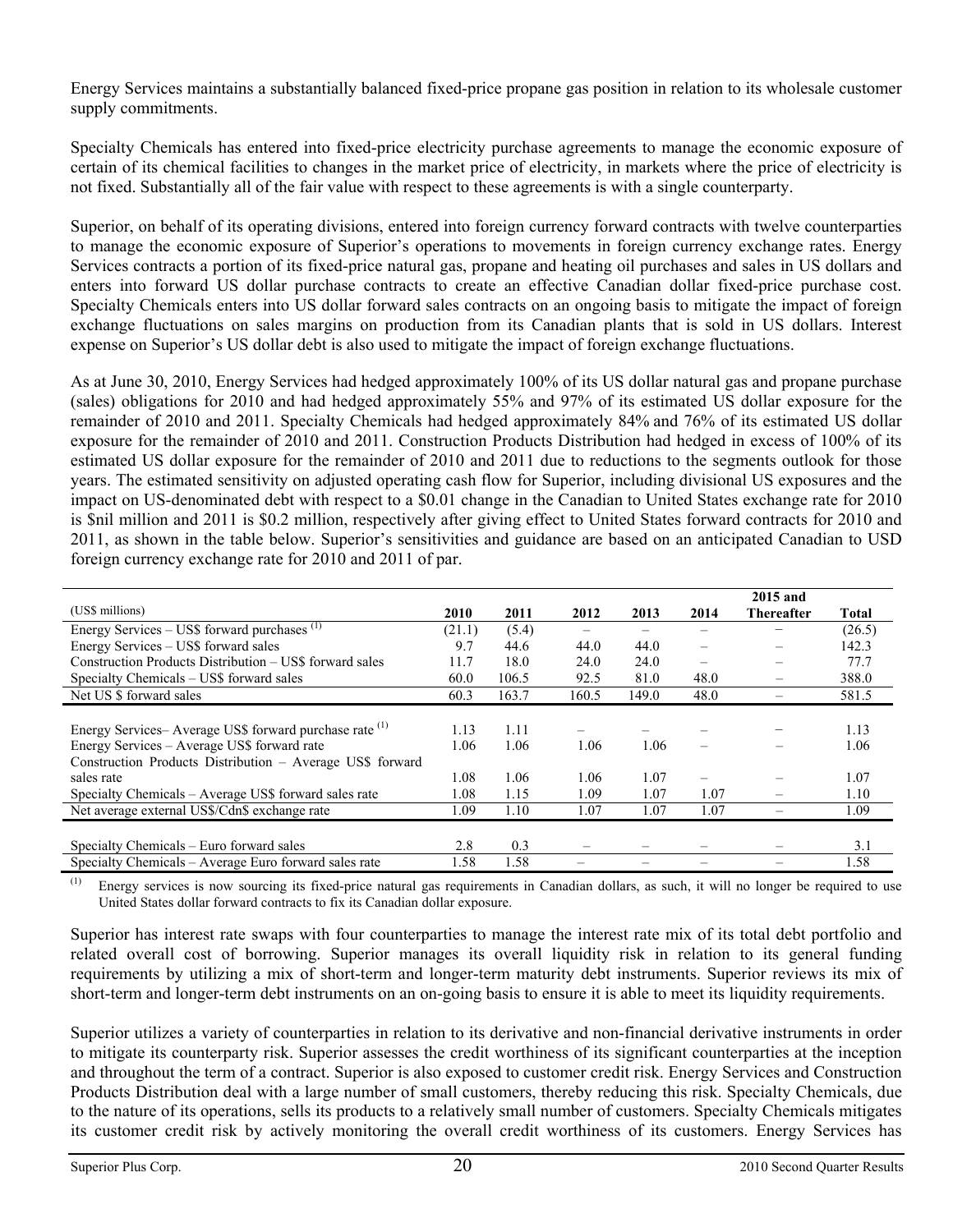minimal exposure to customer credit risk as local natural gas and electricity distribution utilities have been mandated, for a nominal fee, to provide Energy Services with invoicing, collection and the assumption of bad debts risk for residential and small commercial customers. Energy Services actively monitors the credit worthiness of its direct bill industrial customers.

For additional details on Superior's financial instruments, including the amount and classification of gains and losses recorded in Superior's second quarter Consolidated Financial Statements, summary of fair values, notional balances, effective rates and terms, and significant assumptions used in the calculation of the fair value of Superior's financial instruments, see Note 10 to the unaudited Interim Consolidated Financial Statements.

## **Disclosure Controls and Procedures and Internal Controls Over Financial Reporting**

No changes have been made in Superior's internal controls over financial reporting that have materially affected, or are reasonably likely to materially affect, Superior's internal controls over financial reporting in the quarter ended June 30, 2010.

The certifying officers have limited the scope of their certification in accordance with National Instrument 52-109 for the design of disclosure controls and procedures and internal controls over financial reporting to exclude controls, policies and procedures resulting from the acquisition of SPI on September 24, 2009 and the acquisition of a U.S. refined fuel assets on September 30, 2009 and December 11, 2009 and of Griffith on January 20, 2010. The businesses are described under Construction Products Distribution and Energy Services.

Superior's consolidated results include revenues and net income of \$157.8 million and \$4.5 million, respectively, related to the SPI business. Superior's consolidated balance sheet at June 30, 2010 includes \$202.0 million in total assets and total liabilities of \$54.6 million related to the SPI business.

Superior's consolidated results include revenues and net income of \$557.7 million and \$8.4 million, respectively, related to the U.S. refined fuel assets acquired on September 30, 2009, December 11, 2009 and Griffith on January 20, 2010. Superior's consolidated balance sheet at June 30, 2010 includes \$431.7 million in total assets and total liabilities of \$110.2 million related to the U.S. refined fuel assets and Griffith. The financial information for the U.S. refined fuel assets and Griffith has been combined to reflect the consistent management and operating control structures, the similarity in the risks in business operations and to be consistent with how the businesses are managed and disclosed to investors.

With respect to the acquisitions of SPI, the U.S. refined fuel assets and Griffith where the scope of the CEO and CFO's certification has been limited in accordance with National Instrument 52-109, Superior's management, under the supervision of the CEO and the CFO, has evaluated the overall risk, reviewed the results of operations with operating management, and confirmed that consistent controls have operated since Superior's acquisitions and continued to operate at year end. Management is confident in the reliability of financial reporting and the preparation of financial statements included in Superior's consolidated results. In 2010, Superior will certify that the internal controls over financial reporting and the disclosure controls and procedures are designed and effective under National Instrument 52-109.

During the second quarter, Superior's Canadian propane distribution business updated their JD Edwards enterprise system to the most recent version. While management has concluded that the change did not materially affect Superior's internal controls over financial reporting, a number of business issues were experienced as a result of the upgrade that impacted working capital and customer communications. Benefits have been experienced in process efficiency and improved internal controls. The planning and execution of the system transition was overseen by senior management with involvement by the President and VP Finance of the businesses and the certifying officers.

## **Critical Accounting Policies and Estimates**

Superior's unaudited Interim Consolidated Financial Statements have been prepared in accordance with GAAP. The significant accounting policies are described in the audited Consolidated Financial Statements, see Note 2 on pages 59 to 66 of the 2009 annual report. Certain of these accounting policies, as well as estimates made by management in applying such policies, are recognized as critical because they require management to make subjective or complex judgments about matters that are inherently uncertain. Our critical accounting estimates relate to the allowance for doubtful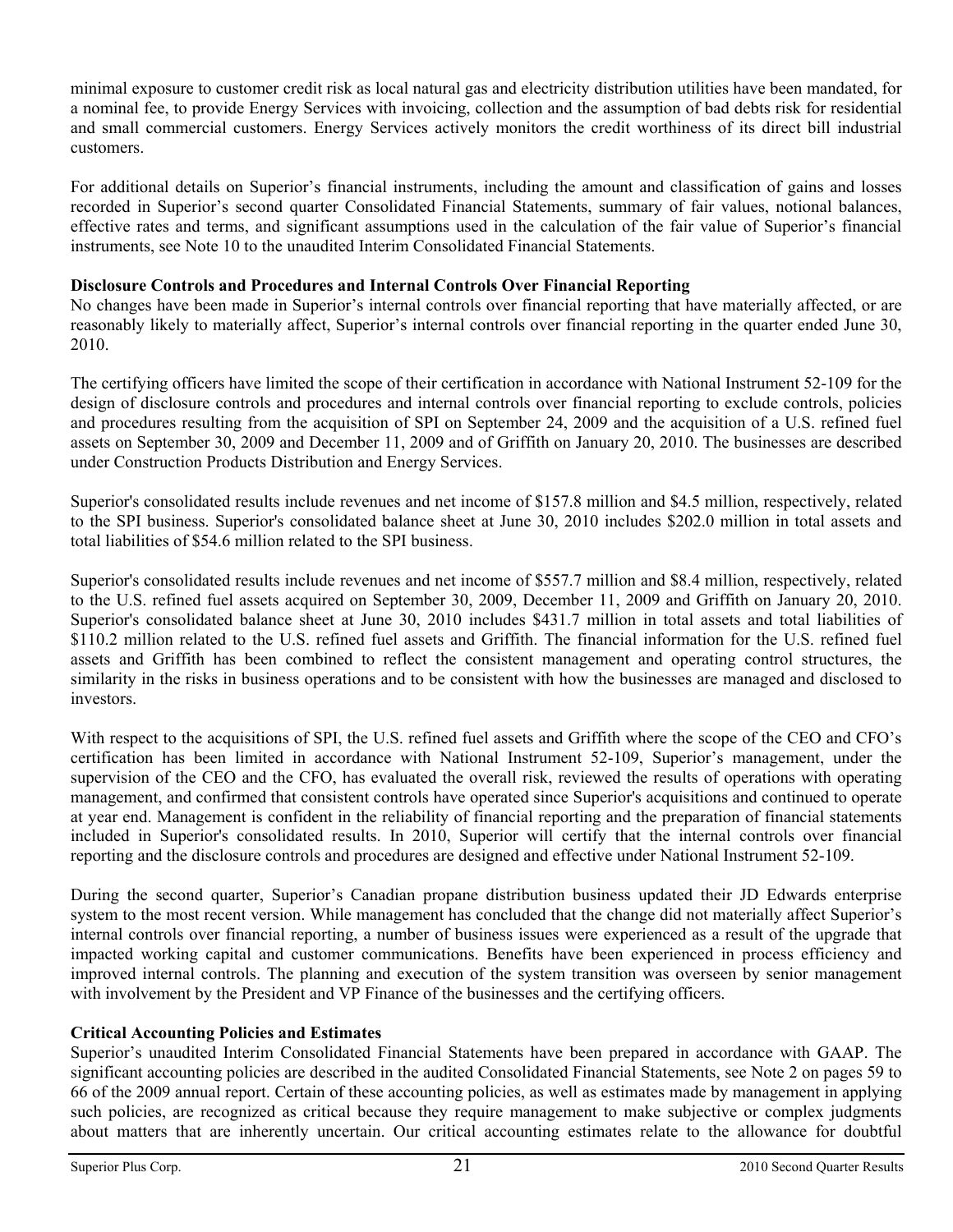accounts, employee future benefits, future income tax assets and liabilities, the valuation of derivatives and non-financial derivatives and asset impairments and the assessment of potential asset retirement obligations.

### **Future Accounting Changes**

### *International Financial Reporting Standards*

The Accounting Standards Board of Canada (AcSB) has announced plans that will require the convergence of GAAP with International Financial Reporting Standards (IFRS) for publicly accountable enterprises, including Superior Plus Corp. The changeover date from GAAP to IFRS is for annual and interim financial statements relating to fiscal years beginning on or after January 1, 2011.

During 2008, Superior formed an IFRS project team to develop an IFRS transition plan. Superior's approach was to assess and coordinate ongoing training requirements in conjunction with the development of a comprehensive diagnostic/planning document throughout the first and second quarters of 2009. Superior's diagnostic plan was substantially completed in the fourth quarter of 2009 and includes the assessment of differences between GAAP and IFRS, options available under IFRS, potential system requirements as a result of the adoption of IFRS, and the impact on internal controls and other business activities. Superior continues to execute its detailed IFRS transition plan which is on schedule.

The initial adoption of IFRS has required Superior to review each of its accounting policies and determine whether or not a change is required or permitted under IFRS and whether any amended policy is required to be applied on a retrospective or prospective basis. This review was performed in accordance with IFRS 1 *First-time Adoption of International Financial Reporting Standards* which provides guidance for initial adoption, policy choice option and exemptions available.

The table below summarizes some of the choices available concerning certain exemptions from retrospective application of IFRS standards at the time of changeover that are provided by IFRS 1. Superior intentions upon transition as at January 1, 2010 are summarized below:

| <b>Optional Exemption</b>                | <b>Exemption and Intention</b>                                                                                                                                           |
|------------------------------------------|--------------------------------------------------------------------------------------------------------------------------------------------------------------------------|
| <b>Business Combinations</b>             | Under this exemption, Superior may elect not to apply IFRS 3 Business                                                                                                    |
|                                          | Combinations retrospectively to prior business combinations. This standard may                                                                                           |
|                                          | be applied prospectively from the date of the opening IFRS balance sheet.                                                                                                |
|                                          | Superior intends to use this exemption upon transition to IFRS.                                                                                                          |
| Fair value or revaluation as deemed cost | This exemption allows Superior to initially measure an item of property, plant and                                                                                       |
|                                          | equipment upon transition to IFRS at fair value or a previous GAAP valuation                                                                                             |
|                                          | method such as historical cost. Superior intends to utilize this exemption to the                                                                                        |
|                                          | extent possible upon transition to IFRS.                                                                                                                                 |
| <b>Employee Benefits</b>                 | This exemption permits Superior to reset the cumulative actuarial gains and losses                                                                                       |
|                                          | to zero by recognizing the full amount in retained earnings of the opening IFRS                                                                                          |
|                                          | balance sheet. Superior intends to use this exemption upon transition to IFRS. The<br>financial statement impact upon transition to IFRS is an estimated decrease in the |
|                                          | accrued pension asset of approximately \$20 million and an increase in                                                                                                   |
|                                          | accumulated deficit of approximately \$20 million.                                                                                                                       |
| Cumulative translation differences       | This exemption permits Superior to reset the cumulative translation differences to                                                                                       |
|                                          | zero by recognizing the full amount in retained earnings of the opening IFRS                                                                                             |
|                                          | balance sheet. Superior intends to use this exemption upon transition to IFRS. The                                                                                       |
|                                          | financial statement impact upon transition to IFRS is an estimated decrease in                                                                                           |
|                                          | accumulated other comprehensive loss of approximately \$23 million and a                                                                                                 |
|                                          | decrease in accumulated deficit of approximately \$23 million.                                                                                                           |
| Share-based payment transactions         | A first time adopter is encouraged, but not required, to apply IFRS 2 to equity                                                                                          |
|                                          | instruments that were granted after November 7, 2002 and vested before the later                                                                                         |
|                                          | of the date of transition to IFRS and January 1, 2005. Superior intends to apply                                                                                         |
|                                          | this exemption upon transition to IFRS and will apply IFRS 2 on a prospective                                                                                            |
|                                          | basis.                                                                                                                                                                   |
| Leases                                   | This exemption permits Superior to comply with IFRIC 4 Determining whether an                                                                                            |
|                                          | Arrangement contains a Lease on a prospective basis to all outstanding                                                                                                   |
|                                          | arrangements as at the date of transition to IFRS. Superior intends to use this                                                                                          |
|                                          | exemption upon transition to IFRS and will apply IFRIC 4 on a prospective basis.                                                                                         |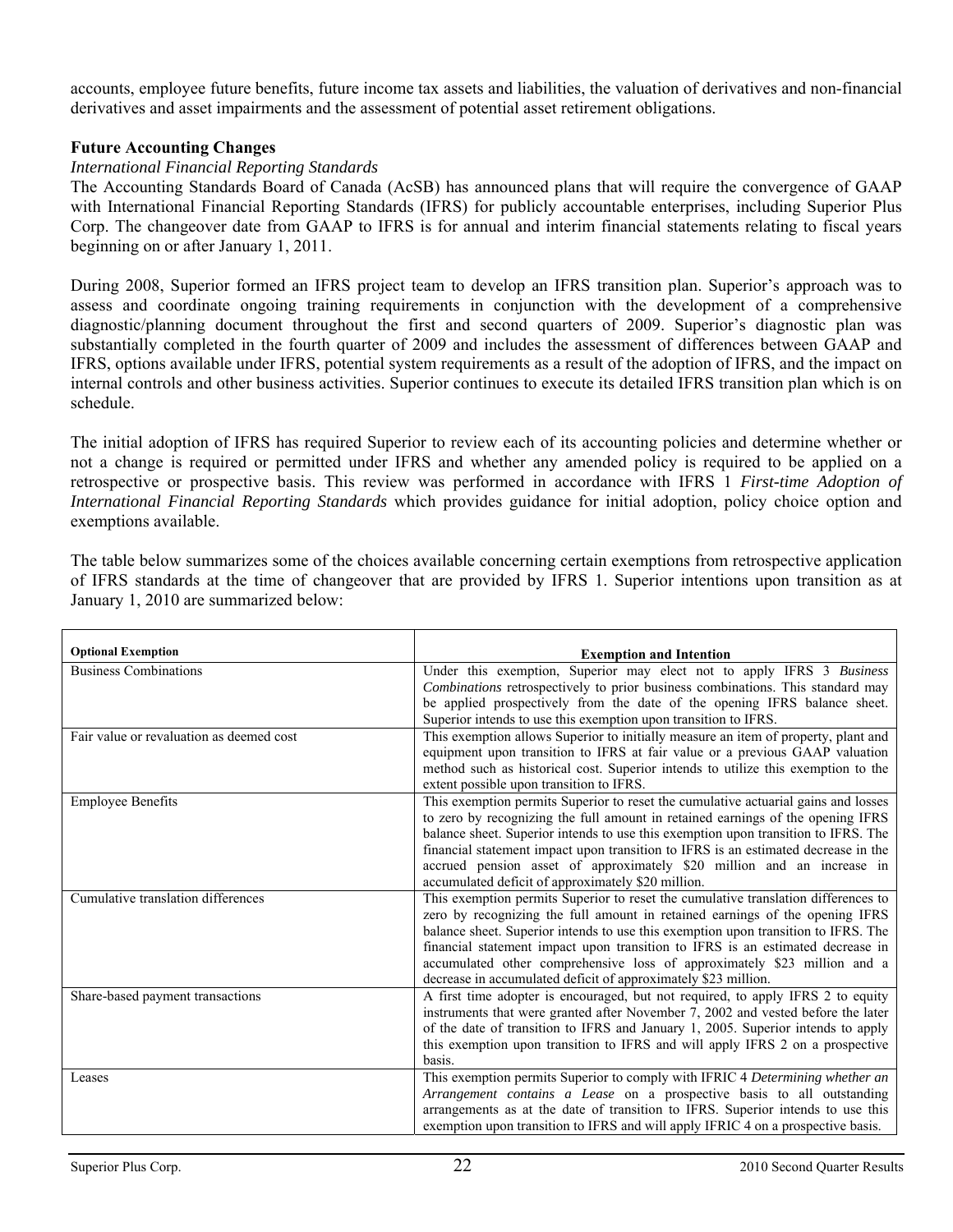|                               |  |  | Decommissioning liabilities included in the cost of This exemption permits Superior not to comply with IFRIC 1 Changes in Existing |
|-------------------------------|--|--|------------------------------------------------------------------------------------------------------------------------------------|
| property, plant and equipment |  |  | Decommissioning, Restoration and Similar Liabilities, which requires changes in a                                                  |
|                               |  |  | decommissioning, restoration or similar liability to be applied retrospectively and                                                |
|                               |  |  | to be added to or deducted from the cost of the asset to which it relates. Superior                                                |
|                               |  |  | intends to use this exemption upon transition to IFRS.                                                                             |

In addition to the optional exemptions under IFRS 1, Superior's applied the mandatory exceptions to retrospectively applying the following IFRS standards; Derecognizing of financial assets and financial liabilities, Hedge accounting, Estimates and Non-controlling interests.

At this time, Superior is able to reasonably estimate the impact that the adoption of IFRS may have on its opening January 1, 2010 IFRS balance sheet based on IFRS standards currently effective. Superior's assessments of the areas which are expected to have a significant impact upon adoption of IFRS are summarized in the table below but should not be viewed as an all-encompassing listing at this time.

|                                                                                                 | <b>Comparison between IFRS and</b>                                                                                                                                                                                                                                                                                                                                                                                                                    |                                                                                                                                                                                                                                                                                                                                                                                                                   | <b>Estimated financial impact on</b><br>Superior's January 1, 2010 opening                                                                                                                                                                                                                             |
|-------------------------------------------------------------------------------------------------|-------------------------------------------------------------------------------------------------------------------------------------------------------------------------------------------------------------------------------------------------------------------------------------------------------------------------------------------------------------------------------------------------------------------------------------------------------|-------------------------------------------------------------------------------------------------------------------------------------------------------------------------------------------------------------------------------------------------------------------------------------------------------------------------------------------------------------------------------------------------------------------|--------------------------------------------------------------------------------------------------------------------------------------------------------------------------------------------------------------------------------------------------------------------------------------------------------|
| <b>Standards</b>                                                                                | <b>GAAP</b>                                                                                                                                                                                                                                                                                                                                                                                                                                           | <b>Findings</b>                                                                                                                                                                                                                                                                                                                                                                                                   | <b>IFRS</b> balance sheet                                                                                                                                                                                                                                                                              |
| IAS 16 Property, plant and<br>equipment                                                         | Componentization<br>IFRS: Property, plant and equipment<br>have to be recorded and amortized<br>based on material components.<br>GAAP: Component identification<br>rules are less stringent.                                                                                                                                                                                                                                                          | Componentization<br>Superior has identified several<br>material<br>new<br>component<br>categories under IAS 16. This will<br>result in reclassification of some<br>property, plant and equipment into<br>the new categories. This will result<br>in changes to the useful lives of<br>some components of property,<br>plant and equipment.                                                                        | Componentization<br>The expected impact upon transition<br>to IFRS is an estimated decrease in<br>accumulated amortization of various<br>equipment<br>property,<br>plant and<br>components of approximately \$42<br>million and a decrease in accumulated<br>deficit of approximately \$42 million.    |
|                                                                                                 | <b>Major inspections and overhauls</b><br>IFRS: Costs related to major<br>inspections and overhauls required at<br>regular intervals over the life of an<br>item of property, plant and equipment<br>are capitalized if the recognition<br>criteria is met.<br>GAAP: Only costs meeting the<br>criteria to be classified as betterment<br>are capitalized.                                                                                            | <b>Major</b> inspections and overhauls<br>Superior has identified some<br>major inspections and overhauls<br>which meet the recognition criteria<br>under IFRS. Superior retroactively<br>applied IAS 16 to previously<br>expensed major inspection and<br>overhauls costs. This will result in<br>the capitalization of previously<br>expensed major inspection and<br>overhauls costs.                          | <b>Major</b> inspections and overhauls<br>The expected impact upon transition<br>to IFRS is an estimated net increase<br>in property, plant and equipment of<br>approximately \$33 million and a<br>decrease in accumulated deficit of<br>approximately \$33 million.                                  |
| <b>IAS</b><br>39<br>Derecognizing<br>Financial<br>Assets<br>and<br><b>Financial Liabilities</b> | IFRS: Various criteria much be met in<br>order for derecognizing financial<br>assets and financial liabilities from<br>the balance sheet.<br>GAAP: Criteria for derecognizing<br>financial<br>assets<br>and<br>financial<br>liabilities from the balance sheet are<br>less stringent than IFRS.                                                                                                                                                       | Based on an analysis of IAS 39,<br>Superiors accounts<br>receivable<br>securitization program would not<br>qualify for derecognition. As such<br>the related accounts receivable<br>balances and obligation would<br>also be recorded on the balance<br>sheet.                                                                                                                                                    | The expected impact upon transition<br>to IFRS is an estimated increase of<br>\$93<br>million<br>approximately<br>to<br>accounts receivable and an increase<br>of approximately \$93 million to<br>revolving term bank credits and term<br>loans.                                                      |
| IAS 17 Leases                                                                                   | IFRS: The criteria for determining<br>whether a lease is considered to be a<br>finance (capital) or operating lease<br>are based on a number of indicators<br>however, quantitative thresholds are<br>not offered as an indicator a under<br>GAAP.<br>GAAP: The criteria for determining<br>whether a lease is considered to be a<br>finance (capital) lease or operating<br>lease is based on a number of<br>indicators and quantitative thresholds. | In applying IFRS, Superior has<br>developed internal indicators for<br>assessing the classification of<br>leases under IFRS. As a result of<br>these indicators, Superior will be<br>classifying those leases meeting<br>the criteria set out in IAS 17 as<br>finance (capital) leases under<br>IFRS. This will result in an<br>increase in property, plant and<br>equipment and associated lease<br>obligations. | The expected impact upon transition<br>to IFRS is an estimated increase in<br>property, plant and equipment of<br>between \$70 million and \$75 million.<br>Also an increase in the lease<br>obligations of between \$55 million<br>and \$60 million are expected to be<br>recognized upon transition. |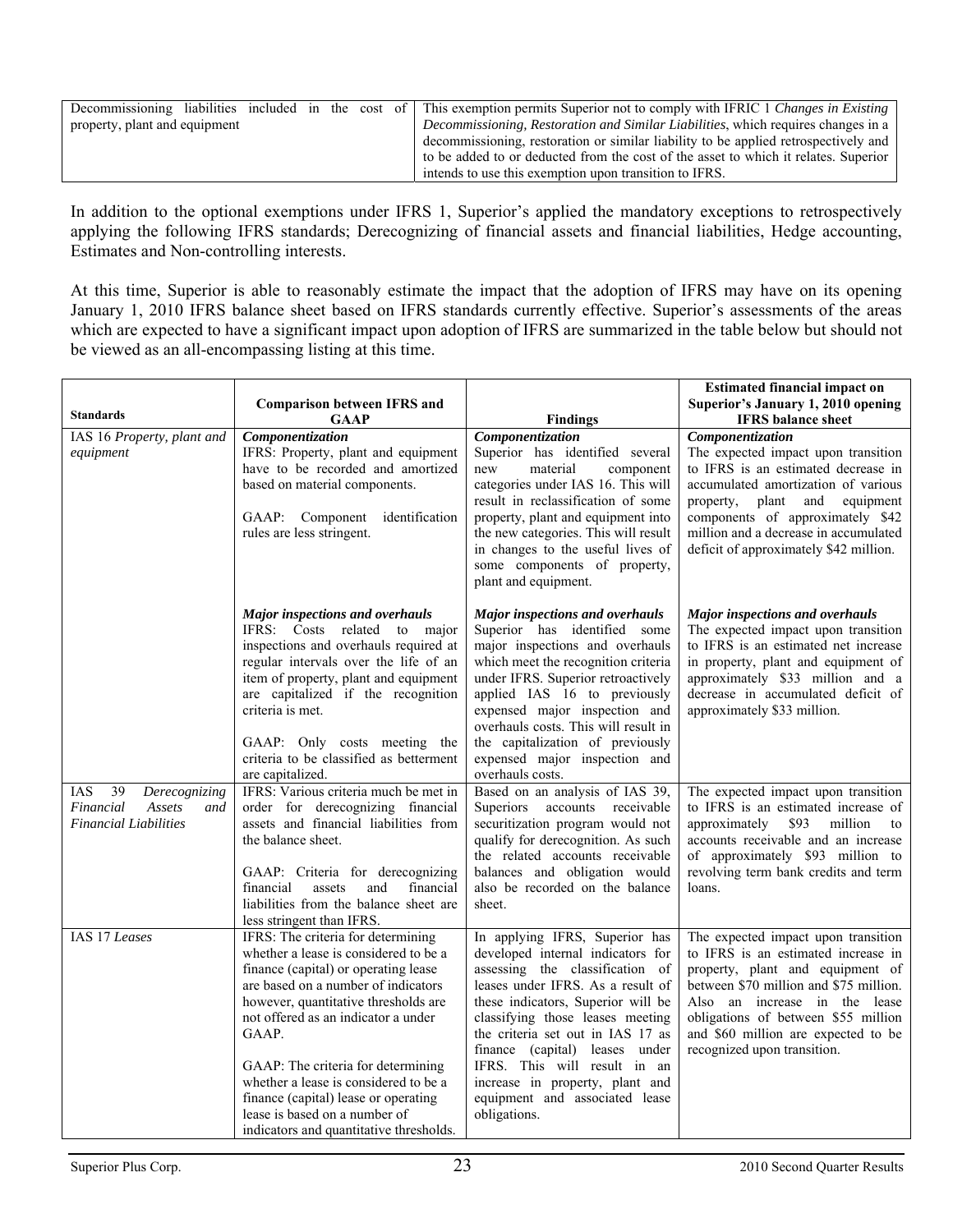| <b>IAS</b><br>37<br>Provisions,<br>Contingent Liabilities and<br><b>Contingent Assets</b> | <b>Post-closure remediation costs</b><br>IFRS: Under IFRS, a provision for<br>post-closure remediation costs may<br>arise from either a<br>legal or<br>constructive obligation.<br>GAAP: The only criteria relates to<br>legal obligations.                                                                                                                                                                                                                                                                                   | Superior<br>Under IFRS.<br>will<br>recognize a provision for post-<br>closure<br>remediation<br>costs<br>Specialty<br>associated<br>with<br>Chemicals<br>various<br>plants.<br>Currently under GAAP Superior<br>does not have any provision for<br>these costs in the Specialty<br>Chemicals segment.                               | The expected impact upon transition<br>to IFRS is an estimated net increase<br>in property, plant and equipment of<br>approximately \$4 million, an increase<br>in liabilities of approximately \$6<br>million<br>and<br>an<br>increase<br>1n<br>accumulated deficit of approximately<br>\$2 million.                                                                  |
|-------------------------------------------------------------------------------------------|-------------------------------------------------------------------------------------------------------------------------------------------------------------------------------------------------------------------------------------------------------------------------------------------------------------------------------------------------------------------------------------------------------------------------------------------------------------------------------------------------------------------------------|-------------------------------------------------------------------------------------------------------------------------------------------------------------------------------------------------------------------------------------------------------------------------------------------------------------------------------------|------------------------------------------------------------------------------------------------------------------------------------------------------------------------------------------------------------------------------------------------------------------------------------------------------------------------------------------------------------------------|
| IAS 12 Income Taxes                                                                       | Deferred credit<br>IFRS: Any amounts relating to<br>deferred credits<br>are recognized<br>immediately in net earnings.<br>GAAP: Recognition of deferred<br>credits on the balance sheet are<br>addressed<br>specifically<br>under<br>Emerging Issues Committee (EIC) -<br>110 Accounting for Acquired Future<br>Tax Benefits in Certain Purchase<br>Transactions that are not Business<br>Combinations. Under $EIC - 110$ , any<br>deferred credits are amortized into net<br>earnings as the related assets are<br>utilized. | Based on an analysis of IAS 12,<br>Superior will adjust the deferred<br>credit liability to zero upon<br>transition to IFRS.                                                                                                                                                                                                        | The expected impact upon transition<br>to IFRS is an estimated decrease to<br>the deferred credit of approximately<br>\$271 million and an increase to<br>accumulated deficit of approximately<br>\$271 million.<br>Superior is still evaluating<br>the<br>qualitative and quantitative impact of<br>IAS 12 and further adjustments may<br>be required once completed. |
| IAS 36 Impairment<br>of<br>Assets                                                         | <b>Reversing Impairment Losses</b><br>IFRS: An impairment loss recognized<br>in prior periods for an asset other than<br>goodwill is reversed if there has been<br>a change in the estimates used to<br>determine the asset's recoverable<br>amount since the last impairment loss<br>was recognized.<br>GAAP: Impairment losses are not<br>reversed.                                                                                                                                                                         | Superior has reviewed<br>prior<br>impairment<br>of<br>assets<br>and<br>determined that a reversal should<br>be recognized. The impairment<br>charged recognized in 2005 on<br>Specialty Chemicals Valdosta<br>facility will be reversed based on<br>the estimated net book value of the<br>related assets as at January 1,<br>2010. | The expected impact upon transition<br>to IFRS is an estimated net increase<br>to property, plant and equipment of<br>approximately \$54 million and a<br>decrease of approximately<br>\$54<br>million to accumulated deficit.                                                                                                                                         |

Superior will continue to assess the impact of changes to International Financial Reporting Standards on the expected opening balance sheet adjustments summarized above. The actual adjustments recorded in Superior's opening balance sheet as at January 1, 2010 may differ significantly from these estimates and may include other areas Superior is still assessing at this time.

## **Quarterly Financial and Operating Information**

|                                                     | 2010 Ouarters |        |        | 2009 Ouarters | 2008 Ouarters |          |          |          |
|-----------------------------------------------------|---------------|--------|--------|---------------|---------------|----------|----------|----------|
| (millions of dollars except per trust unit amounts) | Second        | First  | Fourth | Third         | Second        | First    | Fourth   | Third    |
| Canadian propane sales volumes (millions of         |               |        |        |               |               |          |          |          |
| litres)                                             | 249           | 380    | 373    | 224           | 249           | 431      | 390      | 244      |
| U.S. refined fuels sales volumes (millions of       |               |        |        |               |               |          |          |          |
| litres)                                             | 403           | 469    | 153    | —             |               |          | -        |          |
| Natural gas sales volumes (millions of GJs)         |               |        |        | 8             |               |          | 8        |          |
| Electricity sales volumes (millions of KwH)         | 73            | 74     | 68     | 56            | 38            | 31       | 28       | 18       |
| Chemical sales volumes (thousands of metric         |               |        |        |               |               |          |          |          |
| tonnes)                                             | 183           | 170    | 160    | 163           | 155           | 155      | 160      | 188      |
| Gross profit                                        | 167.5         | 218.6  | 203.3  | 126.9         | 134.9         | 188.3    | 193.1    | 152.8    |
| Net earnings (loss)                                 | (18.6)        | 9.2    | 17.4   | 33.0          | 23.4          | (5.5)    | (19.9)   | (203.9)  |
| Per share, basic                                    | \$(0.18)      | \$0.09 | \$0.17 | \$0.37        | \$0.26        | \$(0.06) | \$(0.23) | \$(2.31) |
| Per share, diluted                                  | \$(0.18)      | \$0.09 | \$0.17 | \$0.37        | \$0.26        | \$(0.06) | \$(0.23) | \$(2.31) |
| Adjusted operating cash flow                        | 5.1           | 54.7   | 64.4   | 19.3          | 18.9          | 61.3     | 65.0     | 33.5     |
| Per share, basic and diluted                        | \$0.05        | \$0.53 | \$0.65 | \$0.22        | \$0.21        | \$0.69   | \$0.74   | \$0.38   |
| Net working capital $(1)$                           | 201.3         | 138.9  | 183.8  | 132.0         | 72.0          | 83.7     | 152.2    | 227.4    |

<sup>(1)</sup> Net working capital reflects amounts as at the quarter end and is comprised of cash and cash equivalents, accounts receivable and inventories, less bank indebtedness, accounts payable and accrued liabilities, current portion of term loans and dividends and interest payable to shareholders and debentureholders.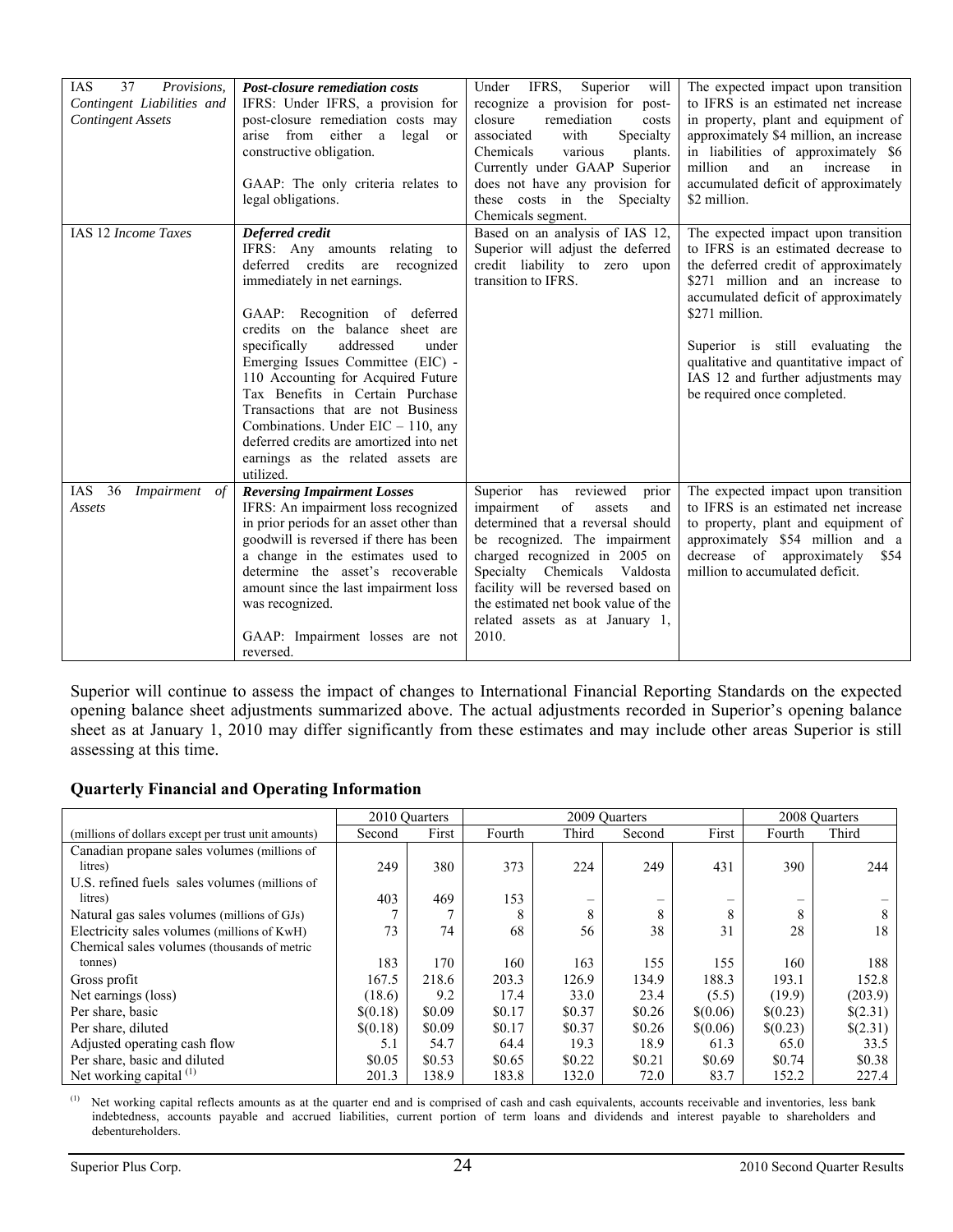## **Non-GAAP Financial Measures**  *Adjusted Operating Cash Flow*

Adjusted operating cash flow is equal to cash flow from operating activities as defined by Canadian generally accepted accounting principles (GAAP), adjusted for changes in non-cash working capital and customer contract related costs. Superior may deduct or include additional items to its calculation of adjusted operating cash flow; these items would generally, but not necessarily, be items of a non-recurring nature. Adjusted operating cash flow is the main performance measure used by management and investors to evaluate the performance of Superior. Readers are cautioned that adjusted operating cash flow is not a defined performance measure under GAAP and that adjusted operating cash flow cannot be assured. Superior's calculation of adjusted operating cash flow may differ from similar calculations used by comparable entities. Adjusted operating cash flow represents cash flow generated by Superior that is available for, but not necessarily limited to, changes in working capital requirements, investing activities and financing activities of Superior.

The seasonality of Superior's individual quarterly results must be assessed in the context of annualized adjusted operating cash flow. Adjustments recorded by Superior as part of its calculation of adjusted operating cash flow include, but are not limited to, the impact of the seasonality of Superior's businesses, principally the Energy Services segment, by adjusting for non-cash working capital items, thereby eliminating the impact of the timing between the recognition and collection/payment of Superior's revenues and expense, which can differ significantly from quarter to quarter. Adjustments are also made to reclassify the cash flows related to natural gas and electricity customer contract related costs in a manner consistent with the income statement recognition of these costs. Adjusted operating cash flow is reconciled to cash flow from operating activities on page 6.

## *EBITDA*

EBITDA represents earnings before interest, taxes, depreciation, amortization and other non-cash expenses, and is used by Superior to assess its consolidated results and the results of its operating segments. EBITDA is not a defined performance measure under GAAP. Superior's calculation of EBITDA may differ from similar calculations used by comparable entities. EBITDA of Superior's operating segments may be referred to as EBITDA from operations. Net earnings are reconciled to EBITDA from operations on page 21.

## *Compliance EBITDA*

Compliance EBITDA represents earnings before interest, taxes, depreciation, amortization and other non-cash expenses calculated on a 12 month trailing basis giving pro forma effect to acquisitions and divestitures and is used by Superior to calculate its debt covenants and other credit information. Compliance EBITDA is not a defined performance measure under GAAP. Superior's calculation of compliance EBITDA may differ from similar calculations used by comparable entities. See Note 12 to the unaudited Interim Consolidated Financial Statements for a reconciliation of net earnings (loss) to compliance EBITDA.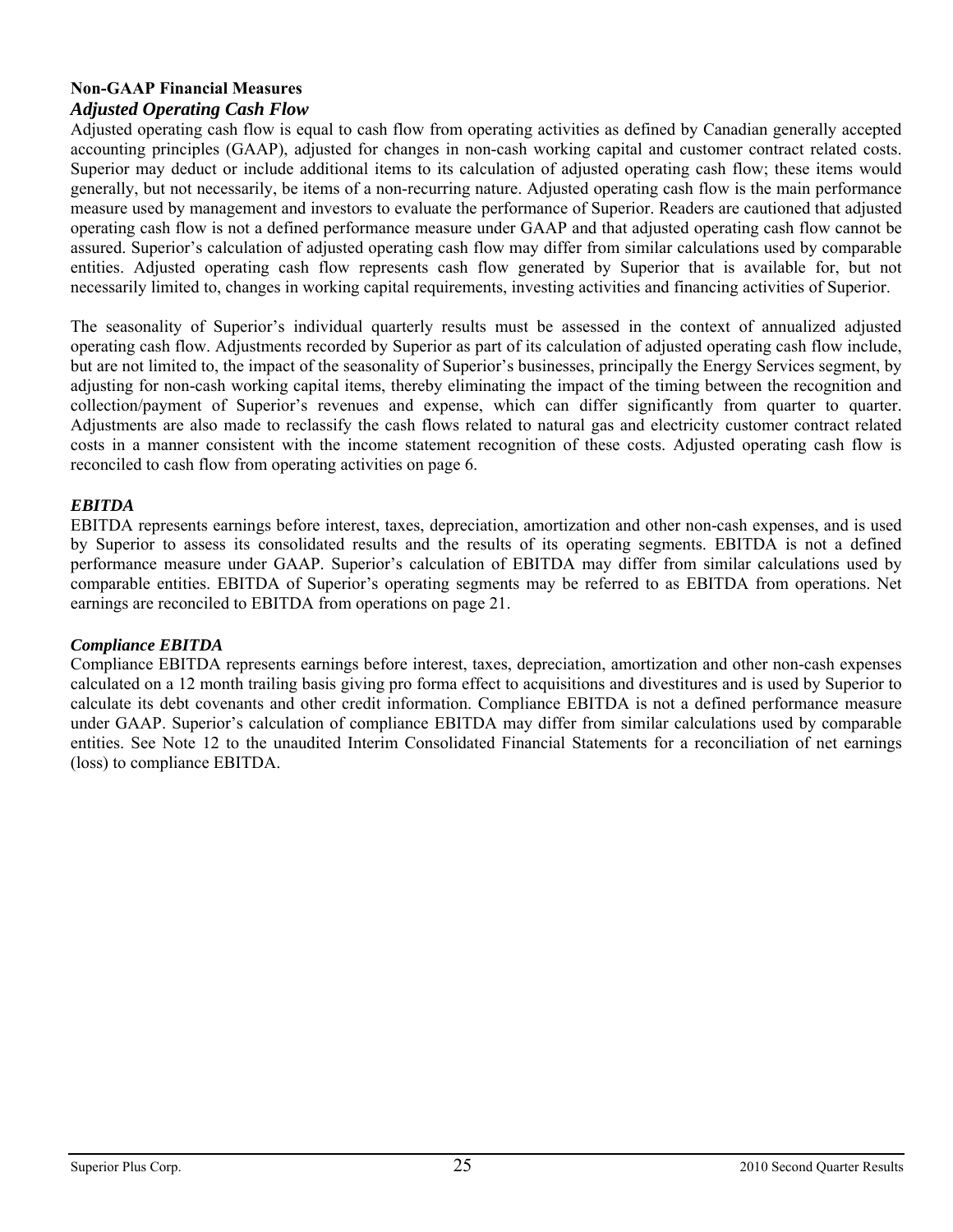### **Reconciliation of Net Earnings to EBITDA from Operations** (1) (2)

|                                                                                                    |                 |                  | Construction                  |
|----------------------------------------------------------------------------------------------------|-----------------|------------------|-------------------------------|
|                                                                                                    | Energy          | <b>Specialty</b> | <b>Products</b>               |
| For the three months ended June 30, 2010                                                           | <b>Services</b> |                  | <b>Chemicals Distribution</b> |
| Net earnings                                                                                       | 8.8             | 13.1             | 2.9                           |
| Add: Amortization of property, plant and equipment, intangible assets and accretion of convertible |                 |                  |                               |
| debenture issue costs                                                                              | 11.1            | 1.1              | 2.6                           |
| Amortization included in cost of sales                                                             |                 | 11.6             |                               |
| Unrealized gains on derivative financial instruments                                               | (23.8)          | (2.0)            |                               |
| <b>EBITDA</b> from operations                                                                      | (3.9)           | 23.8             | 5.5                           |

|                                                                                                    |                 |                  | <b>Construction</b>           |
|----------------------------------------------------------------------------------------------------|-----------------|------------------|-------------------------------|
|                                                                                                    | Energy          | <b>Specialty</b> | <b>Products</b>               |
| For the three months ended June 30, 2009                                                           | <b>Services</b> |                  | <b>Chemicals Distribution</b> |
| Net earnings (loss)                                                                                | 23.9            | 8.0              | 2.2                           |
| Add: Amortization of property, plant and equipment, intangible assets and accretion of convertible |                 |                  |                               |
| debenture issue costs                                                                              | 3.2             | 1.4              | 1.1                           |
| Amortization included in cost of sales                                                             |                 | 9.1              |                               |
| Energy Services non-cash pension expense                                                           | 0.3             | -                |                               |
| Unrealized losses on derivative financial instruments                                              | (22.6)          |                  |                               |
| Reversal of unrealized losses on derivative financial instruments previously treated as            | 2.7             |                  |                               |
| realized                                                                                           |                 |                  |                               |
| <b>EBITDA</b> from operations                                                                      |                 | 20.2             | 33                            |

|                                                                                                    | Energy          | <b>Specialty</b> | Construction<br><b>Products</b> |
|----------------------------------------------------------------------------------------------------|-----------------|------------------|---------------------------------|
| For the six months ended June 30, 2010                                                             | <b>Services</b> | <b>Chemicals</b> | <b>Distribution</b>             |
| Net earnings                                                                                       | 6.7             | 18.1             | 3.8                             |
| Add: Amortization of property, plant and equipment, intangible assets and accretion of convertible |                 |                  |                                 |
| debenture issue costs                                                                              | 22.2            | $2.2\phantom{0}$ | 5.9                             |
| Amortization included in cost of sales                                                             |                 | 22.4             |                                 |
| Unrealized losses on derivative financial instruments                                              | 18.0            | $2.2\phantom{0}$ |                                 |
| <b>EBITDA</b> from operations                                                                      | 46.9            | 44.9             | 9.7                             |
|                                                                                                    |                 |                  |                                 |
|                                                                                                    |                 |                  | Construction                    |
|                                                                                                    | Energy          | <b>Specialty</b> | <b>Products</b>                 |
| For the six months ended June 30, 2009                                                             | <b>Services</b> | <b>Chemicals</b> | <b>Distribution</b>             |
| Net earnings (loss)                                                                                | 7.5             | 14.8             | 2.6                             |
| Add: Amortization of property, plant and equipment, intangible assets and accretion of convertible |                 |                  |                                 |
| debenture issue costs                                                                              | 9.6             | 2.5              | 2.2                             |
| Amortization included in cost of sales                                                             |                 | 18.2             |                                 |
| Energy Services non-cash pension expense                                                           | 0.7             |                  |                                 |

 (1) See the unaudited Interim Consolidated Financial Statements for net earnings (loss), amortization of property, plant and equipment, intangible assets and accretion of convertible debenture issue costs, amortization included in cost of sale, non-cash pension expense, unrealized (gains) losses on derivative financial instruments and gain on disposal of facility.

EBITDA from operations 53.9 52.3 4.8

Unrealized losses on derivative financial instruments 36.1 16.8  $\frac{36.1}{53.9}$ 

(2) See "Non-GAAP Financial Measures" for additional details.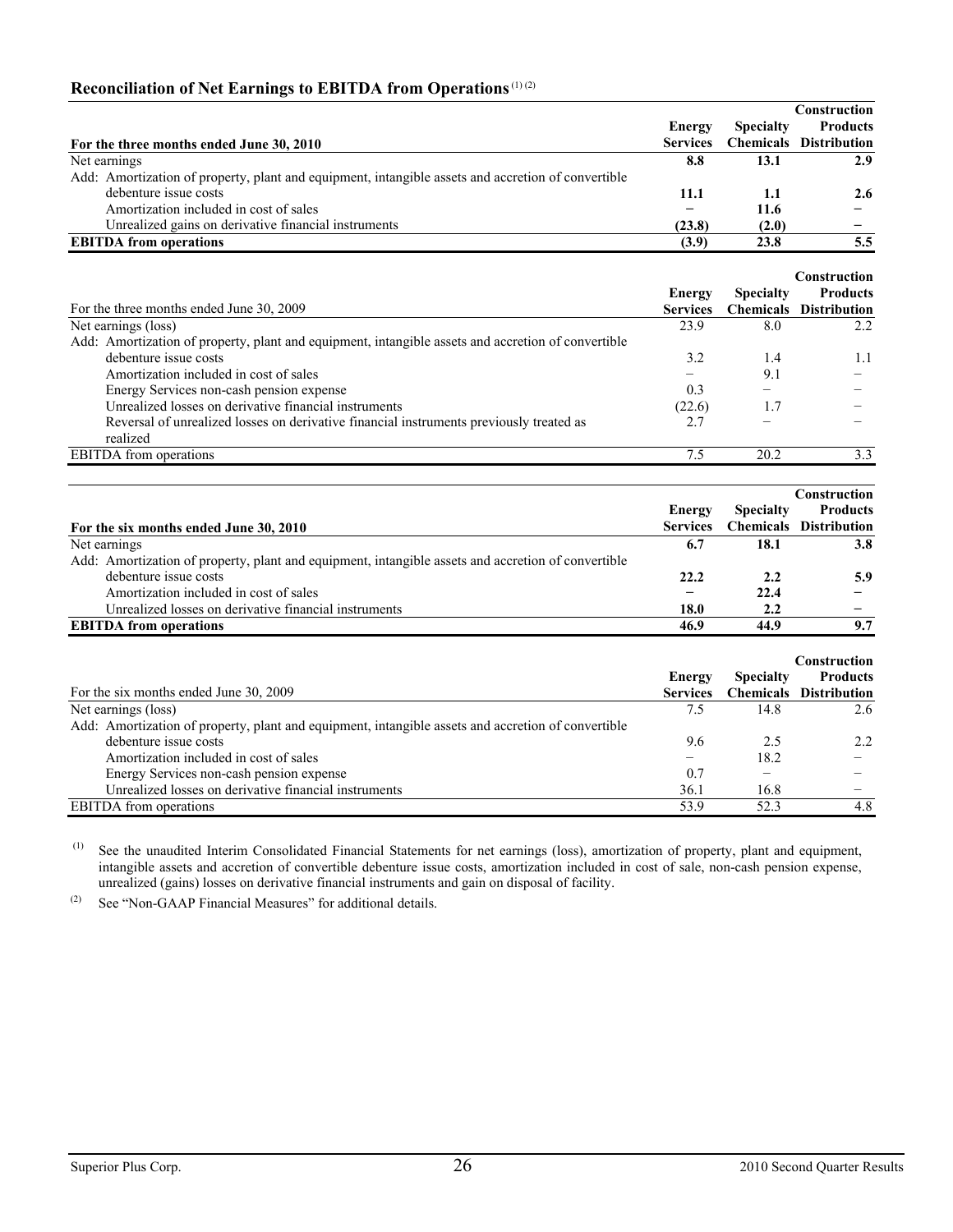## **Reconciliation of Divisional Segmented Revenue, Cost of Sales and cash operating and administrative costs included in the Management's Discussion and Analysis**

|                                                               | For the three months ended June 30, 2010 |                          |                     | For the three months ended June 30, 2009 |           |              |
|---------------------------------------------------------------|------------------------------------------|--------------------------|---------------------|------------------------------------------|-----------|--------------|
|                                                               |                                          |                          | <b>Construction</b> |                                          |           | Construction |
|                                                               | <b>Energy</b>                            | <b>Specialty</b>         | <b>Products</b>     | Energy                                   | Specialty | Products     |
|                                                               | <b>Services</b>                          | <b>Chemicals</b>         | <b>Distribution</b> | Services                                 | Chemicals | Distribution |
| Revenue                                                       | 493.3                                    | 115.9                    | 179.2               | 236.1                                    | 120.1     | 98.2         |
| Realized foreign currency gains (losses)                      | 1.0                                      | 0.1                      | 0.4                 | 1.7                                      | (2.5)     |              |
| Foreign currency gains (losses) related to                    |                                          |                          |                     |                                          |           |              |
| working capital                                               | (0.4)                                    | 0.5                      |                     | 0.3                                      | (2.1)     |              |
| Unrealized losses on forward propane                          |                                          |                          |                     |                                          |           |              |
| purchase contracts                                            |                                          | $\overline{\phantom{0}}$ |                     | 2.7                                      |           |              |
| <b>Revenue per Management's Discussion</b>                    |                                          |                          |                     |                                          |           |              |
| and Analysis                                                  | 493.9                                    | 116.5                    | 179.6               | 240.8                                    | 115.5     | 98.2         |
|                                                               |                                          |                          |                     |                                          |           |              |
|                                                               |                                          |                          |                     |                                          |           |              |
| Cost of goods sold                                            | (385.3)                                  | (76.5)                   | (138.1)             | (148.8)                                  | (72.5)    | (73.9)       |
| Realized foreign currency gains (losses)                      | (2.2)                                    |                          |                     | (0.6)                                    |           |              |
| Foreign currency gains (losses) related to<br>working capital |                                          |                          |                     | 0.9                                      |           |              |
| Realized fixed price electricity gains                        |                                          |                          |                     |                                          |           |              |
| $(\text{losses})$                                             |                                          | 1.7                      |                     |                                          | (1.1)     |              |
| Realized gains (losses) on propane and                        |                                          |                          |                     |                                          |           |              |
| heating oil purchase contracts                                | 0.2                                      |                          |                     |                                          |           |              |
| Natural gas commodity realized fixed price                    |                                          |                          |                     |                                          |           |              |
| gains (losses)                                                | (23.6)                                   |                          |                     | (29.5)                                   |           |              |
| Non-cash amortization                                         |                                          | 11.6                     |                     |                                          | 9.1       |              |
| Cost of goods sold per Management's                           |                                          |                          |                     |                                          |           |              |
| <b>Discussion and Analysis</b>                                | (410.9)                                  | (63.2)                   | (138.1)             | (178.0)                                  | (64.5)    | (73.9)       |
| <b>Gross profit</b>                                           | 83.0                                     | 53.3                     | 41.5                | 62.8                                     | 51.0      | 24.3         |
|                                                               |                                          |                          |                     |                                          |           |              |
| Cash operating and administrative costs                       | (87.3)                                   | (29.0)                   | (36.0)              | (54.4)                                   | (32.9)    | (21.0)       |
| Non-cash pension expense                                      |                                          |                          |                     | 0.3                                      |           |              |
| Reclassification of foreign currency gains                    |                                          |                          |                     |                                          |           |              |
| and (losses) related to working capital                       | (0.4)                                    | 0.5                      |                     | 1.2                                      | (2.1)     |              |
| Cash operating and administrative costs                       |                                          |                          |                     |                                          |           |              |
| per Management's Discussion and                               | (86.9)                                   |                          |                     | (55.3)                                   | (30.8)    | (21.0)       |
| <b>Analysis</b>                                               |                                          | (29.5)                   | (36.0)              |                                          |           |              |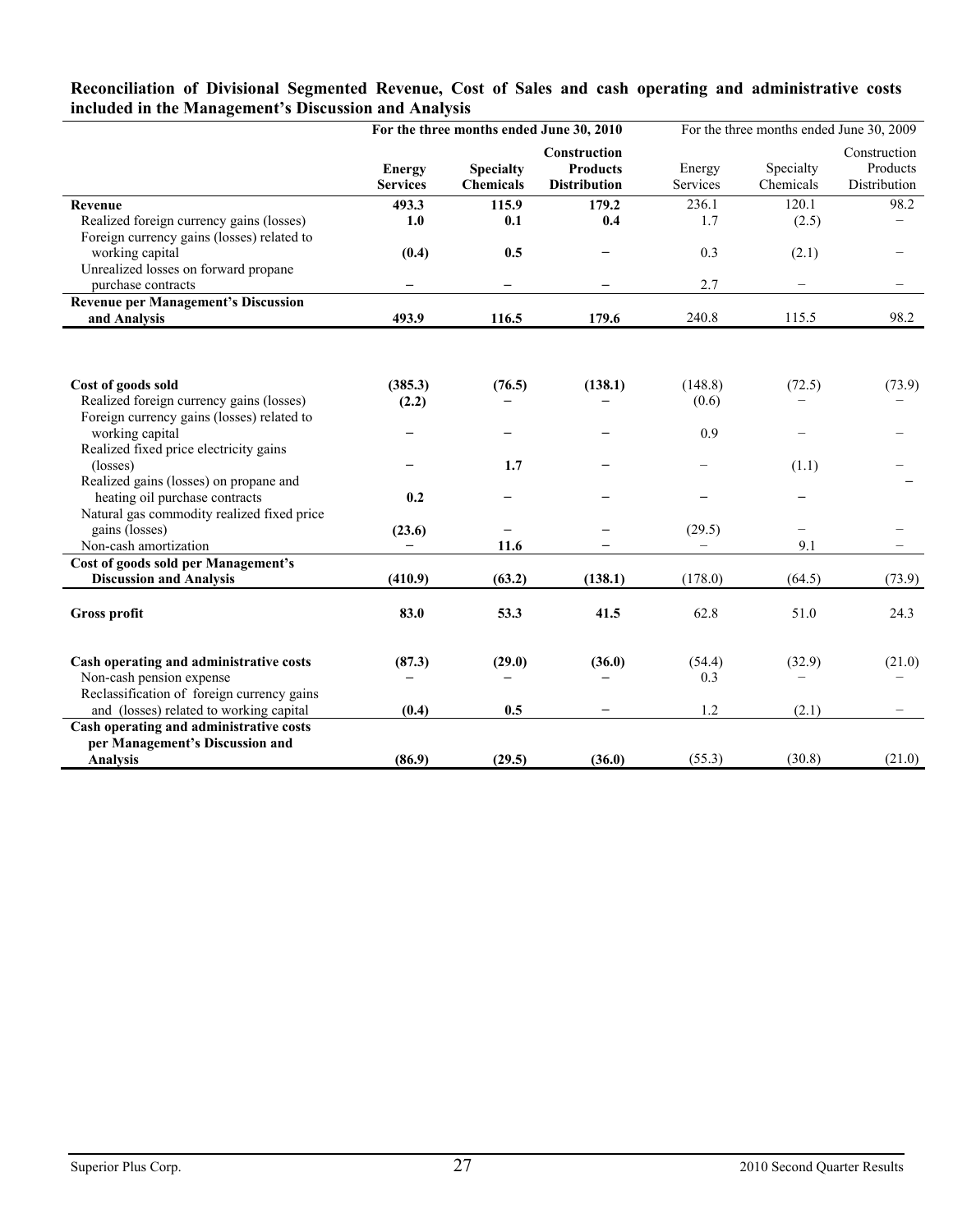|                                            | For the six months ended June 30, 2010 |                  |                     | For the six months ended June 30, 2009 |           |              |
|--------------------------------------------|----------------------------------------|------------------|---------------------|----------------------------------------|-----------|--------------|
|                                            |                                        |                  | Construction        |                                        |           | Construction |
|                                            | Energy                                 | <b>Specialty</b> | <b>Products</b>     | Energy                                 | Specialty | Products     |
|                                            | <b>Services</b>                        | <b>Chemicals</b> | <b>Distribution</b> | Services                               | Chemicals | Distribution |
| Revenue                                    | 1,181.4                                | 225.6            | 346.0               | 621.6                                  | 244.0     | 192.3        |
| Realized foreign currency gains (losses)   | 1.0                                    | 1.3              | 0.6                 | (0.9)                                  | (6.8)     |              |
| Foreign currency gains (losses) related to |                                        |                  |                     |                                        |           |              |
| working capital                            |                                        | (0.4)            |                     | (0.1)                                  | (1.4)     |              |
| Unrealized losses on forward propane       |                                        |                  |                     |                                        |           |              |
| purchase contracts                         |                                        |                  |                     | -                                      |           |              |
| <b>Revenue per Management's Discussion</b> |                                        |                  |                     |                                        |           |              |
| and Analysis                               | 1,182.4                                | 226.5            | 346.6               | 620.6                                  | 235.8     | 192.3        |
|                                            |                                        |                  |                     |                                        |           |              |
| Cost of goods sold                         | (916.7)                                | (145.6)          | (266.0)             | (403.7)                                | (140.4)   | (143.6)      |
| Realized foreign currency gains (losses)   | (4.6)                                  |                  |                     | 0.3                                    |           |              |
| Foreign currency gains (losses) related to |                                        |                  |                     |                                        |           |              |
| working capital                            |                                        |                  |                     | 0.7                                    |           |              |
| Realized fixed price electricity gains     |                                        |                  |                     |                                        |           |              |
| (losses)                                   |                                        | 1.0              |                     |                                        | 0.1       |              |
| Realized gains (losses) on propane and     |                                        |                  |                     |                                        |           |              |
| heating oil purchase contracts             | 0.2                                    |                  |                     |                                        |           |              |
| Natural gas commodity realized fixed price |                                        |                  |                     |                                        |           |              |
| gains (losses)                             | (39.5)                                 |                  |                     | (47.4)                                 |           |              |
| Non-cash amortization                      |                                        | 22.4             |                     |                                        | 18.2      |              |
| <b>Cost of goods sold per Management's</b> |                                        |                  |                     |                                        |           |              |
| <b>Discussion and Analysis</b>             | (960.6)                                | (122.2)          | (266.0)             | (450.1)                                | (122.1)   | (143.6)      |
| <b>Gross profit</b>                        | 221.8                                  | 104.3            | 80.6                | 170.5                                  | 113.7     | 48.7         |
|                                            |                                        |                  |                     |                                        |           |              |
| Cash operating and administrative costs    | (174.9)                                | (59.8)           | (70.9)              | (116.7)                                | (62.8)    | (43.9)       |
| Non-cash pension expense                   |                                        |                  |                     | 0.7                                    |           |              |
| Reclassification of foreign currency gains |                                        |                  |                     |                                        |           |              |
| and (losses) related to working capital    |                                        | (0.4)            |                     | 0.6                                    | (1.4)     |              |
| Cash operating and administrative costs    |                                        |                  |                     |                                        |           |              |
| per Management's Discussion and            |                                        |                  |                     |                                        |           |              |
| <b>Analysis</b>                            | (174.9)                                | (59.4)           | (70.9)              | (116.6)                                | (61.4)    | (43.9)       |

## **Risk Factors to Superior**

The risks factors and uncertainties detailed below are a summary of Superior's assessment of its material risk factors as identified in Superior's 2009 Annual Information Form under the heading "Risk Factors". For a detailed discussion of these risks, see Superior's 2009 Annual Information Form filed on the Canadian Securities Administrator's website, www.sedar.com and Superior's website, www.superiorplus.com.

## **Risks to Superior**

Superior is entirely dependent upon the operations and assets of Superior LP. Superior's ability to make dividend payments to shareholders is dependent upon the ability of Superior LP to make distributions on its outstanding limited partnership units as well as the operations and business of Superior LP.

Although Superior intends to distribute the income allocated from Superior LP, less the amount of its expenses, indebtedness and other obligations and less amounts, if any, Superior pays in connection with the redemption of common shares, there is no assurance regarding the amounts of cash to be distributed by Superior LP or generated by Superior LP and therefore funds available for dividends to shareholders. The actual amount distributed in respect of the limited partnership units will depend on a variety of factors including, without limitation, the performance of Superior LP's operating businesses, the effect of acquisitions or dispositions on Superior LP, and other factors that may be beyond the control of Superior LP or Superior. In the event significant sustaining capital expenditures are required by Superior LP or the profitability of Superior LP declines, there would be a decrease in the amount of cash available for dividends to shareholders and such decrease could be material.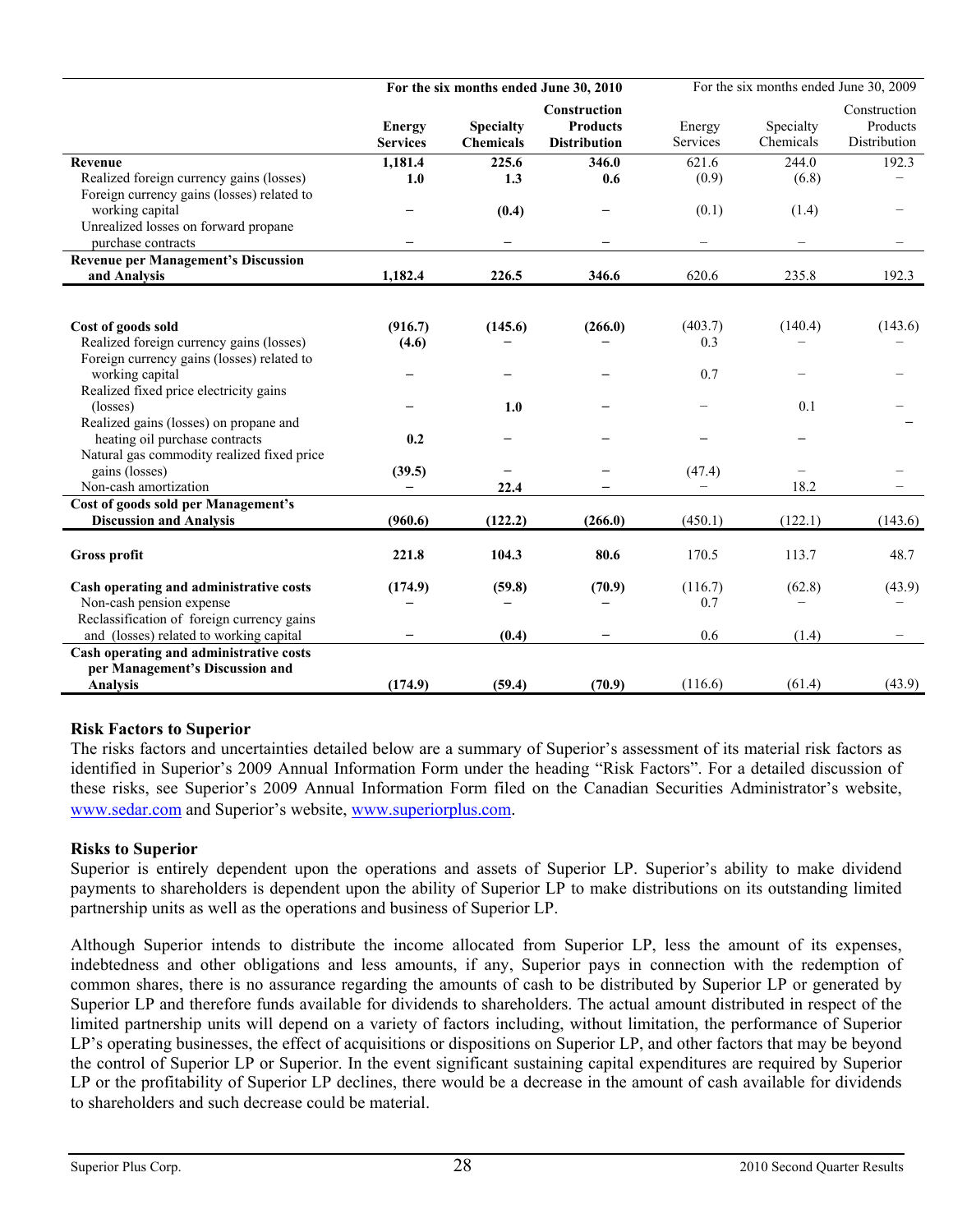Superior's dividend policy and the distribution policy of Superior LP are subject to change at the discretion of the board of directors of Superior or the board of directors of Superior General Partner Inc., as applicable. Superior's dividend policy and the distribution policy of Superior LP are also limited by contractual agreements including agreements with lenders to Superior and its affiliates and by restrictions under corporate law.

The credit facilities of Superior LP contain covenants that require Superior LP to meet certain financial tests and that restrict, among other things, the ability of Superior LP to incur additional debt, dispose of assets or pay dividends/distributions in certain circumstances. These restrictions may preclude Superior LP from returning capital or making distributions on the limited partnership units.

The payout by Superior LP of substantially all of its available cash flow means that capital expenditures to fund growth opportunities can only be made in the event that other sources of financing are available. Lack of access to such additional financing could limit the future growth of the business of Superior LP and, over time, have a material adverse effect on the amount of cash available for dividends to Shareholders.

To the extent that external sources of capital, including public and private markets, become limited or unavailable, Superior's and Superior LP's ability to make the necessary capital investments to maintain or expand the current business and to make necessary principal payments, uncertainties and assumptions under its term credit facilities may be impaired.

Superior maintains a substantial floating interest rate exposure through a combination of floating interest rate borrowings and the use of derivative instruments. Demand levels for approximately half of Energy Services' sales and substantially all of Specialty Chemicals and Construction Products Distribution's sales are affected by general economic trends. Generally speaking, when the economy is strong, interest rates increase as does sales demand from Superior's customers, thereby increasing Superior's ability to pay higher interest costs and vice versa. In this way, there is a common relationship between economic activity levels, interest rates and Superior's ability to pay higher or lower rates.

A portion of Superior's net cash flows are denominated in US dollars. Accordingly, fluctuations in the Canadian/US dollar exchange rate can impact profitability. Superior attempts to mitigate this risk by hedging.

The timing and amount of capital expenditures incurred by Superior LP or by its subsidiaries will directly affect the amount of cash available to Superior for dividends to shareholders. Dividends may be reduced, or even eliminated, at times when significant capital expenditures are incurred or other unusual expenditures are made.

If the board of directors of Superior decides to issue additional common shares, preferred shares or securities convertible into common shares, existing shareholders may suffer significant dilution.

Superior has, through the contractual provisions in the Arrangement Agreement, the Indemnity Agreement and the Divestiture Agreement, and through securing certain insurance coverage, attempted to ensure that the liabilities and obligations relating to the business of Ballard are transferred to and assumed by New Ballard, that Superior is released from any such obligations and, even where such transfer or release is not effective or is not obtained, Superior is indemnified by New Ballard for all such obligations. However, in the event New Ballard fails or is unable to meet such contractual obligations to Superior, Superior could be exposed to liabilities and risks associated with the operations of Ballard which include, without limitation, risks relating to claims with respect to intellectual property matters, product liability or environmental damages.

There can be no assurances that income tax laws in the numerous jurisdictions in which Superior operates will not be changed in a manner which adversely affects Superior and its shareholders. In addition, there can be no assurance that the Canadian Revenue Agency (or provincial tax agency), U.S. Internal Revenue Service (or a state or local tax agency), or the Chilean Internal Revenue Service (collectively the "Tax Agencies") will agree with how Superior calculates its income for tax purposes or that the various Tax Agencies will not change their administrative practices to the detriment of Superior or its Shareholders. In particular, there is the possibility that the Canada Revenue Agency could challenge the tax consequences of the Plan of Arrangement or prior Ballard transactions which could potentially affect the availability or amount of the tax basis or other tax accounts of Superior.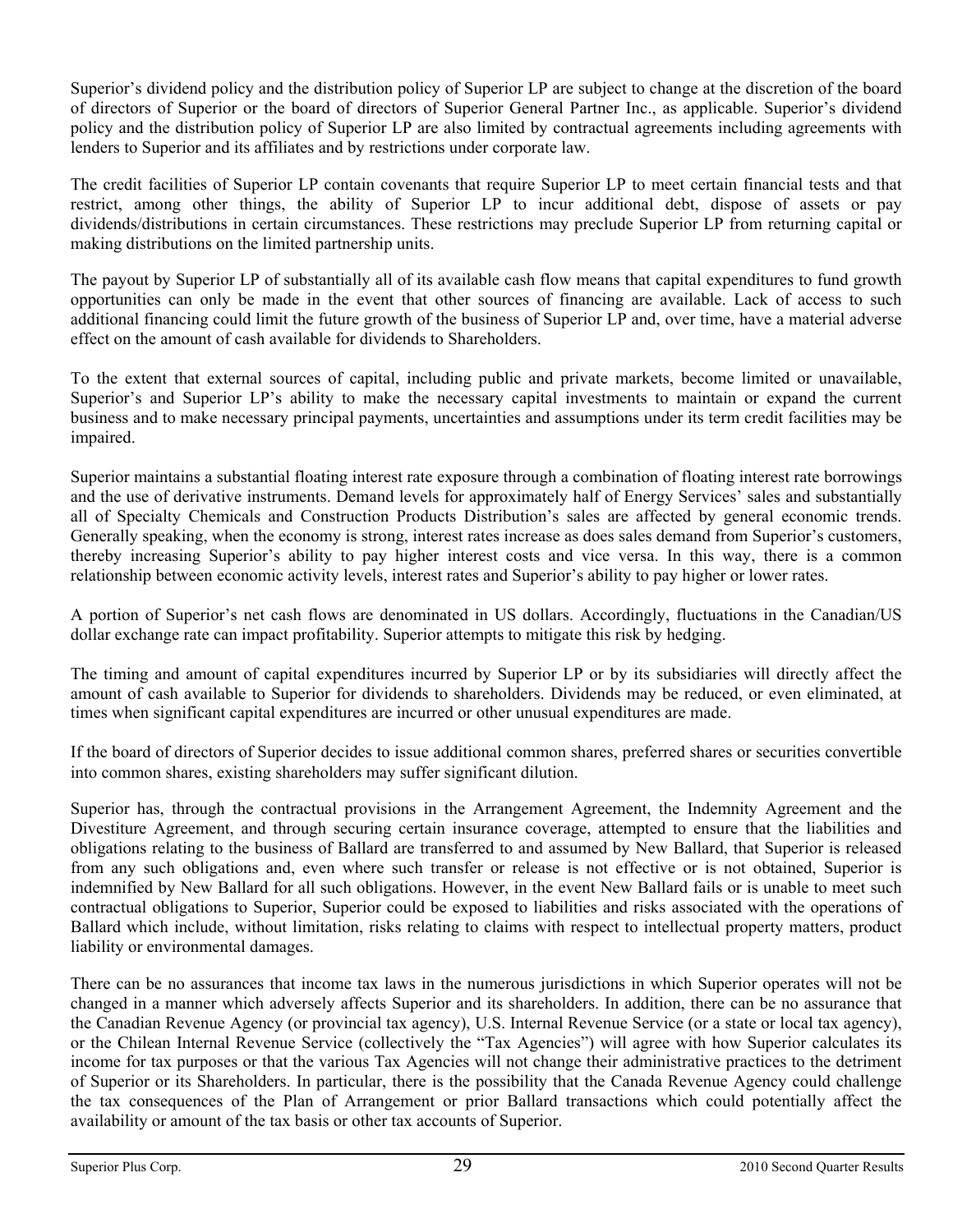## **Risks to Superior's segments Energy Services**

### *Canadian Propane Distribution and U.S. Refined Fuels*

Propane is sold in competition with other energy sources such as fuel oil, electricity and natural gas, along with alternative energy sources that are currently under development. In addition to competition from other energy sources, Superior competes with other retail marketers. Superior's ability to remain an industry leader depends on its ability to provide reliable service at competitive selling prices.

Competition in the U.S. Refined Fuels business markets generally occurs on a local basis between large full service, multi-state marketers and smaller local independent marketers. Although the industry has seen a continued trend of consolidation over the past several years, the top ten multi-state marketers still contribute only one-third of total retail sales in the United States. Marketers primarily compete based upon price and service and tend to operate in close proximity to customers, typically within a 35-mile marketing radius from a central depot, to lower delivery costs and provide prompt service.

Weather and general economic conditions affect propane and refined fuels market volumes. Weather influences the demand for propane and heating oil used primarily for space heating uses and also for agricultural applications.

The trend towards increased conservation measures and technological advances in energy efficiency may have a detrimental effect on propane demand and Superior's sales. Further, increases in the cost of propane encourage customers to conserve fuel and to invest in more energy-efficient equipment, reducing demand. Changes in propane supply costs are normally passed through to customers, but timing lags (the time between when Superior purchases the propane and when the customer purchases the propane) may result in positive or negative gross margin fluctuations.

Superior offers its customers various fixed-price propane and heating oil programs. In order to mitigate the price risk from offering these services, Superior uses its physical inventory position, supplemented by forward commodity transactions with various third parties having terms and volumes substantially the same as its customers' contracts. In periods of high propane price volatility the fixed price programs create exposure to over or under supply positions as the demand from customers may significantly exceed or fall short of supply procured. In addition, if propane prices decline significantly subsequent to customers signing up for a fixed price program there is a risk that customers will default on their commitments.

Superior's operations are subject to the risks associated with handling, storing and transporting propane in bulk. Slight quantities of propane may also be released during transfer operations. To mitigate risks, Superior has established a comprehensive program directed at environmental, health and safety protection. This program consists of an environmental policy, codes of practice, periodic self-audits, employee training, quarterly and annual reporting and emergency prevention and response.

The U.S. Refined Fuels business, through a centralized safety and environment management system, ensures safety practices and regulatory compliance are an important part of its business. The storage and delivery of refined fuels poses the potential for spills which may impact the environment.

Superior's fuel distribution businesses are based and operate in Canada and the United States, and, as a result, such operations could be affected by changes to laws, rules or policies which may either be more favorable to competing energy sources or increase costs or otherwise negatively affect the operations of Energy Services in comparison to such competing energy sources. Any such changes could have an adverse effect on the operations of Energy Services.

Approximately 18% of Superior's propane and U.S. refined fuels distribution business's employees are unionized. Collective bargaining agreements are renegotiated in the normal course of business.

## *Fixed-price energy services business*

New entrants in the energy retailing business may enter the market and compete directly for the customer base that Superior targets, slowing or reducing its market share.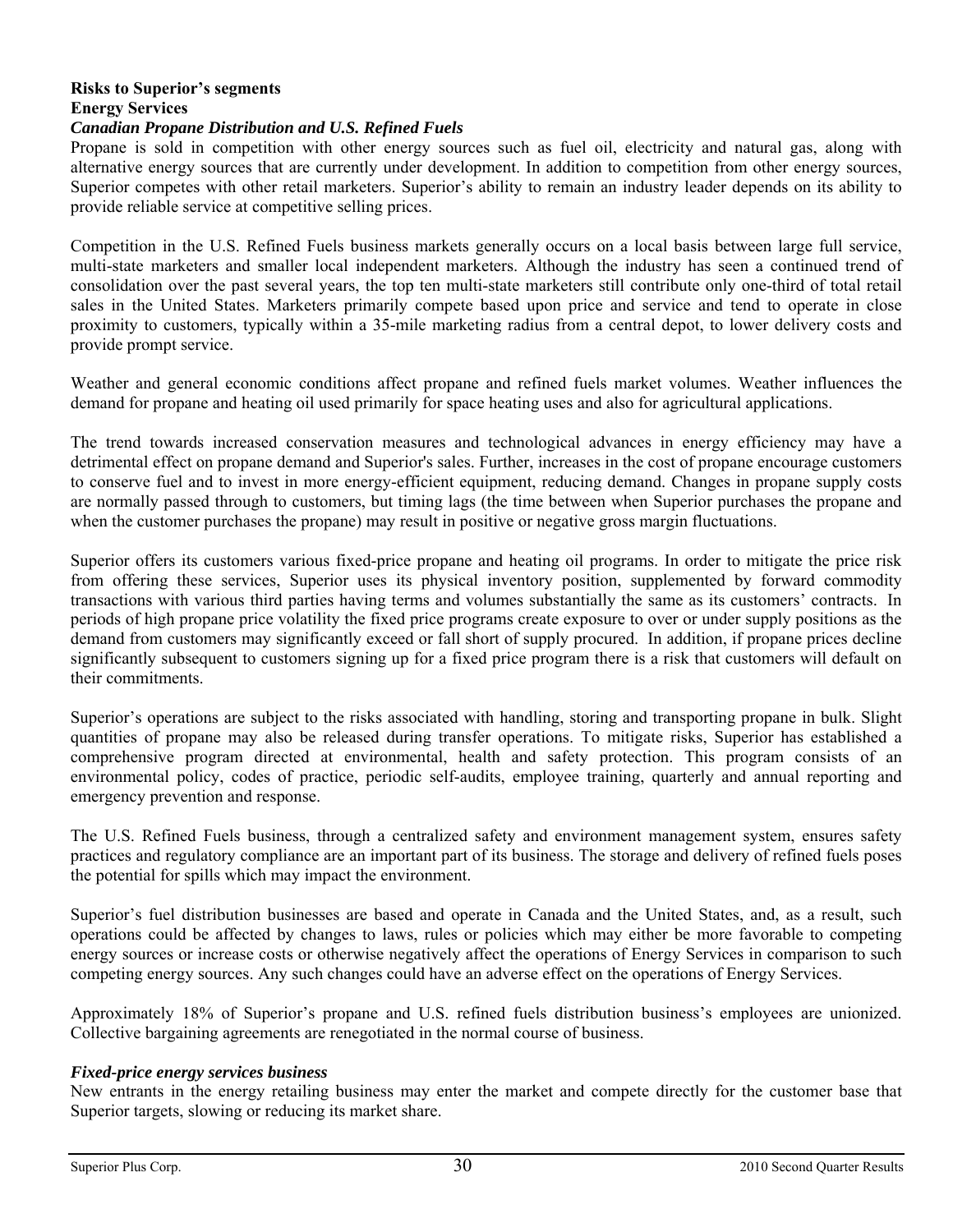Fixed-price energy services purchases natural gas to meet its estimated commitments to its customers based upon their historical consumption. Depending on a number of factors, including weather, customer attrition and poor economic conditions affecting commercial customers' production levels, customers'combined natural gas consumption may vary from the volume purchased. This variance must be reconciled and settled at least annually and may require Superior to purchase or sell natural gas at market prices which may have an adverse impact on the results of this business. To mitigate balancing risk, Superior closely monitors its balancing position and takes measures such as adjusting gas deliveries and transferring gas between pools of customers, so that imbalances are minimized. In addition, Superior maintains a reserve for potential balancing costs. The reserve is reviewed on a monthly basis to ensure that it is sufficient to absorb any losses that might arise from balancing.

Fixed-price energy services matches its customers estimated electricity requirements by entering into electricity swaps in advance of acquiring customers. Depending on several factors, including weather, customers' energy consumption may vary from the volumes purchased by Superior. Superior is able to invoice existing commercial electricity customers for balancing charges when the amount of energy used is greater than or less than the tolerance levels set initially. In certain circumstances, there can be balancing issues for which Superior is responsible when customer aggregation forecasts are not realized.

Fixed-price energy services resources its fixed-price term natural gas sales commitments by entering into various physical natural gas and US dollar foreign exchange purchase contracts for similar terms and volumes to create an effective Canadian dollar fixed-price cost of supply. Superior transacts with nine financial and physical natural gas counterparties. There can be no assurance that any of these counterparties will not default on any of their obligations to Superior. However, the financial condition of each counterparty is evaluated and credit limits are established to minimize Superior's exposure to this risk. There is also a risk that supply commitments and foreign exchange positions may become unmatched; however, this is monitored daily in compliance with Superior's risk management policy.

Fixed-price energy services must retain qualified sales agents in order to properly execute its business strategy. The continued growth of fixed-price energy services is reliant on the services of agents to sign up new customers. There can be no assurance that competitive conditions will allow these agents to achieve these customer additions. Lack of success in the marketing programs of fixed-price energy services would limit future growth of cash flow.

Fixed-price energy services operates in the highly regulated energy industry in Ontario, British Columbia and Quebec. Changes to existing legislation could impact this business's operations. As part of the current regulatory framework, local delivery companies are mandated to perform certain services on behalf of fixed-price energy services, including invoicing, collection, assuming specific bad debt risks and storage and distribution of natural gas. Any elimination or changes to these rules could have a significant adverse effect on the results of this business.

In November 2009 the Ontario government introduced a new piece of legislation (Bill 235) to address energy consumer protection. Bill 235 proposes a new Energy Consumer Protection Act (ECPA) that, if passed, would affect how fixedprice energy services maintains its existing Ontario residential and small commercial base and acquires new small commercial customers that fall within the low volume definition of the OEB Codes of Conduct for Gas Marketers and Electricity Retailers (less than 50,000m3 annually for natural gas and less than 150,000 kWh annually for electricity). The new ECPA could also influence any potential plans for fixed-price energy services to re-enter the Ontario residential energy market in the future.

The Bill passed first reading on December 8, 2009. The second reading and comment period is anticipated early in 2010 and, if passed, will likely take affect toward the middle of 2010. The bill includes limitations on renewals; increased marketer accountability, including licensing of individual sales agents; the elimination of telemarketing; increased cancellation alternatives for residential consumers; rules regarding smart sub-metering, and a requirement for retailers to offer time-of-use products.

## **Specialty Chemicals**

Specialty Chemicals competes with sodium chlorate, chloralkali and potassium producers on a worldwide basis. Key competitive factors include price, product quality, logistics capability, reliability of supply, technical capability and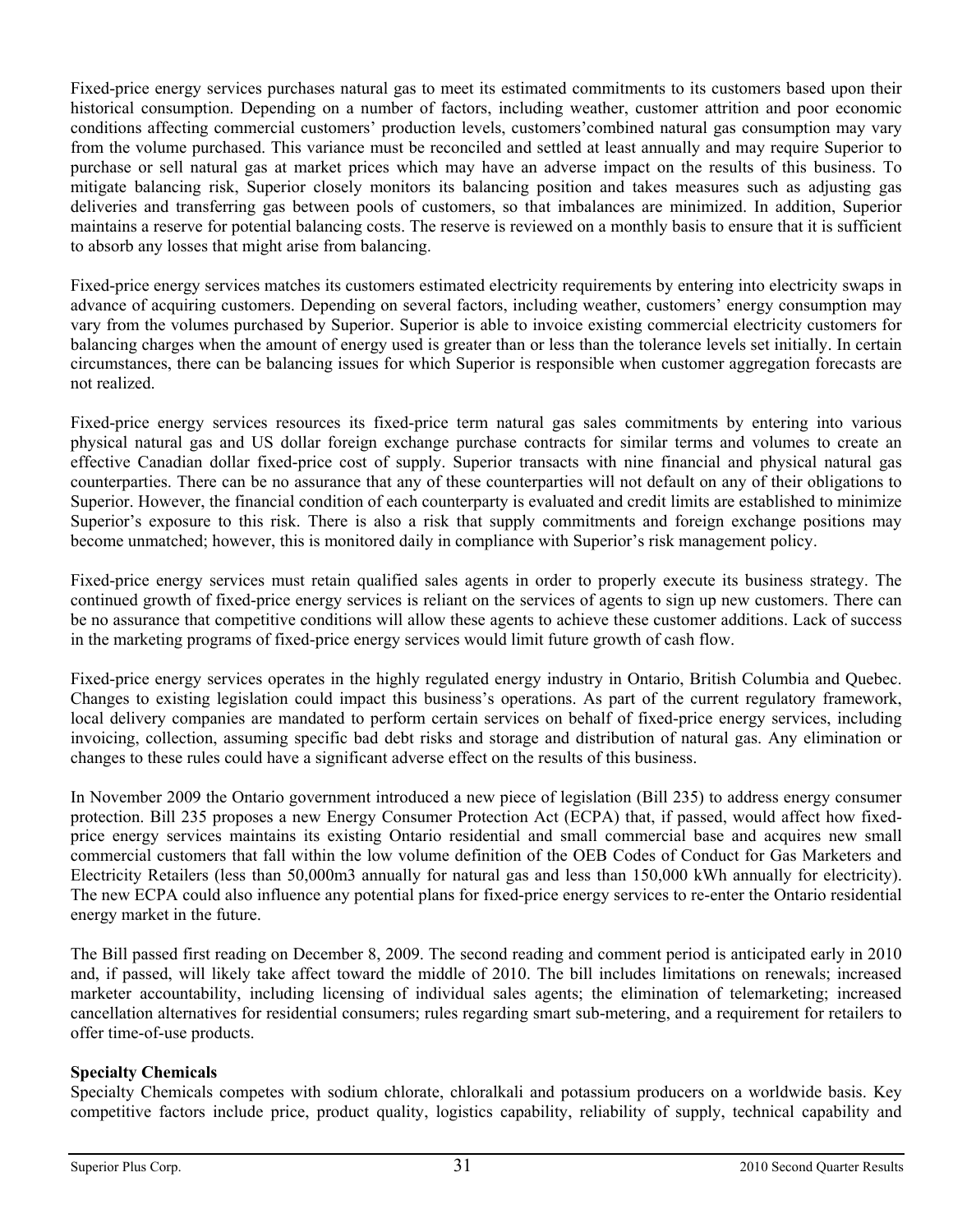service. The end-use markets for products are correlated to the general economic environment and the competitiveness of its customers, all of which are outside of its control.

Specialty Chemicals has long-term electricity contracts or electricity contracts that renew automatically with power producers in each of the jurisdictions where its plants are located. There is no assurance that Specialty Chemicals will continue to be able to secure adequate supplies of electricity at reasonable prices or on acceptable terms.

Potassium Chloride (KCl) is a major raw material used in the production of potassium hydroxide at the Port Edwards, Wisconsin facility. Substantially all of Specialty Chemicals KCl is received from Potash Corporation of Saskatchewan (Potash). Specialty Chemicals currently has a limited ability to source KCl from additional suppliers.

Specialty Chemicals is exposed to fluctuations in the US dollar and the euro to the Canadian dollar.

Specialty Chemicals operations involve the handling, production, transportation, treatment and disposal of materials that are classified as hazardous and are regulated by environmental and health and safety laws, regulations and requirements. The potential exists for the release of highly toxic and lethal substances, including chlorine. Equipment failure could result in damage to facilities, death or injury and liabilities to third parties. If at any time the appropriate regulatory authorities deem any of the facilities unsafe, they may order that such facilities be shut down.

Specialty Chemicals operations and activities in various jurisdictions require regulatory approvals for the handling, production, transportation and disposal of chemical products and waste substances. The failure to obtain or comply fully with such applicable regulatory approvals may materially adversely affect Specialty Chemicals.

Approximately 25% of Specialty Chemicals employees are unionized. Collective bargaining agreements are renegotiated in the normal course of business.

## **Construction Products Distribution**

Construction Products Distribution competes with other specialty distributors servicing the builder/contractor market, in addition to big-box home centres and independent lumber yards. The ability to remain competitive depends on its ability to provide reliable service at competitive prices.

Demand for walls and ceilings building materials is affected by changes in general and local economic factors including demographic trends, employment levels, interest rates, consumer confidence and overall economic growth. These factors in turn impact the level of existing housing sales, new home construction, new non-residential construction, and office/commercial space turnover, all of which are significant factors in the determination of demand for products and services.

The Commercial & Industrial Insulation (C&I) market is driven largely by C&I construction spending and economic growth. Sectors within the C&I market that are particularly influential to demand include commercial construction and renovation, construction or expansion of industrial process facilities, such as oil refineries and petrochemical plants, as well as institutional facilities (e.g. government, healthcare and schools).

Approximately 4% of Construction Products Distribution's employees are unionized. Collective bargaining agreements are renegotiated in the normal course of business.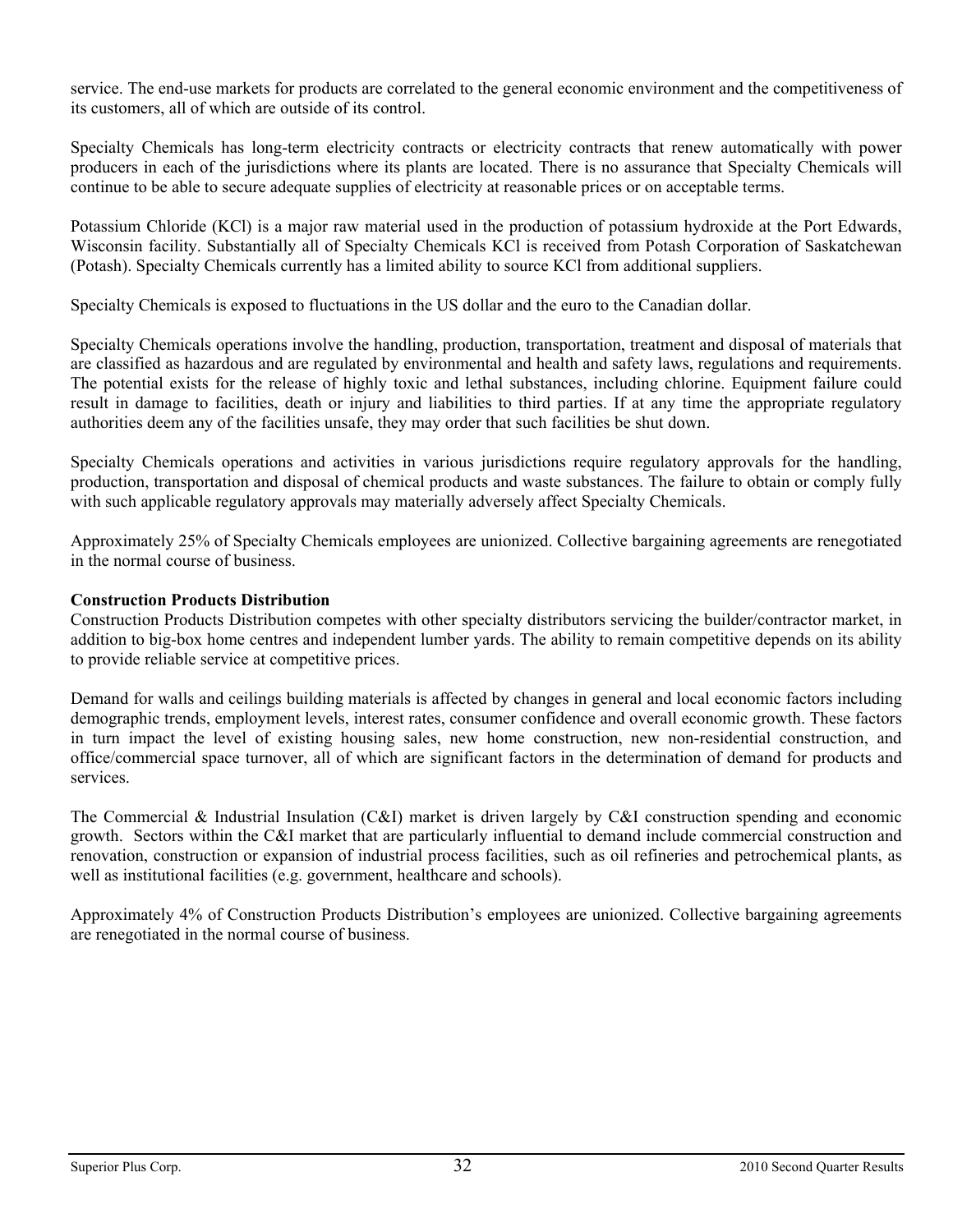## **SUPERIOR PLUS CORP. Consolidated Balance Sheets**

|                                                                                      | June 30,  | December 31,             |
|--------------------------------------------------------------------------------------|-----------|--------------------------|
| (unaudited, millions of dollars)                                                     | 2010      | 2009                     |
| <b>Assets</b>                                                                        |           |                          |
| <b>Current Assets</b>                                                                |           |                          |
| Cash and cash equivalents                                                            | 10.6      | 24.3                     |
| Accounts receivable and other (Note 5 and 10)                                        | 337.6     | 313.8                    |
| Inventories                                                                          | 146.0     | 145.7                    |
| Future income tax asset (Note 11)                                                    | 58.4      | 59.0                     |
| Current portion of unrealized gains on derivative financial instruments (Note 10)    | 24.6      | 22.2                     |
|                                                                                      | 577.2     | 565.0                    |
| Property, plant and equipment (Note 4)                                               | 733.3     | 668.0                    |
| Customer contract related costs                                                      | 12.9      | 14.7                     |
| Intangible assets (Note 4)                                                           | 208.1     | 165.3                    |
| Goodwill (Note 4)                                                                    | 560.5     | 528.4                    |
| Accrued pension asset                                                                | 17.9      | 18.2                     |
| Long-term notes receivable                                                           | 4.6       | $\overline{\phantom{0}}$ |
| Future income tax asset (Note 11)                                                    | 185.0     | 165.7                    |
| Investment tax credits                                                               | 117.4     | 120.2                    |
| Long-term portion of unrealized gains on derivative financial instruments (Note 10)  | 17.5      | 28.5                     |
|                                                                                      |           |                          |
|                                                                                      | 2,434.4   | 2,274.0                  |
|                                                                                      |           |                          |
| <b>Liabilities and Shareholders' Equity</b>                                          |           |                          |
| <b>Current Liabilities</b>                                                           |           |                          |
| Accounts payable and accrued liabilities                                             | 275.1     | 280.7                    |
| Unearned revenue                                                                     | 7.4       | 5.8                      |
| Current portion of term loans (Note 7)                                               | 2.7       | 5.1                      |
| Dividends and interest payable to shareholders and debentureholders                  | 15.1      | 14.2                     |
| Current portion of deferred credit (Note 11)                                         | 23.3      | 24.5                     |
| Current portion of unrealized losses on derivative financial instruments (Note 10)   | 83.0      | 77.8                     |
|                                                                                      | 406.6     | 408.1                    |
| Revolving term bank credits and term loans (Note 7)                                  | 567.3     | 633.2                    |
| Convertible unsecured subordinated debentures (Note 8)                               | 475.5     | 309.0                    |
| Employee future benefits                                                             | 18.8      | 17.2                     |
| Asset retirement obligations and environmental liabilities (Note 9)                  | 4.0       | 0.9                      |
| Future income tax liability (Note 11)                                                | 77.0      | 22.1                     |
| Deferred credit (Note 11)                                                            | 233.8     | 246.4                    |
| Long-term portion of unrealized losses on derivative financial instruments (Note 10) | 63.5      | 52.6                     |
| <b>Total Liabilities</b>                                                             | 1,846.5   | 1,689.5                  |
|                                                                                      |           |                          |
| <b>Shareholders' Equity</b>                                                          |           |                          |
| Shareholders' capital (Note 12)                                                      | 1,585.5   | 1,502.0                  |
| Contributed surplus (Note 12)                                                        | 5.5       | 5.3                      |
| Accumulated deficit                                                                  | (977.3)   | (883.3)                  |
| Accumulated other comprehensive loss (Note 12)                                       | (25.8)    | (39.5)                   |
|                                                                                      | (1,003.1) | (922.8)                  |
| <b>Total Shareholders' Equity</b>                                                    | 587.9     | 584.5                    |
|                                                                                      |           |                          |
|                                                                                      | 2,434.4   | 2,274.0                  |

(See Notes to the Unaudited Interim Consolidated Financial Statements)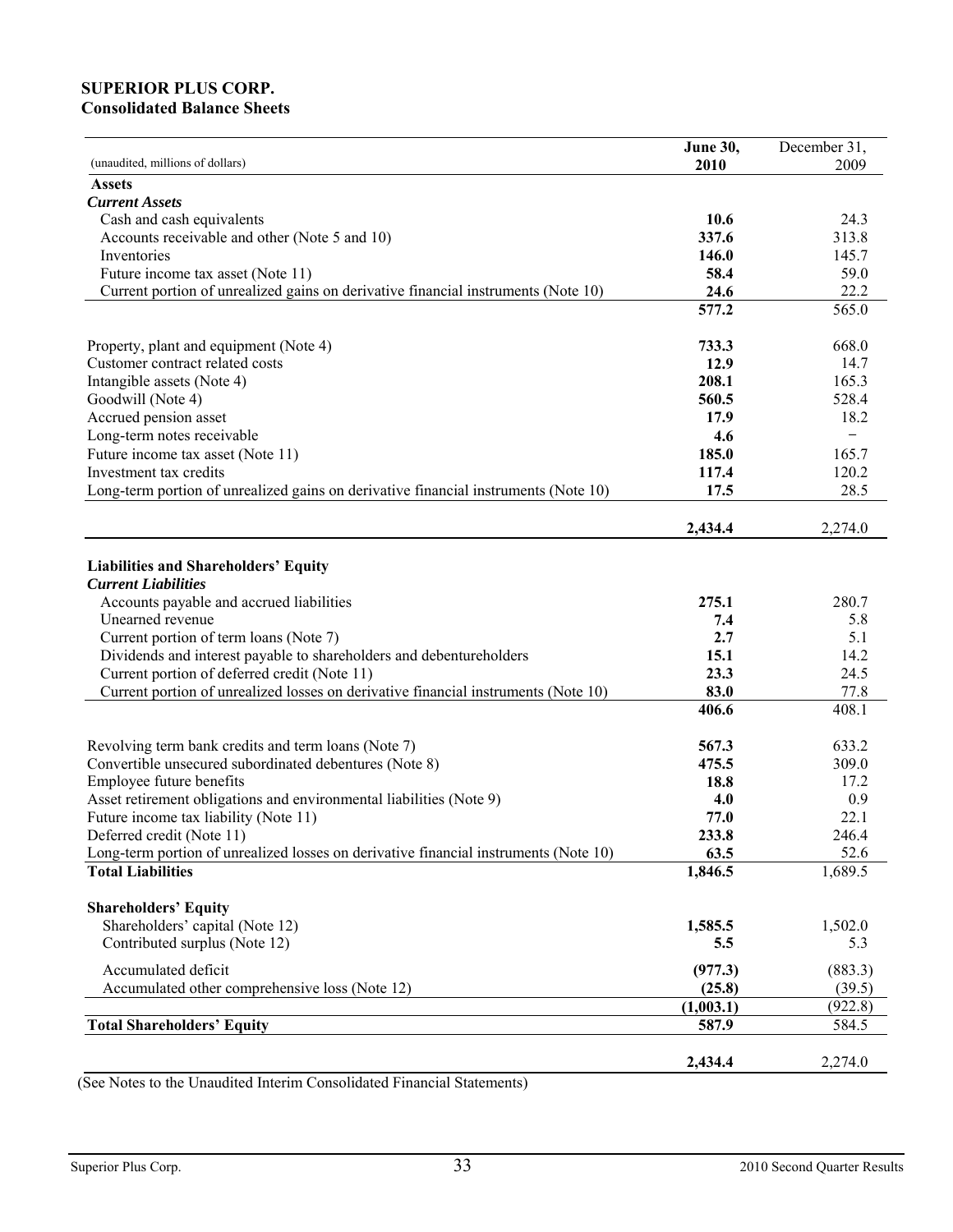## **SUPERIOR PLUS CORP. Consolidated Statements of Net Earnings (Loss), Comprehensive Income and Deficit**

|                                                                                    | Three months ended June 30, |         | Six months ended June 30, |         |  |
|------------------------------------------------------------------------------------|-----------------------------|---------|---------------------------|---------|--|
| (unaudited, millions of dollars except per share amounts)                          | 2010                        | 2009    | 2010                      | 2009    |  |
| <b>Revenues</b>                                                                    | 788.4                       | 454.4   | 1,753.0                   | 1,057.9 |  |
| Cost of products sold                                                              | (599.9)                     | (295.2) | (1,328.3)                 | (687.7) |  |
| Realized losses on derivative financial instruments (Note 10)                      | (21.0)                      | (24.3)  | (38.6)                    | (47.0)  |  |
| Gross profit                                                                       | 167.5                       | 134.9   | 386.1                     | 323.2   |  |
|                                                                                    |                             |         |                           |         |  |
| <b>Expenses</b>                                                                    |                             |         |                           |         |  |
| Operating and administrative                                                       | 155.8                       | 111.5   | 313.3                     | 230.0   |  |
| Amortization of property, plant and equipment                                      | 8.6                         | 4.1     | 17.2                      | 11.3    |  |
| Amortization of intangible assets                                                  | 6.2                         | 1.6     | 13.1                      | 3.0     |  |
| Interest on revolving term bank credits and term loans                             | 10.6                        | 5.4     | 22.1                      | 11.9    |  |
| Interest on convertible unsecured subordinated debentures                          | 7.7                         | 3.7     | 13.0                      | 7.5     |  |
| Accretion of convertible debenture issue costs                                     | 0.4                         | 0.3     | 1.0                       | 0.6     |  |
| Unrealized losses (gains) on derivative financial instruments<br>(Note 10)         | 4.2                         | (18.6)  | 32.4                      | 54.3    |  |
|                                                                                    | 193.5                       | 108.0   | 412.1                     | 318.6   |  |
|                                                                                    | (26.0)                      | 26.9    | (26.0)                    | 4.6     |  |
| Net earnings (loss) before income taxes<br>Income tax recovery (expense) (Note 11) | 7.4                         | (3.5)   | 16.6                      | 13.3    |  |
|                                                                                    | (18.6)                      | 23.4    | (9.4)                     | 17.9    |  |
| <b>Net Earnings (Loss)</b>                                                         |                             |         |                           |         |  |
| Net earnings (loss)                                                                | (18.6)                      | 23.4    | (9.4)                     | 17.9    |  |
| Other comprehensive income (loss):                                                 |                             |         |                           |         |  |
| Unrealized foreign currency gains (losses) on translation of                       |                             |         |                           |         |  |
| self-sustaining foreign operations                                                 | 25.0                        | (13.1)  | 9.1                       | (9.0)   |  |
| Reclassification of derivative gains (losses) previously                           |                             |         |                           |         |  |
| deferred                                                                           | 4.9                         | 1.9     | 4.6                       | (4.4)   |  |
| <b>Comprehensive Income</b>                                                        | 11.3                        | 12.2    | 4.3                       | 4.5     |  |
| <b>Deficit, Beginning of Period</b>                                                | (915.9)                     | (844.7) | (883.3)                   | (803.4) |  |
| Net earnings (loss)                                                                | (18.6)                      | 23.4    | (9.4)                     | 17.9    |  |
| Dividends to Shareholders                                                          | (42.8)                      | (35.8)  | (84.6)                    | (71.6)  |  |
| Deficit, End of Period                                                             | (977.3)                     | (857.1) | (977.3)                   | (857.1) |  |
|                                                                                    |                             |         |                           |         |  |
| Net earnings (loss) per share, basic and diluted (Note 13)                         | \$(0.18)                    | \$0.26  | \$(0.09)                  | \$0.20  |  |

(See Notes to the Unaudited Interim Consolidated Financial Statements)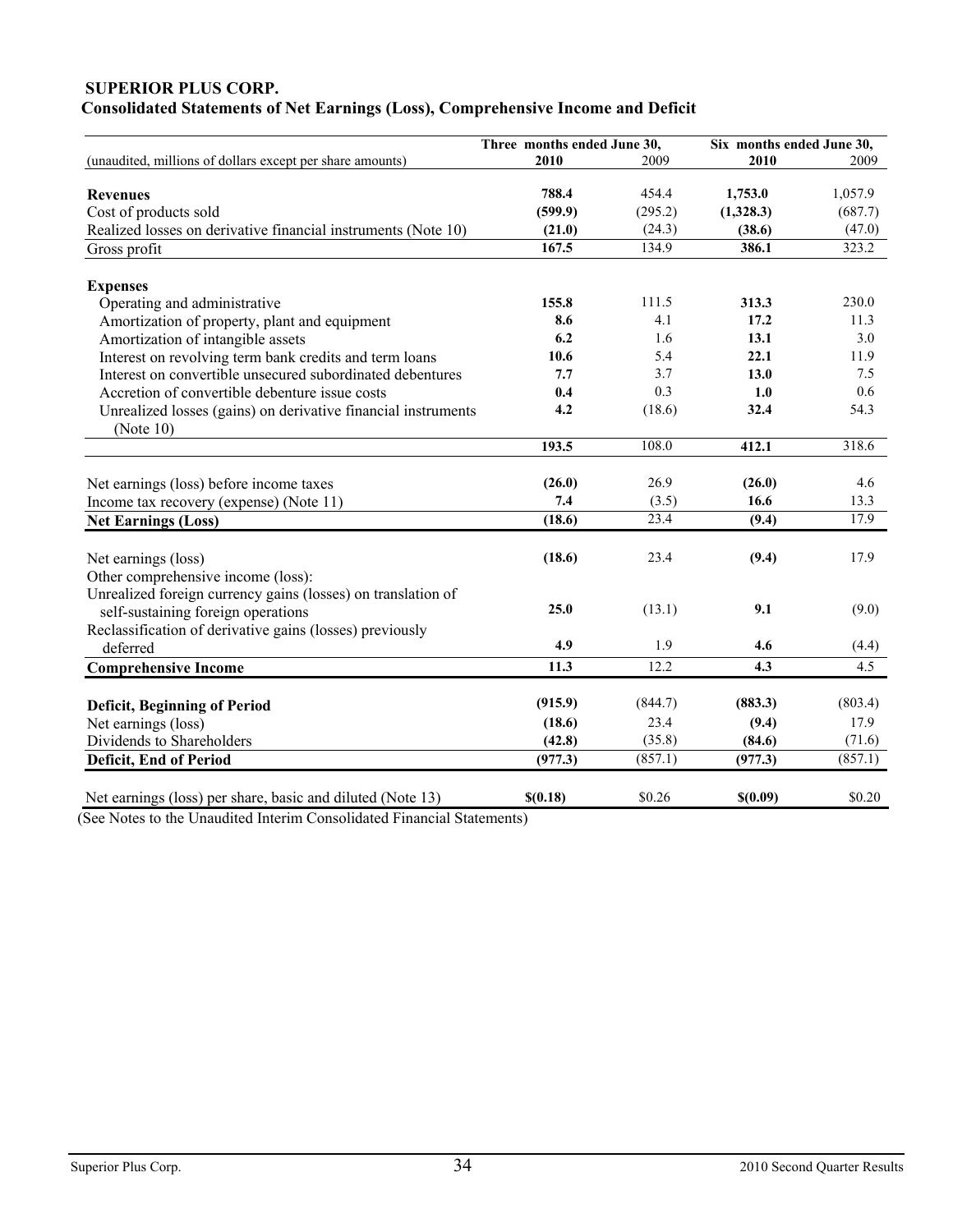## **SUPERIOR PLUS CORP. Consolidated Statements of Cash Flows**

|                                                                  | Three months ended June 30, |                          |                          | Six months ended June 30, |  |
|------------------------------------------------------------------|-----------------------------|--------------------------|--------------------------|---------------------------|--|
| (unaudited, millions of dollars)                                 | 2010                        | 2009                     | 2010                     | 2009                      |  |
| <b>Operating Activities</b>                                      |                             |                          |                          |                           |  |
| Net earnings (loss)                                              | (18.6)                      | 23.4                     | (9.4)                    | 17.9                      |  |
| Items not affecting cash:                                        |                             |                          |                          |                           |  |
| Amortization of property, plant and equipment,                   |                             |                          |                          |                           |  |
| intangible assets and accretion of convertible                   |                             |                          |                          |                           |  |
| debenture issue costs                                            | 15.2                        | 6.0                      | 31.3                     | 14.9                      |  |
| Amortization of customer contract related costs                  | 1.6                         | 1.7                      | 3.2                      | 3.4                       |  |
| Amortization included in cost of sales                           | 11.6                        | 9.1                      | 22.4                     | 18.2                      |  |
| Pension expense                                                  | $\overline{\phantom{0}}$    | 0.3                      | $\overline{\phantom{0}}$ | 0.7                       |  |
| Unrealized losses (gains) on derivative financial<br>instruments | 4.2                         | (18.6)                   | 32.4                     | 54.3                      |  |
| Future income tax expense (recovery)                             | (7.3)                       | 2.3                      | (16.9)                   | (19.5)                    |  |
| Customer contract related costs                                  | (0.8)                       | (1.2)                    | (1.4)                    | (2.1)                     |  |
| Realized gain on derivative financial instruments                | $\overline{\phantom{a}}$    | (6.3)                    |                          | (6.3)                     |  |
| (Increase) decrease in non-cash operating working                |                             |                          |                          |                           |  |
| capital items                                                    | (18.8)                      | 58.3                     | 20.5                     | 76.9                      |  |
| Cash flows from (used in) operating activities                   | (12.9)                      | 75.0                     | 82.1                     | 158.4                     |  |
|                                                                  |                             |                          |                          |                           |  |
| <b>Investing Activities</b>                                      |                             |                          |                          |                           |  |
| Purchase of property, plant and equipment                        | (10.4)                      | (36.5)                   | (16.7)                   | (72.4)                    |  |
| Proceeds on disposal of property, plant and                      |                             |                          |                          |                           |  |
| equipment                                                        | 1.3                         | 1.1                      | 1.8                      | 2.9                       |  |
| Acquisition of Griffith (Note 4)                                 |                             |                          | (147.3)                  |                           |  |
| Other acquisitions (Note 4)                                      | (18.2)                      |                          | (18.6)                   |                           |  |
| Earn-out payment on prior acquisition                            |                             |                          |                          | (0.6)                     |  |
| Cash flows used in investing activities                          | (27.3)                      | (35.4)                   | (180.8)                  | (70.1)                    |  |
|                                                                  |                             |                          |                          |                           |  |
| <b>Financing Activities</b>                                      |                             |                          |                          |                           |  |
| Revolving term bank credits and term loans                       | 93.7                        | 36.1                     | (73.6)                   | (23.0)                    |  |
| Net repayment of accounts receivable sales                       |                             |                          |                          |                           |  |
| program                                                          | (24.0)                      | (39.1)                   | (7.3)                    | (14.1)                    |  |
| Dividends paid to shareholders                                   | (41.3)                      | (35.8)                   | (83.1)                   | (71.6)                    |  |
| Issuance of common shares (Note 12)                              | 16.0                        | $\overline{\phantom{0}}$ | 82.5                     | -                         |  |
| Issuance of 5.75% convertible debentures (Note 8)                | (0.5)                       | $\equiv$                 | 165.6                    |                           |  |
| Realized gain on derivative financial instruments                | $\overline{\phantom{0}}$    | 6.3                      | $\equiv$                 | 6.3                       |  |
| (Increase) decrease in non-cash working capital                  | (5.0)                       | (3.5)                    | 0.9                      | 12.0                      |  |
| Cash flows from (used in) financing activities                   | 38.9                        | (36.0)                   | 85.0                     | (90.4)                    |  |
|                                                                  |                             |                          |                          |                           |  |
| Net increase (decrease) in cash and cash                         |                             |                          |                          |                           |  |
| equivalents                                                      | (1.3)                       | 3.6                      | (13.7)                   | (2.1)                     |  |
| Cash and cash equivalents, Beginning of Period                   | 11.9                        | 10.4                     | 24.3                     | 16.1                      |  |
| Cash and cash equivalents, End of Period                         | 10.6                        | 14.0                     | 10.6                     | 14.0                      |  |

(See Notes to the Unaudited Interim Consolidated Financial Statements)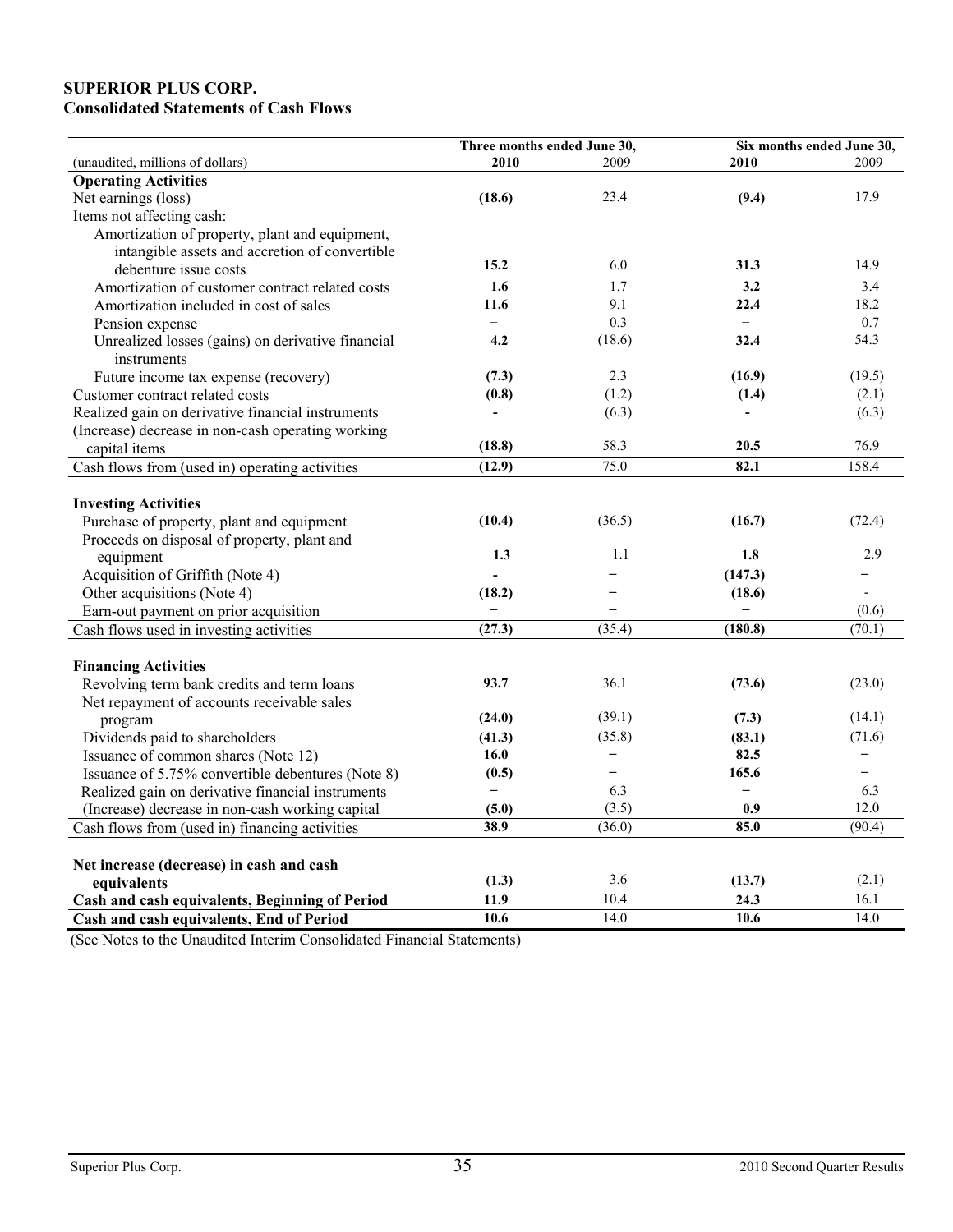### **Notes to Unaudited Interim Consolidated Financial Statements**

(unaudited, tabular amounts in Canadian millions of dollars, unless noted otherwise, except per share amounts)

#### **1. Organization**

Superior Plus Corp. (Superior) is a diversified business corporation, incorporated under the Canada Business Corporations Act. Superior holds 100% of Superior Plus LP (Superior LP), a limited partnership formed between Superior General Partner Inc., as general partner and Superior as limited partner. Superior holds 100% of the shares of Superior General Partner Inc. Superior does not conduct active business operations but rather distributes to shareholders the income it receives from Superior Plus LP in the form of partnership allocations, net of expenses and interest payable on the convertible unsecured subordinated debentures (the debentures). Superior's investments in Superior Plus LP are financed by share capital and debentures.

#### **Business Segments**

Superior operates three distinct operating segments: Energy Services, Specialty Chemicals and Construction Products Distribution. Superior's Energy Services operating segment provides distribution, wholesale procurement and related services in relation to propane, heating oil and other refined fuels. Energy Services also provides fixed-price natural gas and electricity supply services. Superior's Specialty Chemicals operating segment is a leading supplier of sodium chlorate and technology to the pulp and paper industries and a regional supplier of potassium and chloralkali products to the U.S. Midwest. Superior's Construction Products Distribution operating segment is one of the largest distributors of commercial and industrial insulation in North America and the largest distributor of specialty construction products to the walls and ceilings industry in Canada. (Note 14)

### **2. Accounting Policies**

#### **(a) Basis of Presentation**

The accompanying unaudited Interim Consolidated Financial Statements (Consolidated Financial Statements) have been prepared according to Canadian generally accepted accounting principles (GAAP), applied on a consistent basis, and includes the accounts of Superior and its wholly owned subsidiaries. These unaudited Consolidated Financial Statements do not conform in all respects to the note disclosure requirement of GAAP for annual financial statements as certain information and disclosures included in the annual financial statements notes have been condensed or omitted. These unaudited Consolidated Financial Statements and notes thereto should be read in conjunction with Superior's financial statements for the year ended December 31, 2009, and the accounting policies applied are consistent with this period except as noted in Note 2(b). All significant transactions and balances between Superior and Superior's subsidiaries have been eliminated on consolidation.

### **(b) Future Accounting Changes**

#### *International Financial Reporting Standards*

The Accounting Standards Board of Canada (AcSB) has announced plans that will require the convergence of GAAP with IFRS for publicly accountable enterprises, including Superior. The changeover date from GAAP to IFRS is for annual and interim financial statements relating to fiscal years beginning on or after January 1, 2011.

### *Business Combinations*

In January 2009, the CICA issued section 1582, "Business Combinations," which will replace CICA section 1581 of the same name. Under this guidance, the purchase price used in a business combination is based on the fair value of shares exchanged at their market price at the date of the exchange. Currently the purchase price used is based on the market price of the shares for a reasonable period before and after the date the acquisition is agreed upon and announced. This new guidance generally requires all acquisition costs to be expensed, which currently are capitalized as part of the purchase price. Contingent liabilities are to be recognized at fair value at the acquisition date and re-measured at fair value through earnings each period until settled. Currently only contingent liabilities that are resolved and payable are included in the cost to acquire the business. In addition, negative goodwill is required to be recognized immediately in earnings, unlike the current requirement to eliminate it by deducting it from non current assets in the purchase price allocation. Section 1582 is effective for Superior on January 1, 2011 with prospective application and early adoption permitted. The adoption of this standard will impact the accounting treatment of future business combinations.

#### *Consolidated Financial Statements*

In January 2009, the CICA issued section 1601, "Consolidated Financial Statements," which will replace CICA section 1600 of the same name. This guidance requires uniform accounting policies to be consistent throughout all consolidated entities, which is not explicitly required under the current standard. Section 1601 is effective for Superior on January 1, 2011 with early adoption permitted. The adoption of this standard should not have a material impact on Superior's Consolidated Financial Statements.

#### *Non-controlling Interests*

In January 2009, the CICA issued section 1602, "Non-controlling Interests," which will replace CICA section 1600, "Consolidated Financial Statements." Minority interest is now referred to as non-controlling interest, (NCI), and is presented within equity. Under this new guidance, when there is a loss or gain of control the Company's previously held interest is revalued at fair value. Currently an increase in an investment is accounted for using the purchase method and a decrease in an investment is accounted for as a sale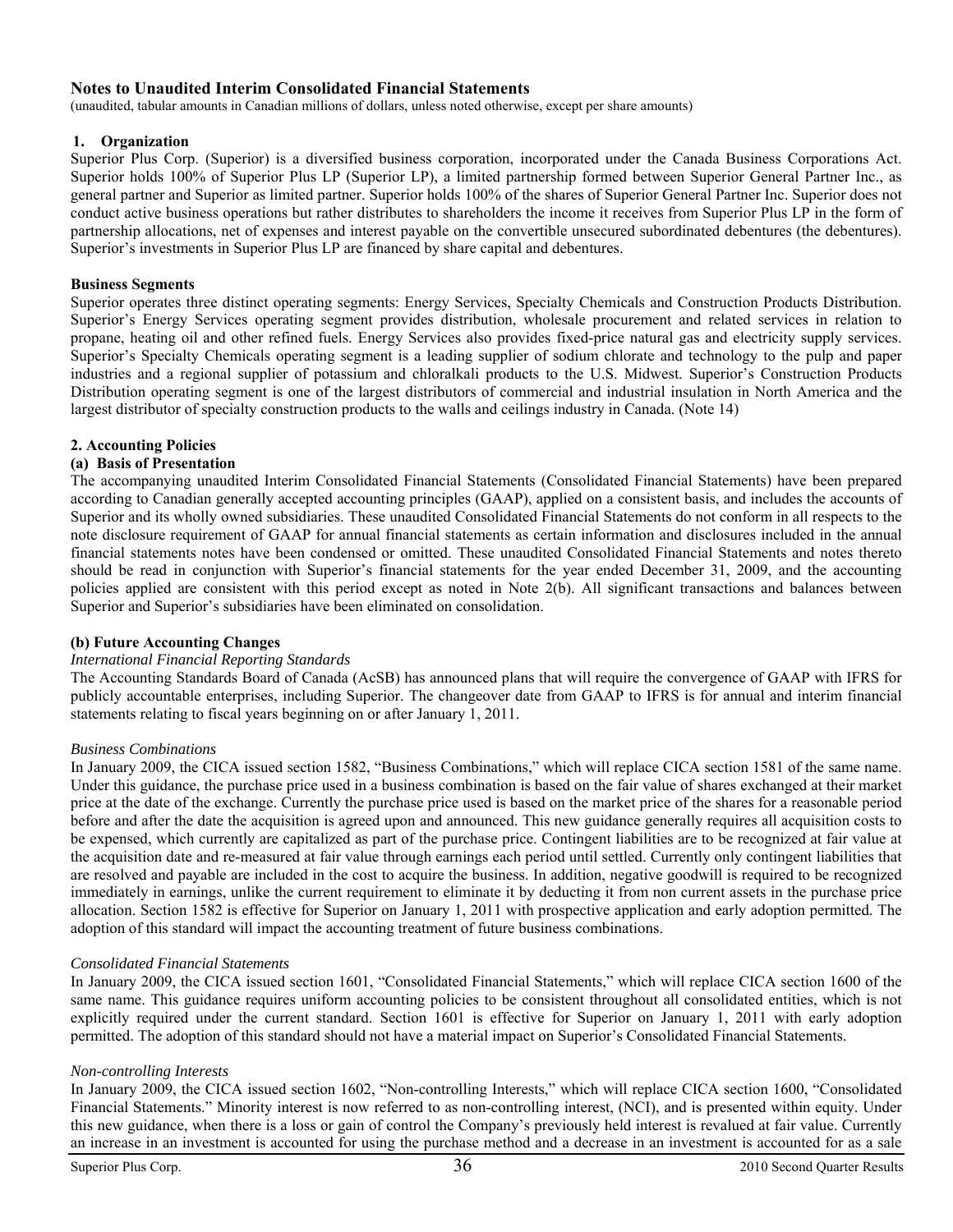resulting in a gain or loss in earnings. In addition, NCI may be reported at fair value or at the proportionate share of the fair value of the acquired net assets and allocation of the net income to the NCI will be on this basis. Currently, NCI is recorded at the carrying amount and can only be in a deficit position if the NCI has an obligation to fund the losses. Section 1602 is effective for Superior on January 1, 2011 with early adoption permitted. The adoption of this standard should not have a material impact on Superior's Consolidated Financial Statements.

### **3. Seasonality of Operations**

### **Energy Services**

Energy Services sales typically peak in the first quarter when approximately one-third of annual propane and other refined fuels sales volumes and gross profits are generated due to the demand from heating end-use customers. They then decline through the second and third quarters rising seasonally again in the fourth quarter with heating demand. Similarly, net working capital levels are typically at seasonally high levels during the first quarter, and normally decline to seasonally low levels in the second and third quarters. Net working capital levels are also significantly influenced by wholesale propane prices and other refined fuels.

### **Construction Products Distribution**

Construction Products Distribution sales typically peak during the second and third quarters with the seasonal increase in building and remodeling activities. They then decline through the first and fourth quarters. Similarly, net working capital levels are typically at seasonally high levels during the second and third quarters, and normally decline to seasonally low levels in the first and fourth quarters.

#### **4. Acquisitions**

On June 28, 2010 Superior completed the acquisition of certain assets of a Western Canadian commercial and industrial insulation distributor (Burnaby Assets) for an aggregate purchase price of \$18.3 million, inclusive of transaction costs. The assets acquired consist of three operating branches in Alberta and British Columbia and allows Construction Products Distribution to expand its commercial and industrial distribution business in Canada.

On January 20, 2010, Superior completed its acquisition of the shares of Griffith Holdings, Inc. (Griffith) for an aggregate purchase price of \$147.3 million (US\$140.6 million), inclusive of working capital adjustments and transaction costs. Griffith is a retail and wholesale distributor of retail propane, heating oil and motor fuels in upstate New York.

On December 11, 2009, Superior acquired certain assets that comprise a retail heating oil, propane and motor fuels distribution business (Griffith CH U.S. refined fuels assets) from Griffith Energy Services, Inc. for an aggregate purchase price of \$82.5 million (US\$77.9 million) inclusive of transaction related costs. Griffith CH U.S. refined fuels assets distribute a broad range of liquid fuels and propane gas, serving markets in Connecticut, Pennsylvania and Rhode Island. In addition Griffith CH U.S. refined fuels assets also provides a broad range of services, including heating, ventilation and air conditioning repair and other related services.

Using the purchase method of accounting for acquisitions, Superior consolidated the assets and liabilities from the acquisitions and included earnings as of the respective closing dates. These acquisitions may require adjustments to the allocation of the assets and liabilities pending finalization. The purchase price allocation for Griffith CH has been included below due to additional transaction costs incurred, changes in net working capital and property, plant and equipment values since the acquisition closed on December 11, 2009.

|                                                             | <b>Acquisition</b><br>of Burnaby | <b>Acquisition of</b><br><b>Griffith Holdings</b> | <b>Acquisition of</b> |              |
|-------------------------------------------------------------|----------------------------------|---------------------------------------------------|-----------------------|--------------|
|                                                             | <b>Assets</b>                    | Inc.                                              | <b>Griffith CH</b>    | <b>TOTAL</b> |
| Cash consideration paid                                     | 2.1                              | 142.6                                             | 79.6                  | 224.3        |
| Transaction costs                                           | 0.2                              | 4.7                                               | 2.9                   | 7.8          |
| Total cash consideration                                    | 2.3                              | 147.3                                             | 82.5                  | 232.1        |
| Common shares issued to former owners of the Burnaby Assets | 16.0                             |                                                   |                       | 16.0         |
| Total consideration                                         | 18.3                             | 147.3                                             | 82.5                  | 248.1        |
|                                                             |                                  |                                                   |                       |              |
| Working capital, net                                        | 8.5                              | 32.7                                              | 2.4                   | 43.6         |
| Property, plant and equipment                               | 0.5                              | 83.2                                              | 12.8                  | 96.5         |
| Intangible assets                                           |                                  | 54.4                                              | 63.5                  | 117.9        |
| Goodwill $(1)$                                              | 9.3                              | 22.8                                              | 3.9                   | 36.0         |
| Assumed deferred consideration obligations                  |                                  | (0.6)                                             |                       | (0.6)        |
| Future income tax liability                                 |                                  | (41.6)                                            |                       | (41.6)       |
| Asset retirement obligations and environmental liabilities  |                                  | (3.6)                                             | (0.1)                 | (3.7)        |
|                                                             | 18.3                             | 147.3                                             | 82.5                  | 248.1        |

 $(2)$  The amount of goodwill that is expected to be deductible for tax purposes is approximately \$10.9 million.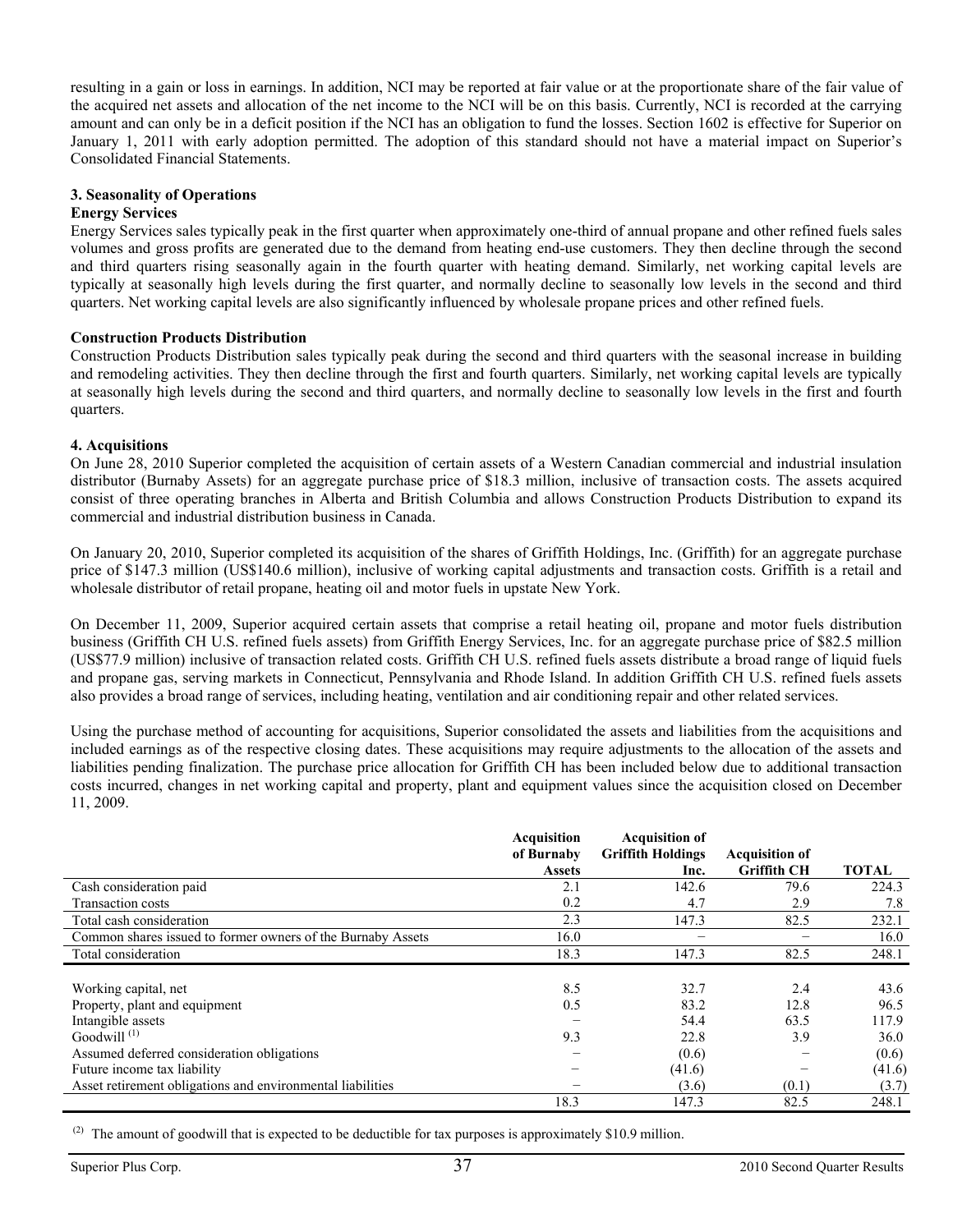The allocation of consideration paid for these acquisitions to intangibles is as follows;

|                                        | <b>Acquisition of</b><br><b>Griffith Holdings Inc.</b> | <b>Acquisition of</b><br><b>Griffith CH</b> | <b>TOTAL</b> |
|----------------------------------------|--------------------------------------------------------|---------------------------------------------|--------------|
|                                        |                                                        |                                             |              |
| Trademarks                             |                                                        | 21.5                                        | 39.3         |
| Customer base                          | 33.5                                                   | 41.4                                        | 74.9         |
| Restrictive covenants and other assets |                                                        | 0.6                                         |              |
| Total intangible assets                | 54.4                                                   | 63.5                                        | 117.9        |

Additionally, during the first quarter of 2010, Construction Products Distribution acquired the assets of a small construction product distributor for consideration of \$0.3 million.

#### **5. Accounts Receivable and Other**

Superior sells, with limited recourse, certain trade accounts receivable on a revolving basis to an entity sponsored by a Canadian chartered bank. The accounts receivable are sold at a discount to face value based on prevailing money market rates. Superior has retained the servicing responsibility for the accounts receivable sold and has therefore recognized a servicing liability. The level of accounts receivable sold under the program fluctuates seasonally with the level of accounts receivable. As at June 30, 2010, proceeds of \$85.4 million (December 31, 2009 – \$92.7 million) had been received. The existing accounts receivable securitization program matures on June 29, 2011.

|                               | <b>June 30,</b> | December 31. |
|-------------------------------|-----------------|--------------|
|                               | 2010            | 2009         |
| Accounts receivable trade     | 292.7           | 270.4        |
| Accounts receivable other     | 26.2            | 22.0         |
| Prepaid expenses              | 18.7            | 21.4         |
| Accounts receivable and other | 337.6           | 313.8        |

#### **6. Inventories**

For the three and six months ended June 30, 2010 inventories of \$482.1 million (June 30, 2009- \$252.9 million) and \$1,074.2 million (June 30, 2009- \$591.7 million) were expensed through cost of products sold. No write-downs of inventory or reversals of writedowns were recorded during the three months ended June 30, 2010 and 2009.

### **7. Revolving Term Bank Credits and Term Loans**

|                                                                     | Year of   |                                | <b>June 30,</b> | December 31, |
|---------------------------------------------------------------------|-----------|--------------------------------|-----------------|--------------|
|                                                                     | Maturity  | <b>Effective Interest Rate</b> | 2010            | 2009         |
| Revolving term bank credits <sup>(1)</sup>                          |           |                                |                 |              |
|                                                                     |           | Floating BA rate plus          |                 |              |
| Bankers' Acceptances (BA)                                           | 2013      | applicable credit spread       | 107.5           | 174.6        |
| <b>LIBOR Loans</b>                                                  |           | Floating LIBOR rate plus       |                 |              |
| (US\$143.0 million; 2009 – US\$145.5 million)                       | 2013      | applicable credit spread       | 151.6           | 152.4        |
|                                                                     |           |                                | 259.1           | 327.0        |
| <b>Other Debt</b>                                                   |           |                                |                 |              |
| Notes payable                                                       | 2010      | Prime                          |                 | 0.6          |
| Deferred consideration                                              |           | Non-interest bearing           |                 | 2.4          |
| Deferred consideration                                              | 2012-2015 | Interest bearing 5% and 7%     | 1.0             | -            |
|                                                                     |           |                                | 1.0             | 3.0          |
| <b>Senior Secured Notes</b>                                         |           |                                |                 |              |
| Senior secured notes subject to fixed interest                      |           |                                |                 |              |
| rates (US\$158.0 million; $2009 - US$160.0$ million) <sup>(2)</sup> | 2010-2015 | 6.65%                          | 167.6           | 165.4        |
|                                                                     |           |                                | 167.6           | 165.4        |
| <b>Senior Secured Notes</b>                                         |           |                                |                 |              |
| Senior unsecured debentures                                         | 2016      | 8.25%                          | 150.0           | 150.0        |
| Total revolving term bank credits and term loans before deferred    |           |                                |                 |              |
| financing fees                                                      |           |                                | 577.7           | 645.4        |
| Deferred financing fees                                             |           |                                | (7.7)           | (7.1)        |
| Revolving term bank credits and term loans                          |           |                                | 570.0           | 638.3        |
| Current maturities                                                  |           |                                | (2.7)           | (5.1)        |
| Revolving term bank credits and term loans                          |           |                                | 567.3           | 633.2        |

(1) Superior and its wholly-owned subsidiaries, Superior Plus US Holdings Inc. and Commercial e Industrial (Chile) Limitada, have revolving term bank credit borrowing capacity of \$450.0 million. The credit facilities mature on June 28, 2013. These facilities are secured by a general charge over the assets of Superior and certain of its subsidiaries. As at June 30, 2010, Superior had \$20.7 million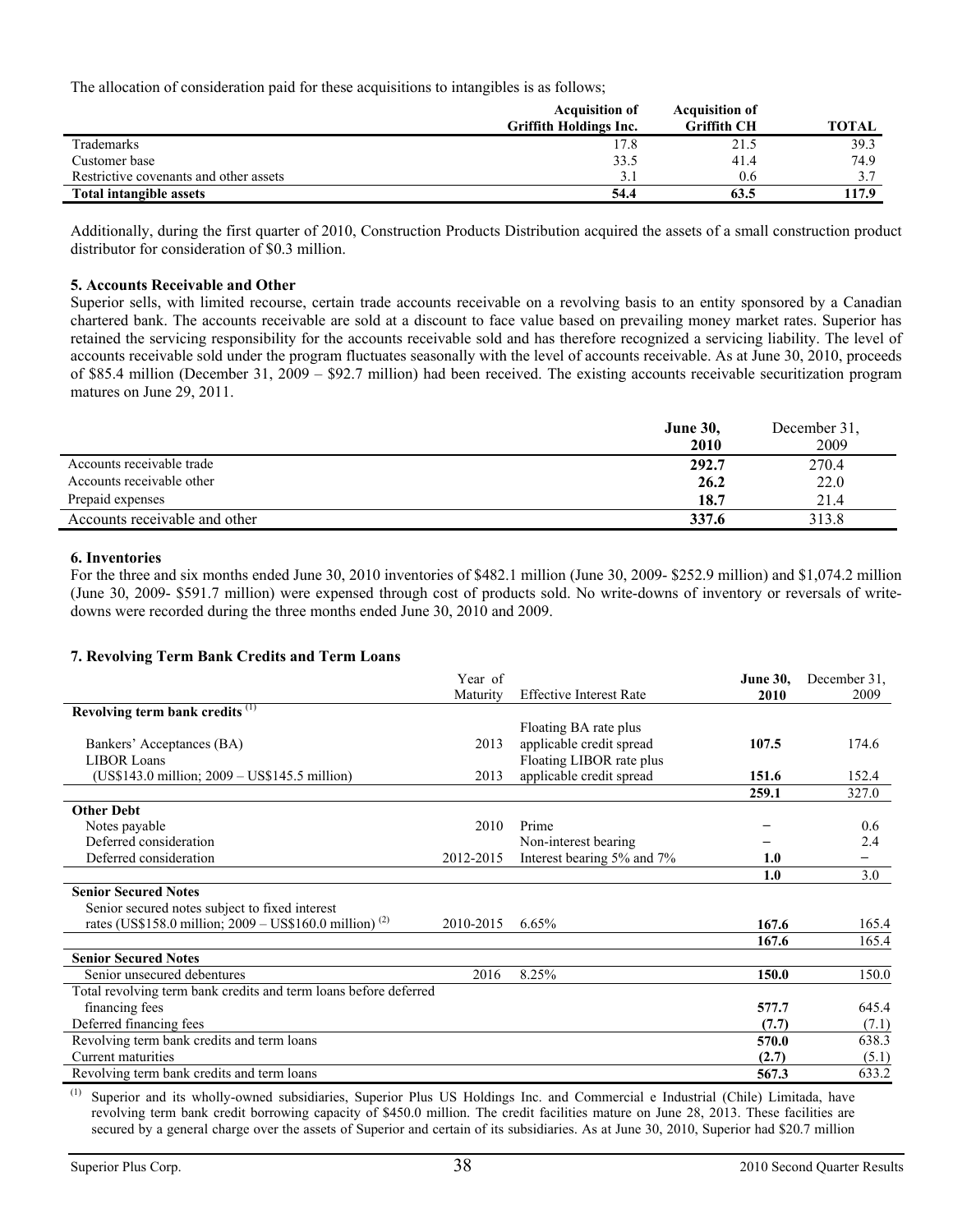of outstanding letters of credit (December 31, 2009 - \$19.4 million). The fair value of Superior's revolving term bank credits and other debt approximates its carrying value as a result of the market based interest rates and the short-term nature of the underlying debt instruments.

Senior secured notes (the Notes) totaling US\$158.0 million (Cdn\$167.6 million at June 30, 2010 and Cdn\$165.4 million at December 31, 2009) are secured by a general charge over the assets of Superior and certain of its subsidiaries. Principal repayments began in the fourth quarter of 2009. Management has estimated the fair value of the Notes based on comparisons to treasury instruments with similar maturities, interest rates and credit risk profiles. The estimated fair value of the Notes at June 30, 2010 was Cdn\$159.1 million (December 31, 2009 – Cdn\$161.5 million).

Repayment requirements of the revolving term bank credits and term loans are as follows:

| 2.7   |
|-------|
| 34.4  |
| 33.9  |
| 293.1 |
| 31.8  |
| 31.8  |
| 150.0 |
| 577.7 |
|       |

### **8. Convertible Unsecured Subordinated Debentures**

Superior has issued four series of debentures as follows:

|                                                |              |             |              |              |                    | <b>Total</b> |
|------------------------------------------------|--------------|-------------|--------------|--------------|--------------------|--------------|
|                                                |              |             |              |              | <b>Unamortized</b> | Carrying     |
|                                                |              |             |              |              | <b>Discount</b>    | Value        |
|                                                | December 31, | October 31, | December 31, | June 30,     |                    |              |
| <b>Maturity Date</b>                           | 2012         | 2015        | 2014         | $2017^{(1)}$ |                    |              |
| Interest rate                                  | 5.75%        | 5.85%       | 7.50%        | 5.75%        |                    |              |
| Conversion price per share                     | \$36.00      | \$31.25     | \$13.10      | \$19.00      |                    |              |
| Debentures outstanding at December 31, 2009    |              |             |              |              |                    |              |
|                                                | 174.9        | 75.0        | 69.0         |              | (2.2)              | 316.7        |
| Issuance of $5.75\%$ debentures <sup>(1)</sup> |              |             |              | 172.5        | (0.2)              | 172.3        |
| Accretion of discount during 2010              |              |             |              |              | 0.3                | 0.3          |
| Deferred issue costs                           | (2.8)        | (1.1)       | (3.0)        | (6.9)        |                    | (13.8)       |
| Debentures outstanding as at June 30, 2010     |              |             |              |              |                    |              |
|                                                | 172.1        | 73.9        | 66.0         | 165.6        | (2.1)              | 475.5        |
| Quoted market value as at June 30, 2010        | 178.4        | 76.1        | 74.2         | 168.2        |                    |              |
| Quoted market value as at December 31, 2009    | 177.1        | 74.4        | 78.3         |              |                    |              |

(1) Superior issued \$172.5 million 5.75% convertible unsecured subordinated debentures during the first quarter of 2010. In conjunction with the issue of these debentures, Superior swapped \$150 million of the fixed rate obligation into a floating rate obligation of floating BA rate plus 2.65%.

The debentures may be converted into shares at the option of the holder at any time prior to maturity and may be redeemed by Superior in certain circumstances. Superior may elect to pay interest and principal upon maturity or redemption by issuing shares to a trustee in the case of interest payments, and to the debenture holders in the case of payment of principal. The number of any shares issued will be determined based on market prices for the shares at the time of issuance.

### **9. Asset Retirement Obligations and Environmental Liabilities**

The asset retirement obligations result from ownership of various assets associated with Superior's Energy Services operating segment. Superior estimates the total undiscounted amount of expenditures required to settle its asset retirement obligations is approximately \$8.3 million which will be paid out over the next twenty to twenty five years. The credit-adjusted free-risk rate of 7.5% was used to calculate the present value of the estimated cash flows.

The environmental liabilities represent the estimated costs of environmental remediation efforts and regulatory compliance associated with the activities of Superior's Energy Services operating segment.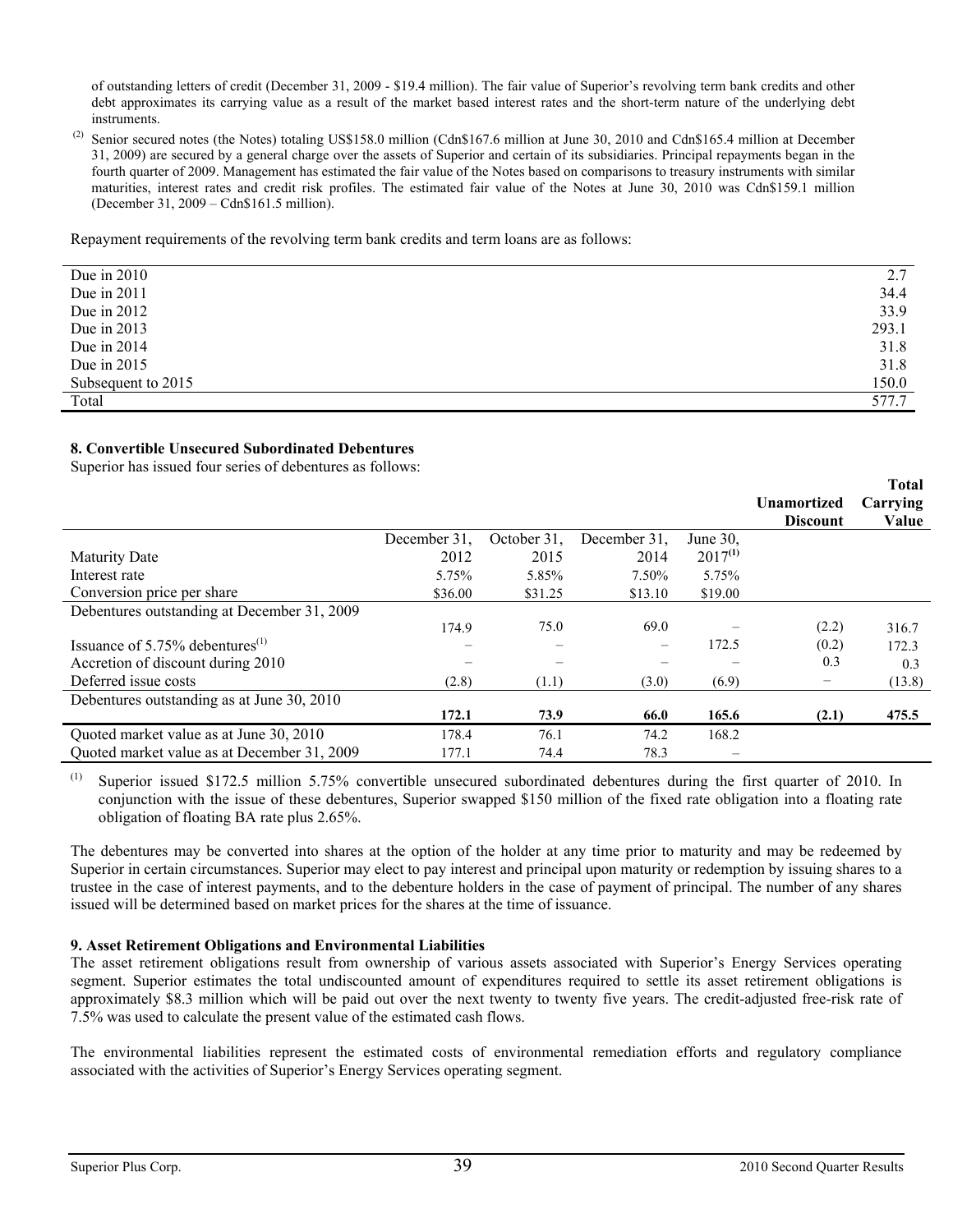A reconciliation of the asset retirement obligations and environmental liabilities is provided as follows:

|                                                                                 | 2010       | 2009 |
|---------------------------------------------------------------------------------|------------|------|
| Asset retirement obligations, beginning of year                                 | 0.9        |      |
| Liabilities associated with the acquisition of Griffith (see Note 4)            | 1.2        |      |
| Asset retirement obligations, as at June 30                                     | 2.1        |      |
| Environmental liabilities associated with acquisition of Griffith (see Note 4)  | <b>3.0</b> |      |
| Other environmental liabilities                                                 | 0.4        |      |
| Total asset retirement obligations and environmental liabilities, as at June 30 | 5.5        |      |
| Less current portion of environmental liabilities                               | (1.5)      |      |
| Asset retirement obligations and environmental liabilities, as at June 30       | 4.0        |      |

### **10. Financial Instruments**

GAAP requires disclosure around fair value and specifies a hierarchy of valuation techniques based on whether the inputs to those valuation techniques are observable or unobservable. Observable inputs reflect market data obtained from independent sources, while unobservable inputs reflect Superior's market assumptions. These two types of inputs create the following fair value hierarchy:

- *Level 1* quoted prices in active markets for identical instruments.
- *Level* 2 quoted prices for similar instruments in active markets; quoted prices for identical or similar instruments in markets that are not active; and model-derived valuations in which all significant inputs and significant value drivers are observable in active markets.
- Level 3 valuations derived from valuation techniques in which one or more significant inputs or significant value drivers are unobservable.

The fair value of a derivative financial instrument is the amount of consideration that would be estimated to be agreed upon in an arm's length transaction between knowledgeable, willing parties who are under no compulsion to act. Fair values are determined by reference to quoted bid or asking prices, as appropriate, in the most advantageous active market for that instrument to which Superior has immediate access. Where bid and ask prices are unavailable, Superior uses the closing price of the most recent transaction of the instrument. In the absence of an active market, Superior estimates fair values based on prevailing market rates (bid and ask prices, as appropriate) for instruments with similar characteristics and risk profiles or internal or external valuation models, such as discounted cash flow analysis, using, to the extent possible, observable market-based inputs.

Fair values determined using valuation models require the use of assumptions concerning the amount and timing of estimated future cash flows and discount rates. In determining those assumptions, Superior looks primarily to available readily observable external market inputs including factors such as forecasted commodity price curves, interest rate yield curves, currency rates, and price and rate volatilities as applicable. With respect to the valuation of Specialty Chemical's fixed-price electricity agreement, the valuation of this agreement requires Superior to make assumptions about the long-term price of electricity in electricity markets for which active market information is not available. The impact of the assumption for the long-term forward price curve of electricity has a material impact on the fair value of this agreement. A \$1/MWh change in the forecasted price of electricity would result in a change in the fair value of this agreement of \$1.4 million, with a corresponding impact to net income before income taxes. Any changes in the fair values of derivative financial instruments classified or designated as held-for-trading are recognized in net income.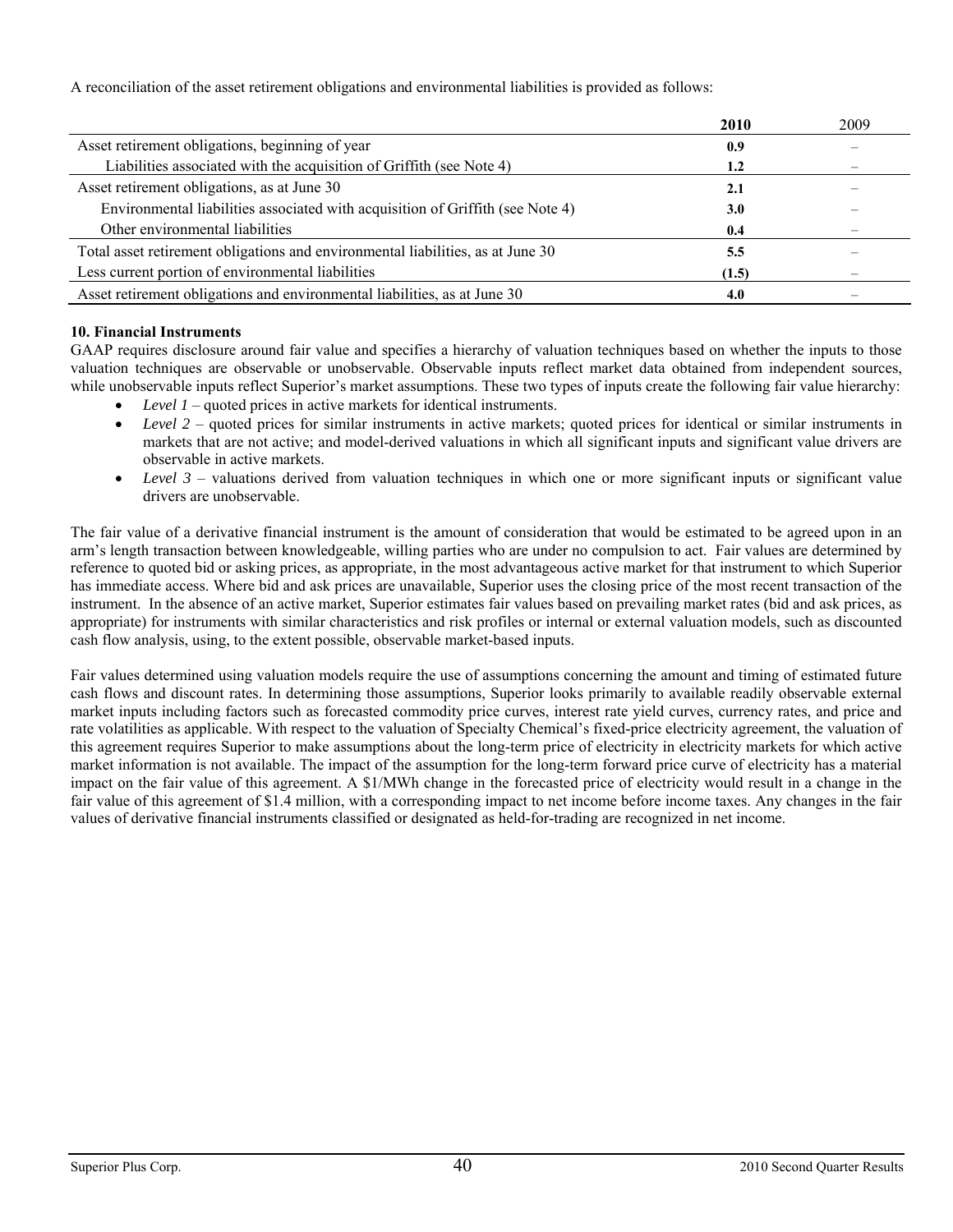## **Financial and Non-Financial Derivatives**

l,

|                                                                                                                   |                                         |           |                       | Fair    | <b>Asset (Liability)</b>                                                        | Asset (Liability) |
|-------------------------------------------------------------------------------------------------------------------|-----------------------------------------|-----------|-----------------------|---------|---------------------------------------------------------------------------------|-------------------|
|                                                                                                                   |                                         |           |                       | Value   | as at June 30,                                                                  | as at December    |
| <b>Description</b>                                                                                                | Notional <sup>(1)</sup>                 | Term      | <b>Effective Rate</b> | Input   | 2010                                                                            | 31, 2009          |
|                                                                                                                   |                                         |           |                       | Level   |                                                                                 |                   |
| Natural gas financial swaps-NYMEX                                                                                 | 3.7 $\mathrm{GJ}^{(2)}$                 | 2010-2011 | US\$8.75/GJ           | Level 1 | (14.6)                                                                          | (22.2)            |
| Natural gas financial swaps-AECO                                                                                  | 39.4 $GI^{(2)}$                         | 2010-2015 | CDN\$7.27/GJ          | Level 1 | (92.7)                                                                          | (69.3)            |
| Foreign currency forward contracts, net                                                                           |                                         |           |                       |         |                                                                                 |                   |
| sale                                                                                                              | $US$581.5^{(3)}$                        | 2010-2014 | 1.09                  | Level 1 | 2.4                                                                             | 12.5              |
| Foreign currency forward contracts                                                                                | EURO€3.1 <sup>(3)</sup>                 | 2010-2011 | 1.58                  | Level 1 | 0.8                                                                             | 0.4               |
| Interest rate swaps $-\text{Cdn}\$$                                                                               |                                         |           | Six month BA          |         |                                                                                 |                   |
|                                                                                                                   | \$ 150.0 <sup>(3)</sup>                 | 2010-2017 | rate plus 2.65%       | Level 2 | 0.7                                                                             |                   |
| Energy Services propane wholesale                                                                                 |                                         |           |                       |         |                                                                                 |                   |
| purchase and sale contracts, net sale                                                                             | 3.91 $USG(4)$                           | 2010-2011 | \$1.11/USG            | Level 2 | 0.4                                                                             | (2.2)             |
| Energy Services butane wholesale                                                                                  |                                         |           |                       |         |                                                                                 |                   |
| purchase and sale contracts, net sale                                                                             | $0.83$ USG <sup>(4)</sup>               | 2010-2011 | \$1.50/USG            | Level 2 |                                                                                 | (0.2)             |
| Energy Services electricity swaps                                                                                 | $0.7 \text{ MWh}^{(5)}$                 | 2010-2014 | \$55.36/MWh           | Level 2 | (9.6)                                                                           | (9.3)             |
| Energy Services heating oil swaps and                                                                             |                                         |           |                       |         |                                                                                 |                   |
| option purchase and sale contracts                                                                                | 7.5 Gallons <sup><math>(4)</math></sup> | 2010      | \$1.93 US/Gallon      | Level 2 | 0.1                                                                             | 0.1               |
| Specialty Chemical fixed-price                                                                                    |                                         |           |                       |         |                                                                                 |                   |
| electricity purchase agreement                                                                                    | 43-45 MW <sup>(6)</sup>                 | 2010-2017 | \$43-\$63/MWh         | Level 3 | 8.1                                                                             | 10.5              |
| <sup>(1)</sup> Notional values as at June 30, 2010 <sup>(2)</sup> Millions of gigajoules purchased <sup>(3)</sup> |                                         |           |                       |         | Millions of dollars purchased/Euros purchased <sup>(4)</sup> Millions of United |                   |

States gallons purchased <sup>(5)</sup> Millions of mega watt hours (MWh) <sup>(6)</sup> Mega watts (MW) on a 24/7 continual basis per year purchased

All financial and non-financial derivatives are designated as held for trading upon their initial recognition.

| <b>Description</b>                                            | Current<br><b>Assets</b> | Long-term<br><b>Assets</b> | <b>Current</b><br>Liabilities | Long-term<br><b>Liabilities</b> |
|---------------------------------------------------------------|--------------------------|----------------------------|-------------------------------|---------------------------------|
| Natural gas financial swaps – NYMEX and AECO                  | 9.1                      | 3.7                        | 72.6                          | 47.5                            |
| Energy Services electricity swaps                             | 0.2                      | 0.2                        | 3.7                           | 6.3                             |
| Foreign currency forward contracts, net                       | 7.0                      | 6.0                        | 3.7                           | 6.1                             |
| Interest rate swaps                                           | 2.7                      | 1.6                        |                               | 3.6                             |
| Energy Services Propane wholesale purchase and sale contracts | 2.4                      |                            | 2.0                           |                                 |
| Energy Services Butane wholesale purchase and sale contracts  | 0.6                      |                            | 0.5                           |                                 |
| Energy Services Heating oil purchase and sale contracts       | 0.6                      |                            | 0.5                           |                                 |
| Specialty Chemicals fixed-price power purchase agreements     | 2.0                      | 6.1                        |                               |                                 |
| As at June 30, 2010                                           | 24.6                     | 17.5                       | 83.0                          | 63.5                            |
| As at December 31, 2009                                       | 22.2                     | 28.5                       | 77.8                          | 52.6                            |
|                                                               |                          |                            |                               |                                 |

|                                                               |                      | For the three months ended |                 | For the three months ended |
|---------------------------------------------------------------|----------------------|----------------------------|-----------------|----------------------------|
|                                                               |                      | June 30, 2010              |                 | June 30, 2009              |
|                                                               | <b>Realized gain</b> | Unrealized gain            | Realized gain   | Unrealized                 |
| <b>Description</b>                                            | (loss)               | (loss)                     | $(\text{loss})$ | gain (loss)                |
| Natural gas financial swaps - NYMEX and AECO                  | (22.6)               | 19.2                       | (28.2)          | 20.3                       |
| Energy Services electricity swaps                             | (1.0)                | 3.7                        | (1.3)           | (5.6)                      |
| Foreign currency forward contracts, net                       | (0.7)                | (24.7)                     | (1.4)           | (12.1)                     |
| Interest rate swaps                                           | 1.4                  | 1.9                        | 1.4             | (5.8)                      |
| Foreign currency forward contracts-balance sheet related      |                      |                            | 6.3             |                            |
| Energy Services Propane wholesale purchase and sale contracts |                      | 0.6                        |                 | 7.0                        |
| Energy Services Heating oil purchase and sale contracts       | 0.2                  | 0.2                        |                 | 0.8                        |
| Specialty Chemicals fixed-price power purchase agreements     | 1.7                  | 2.0                        | (1.1)           | (1.6)                      |
| Total realized and unrealized gains (losses) on financial and |                      |                            |                 |                            |
| non-financial derivatives                                     | (21.0)               | 2.9                        | (24.3)          | 3.0                        |
| Foreign currency translation of senior secured notes          |                      | (7.1)                      |                 | 15.6                       |
| Total realized and unrealized gains (losses)                  | (21.0)               | (4.2)                      | (24.3)          | 18.6                       |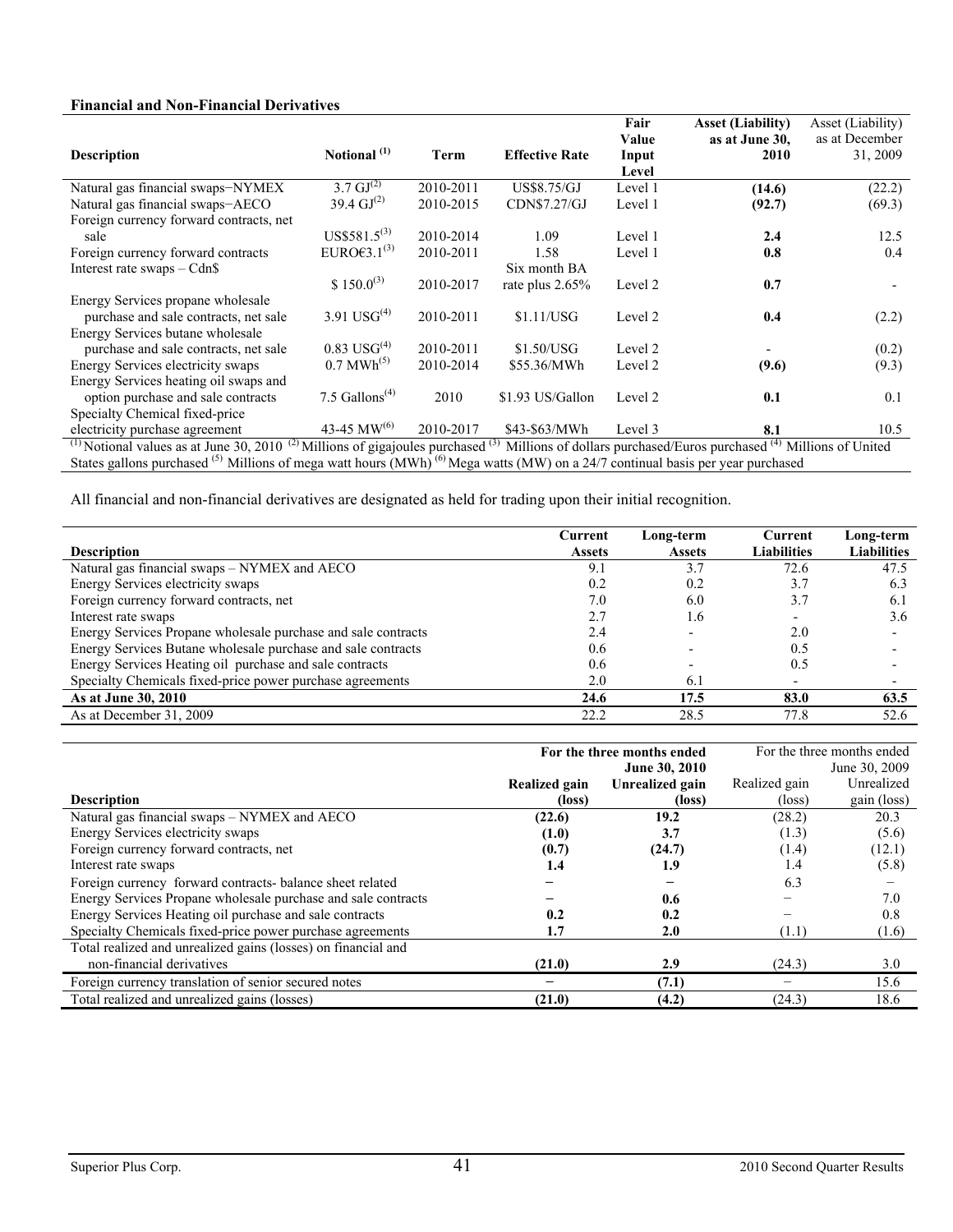|                                                               | For the six months ended |                 | For the six months ended |               |  |
|---------------------------------------------------------------|--------------------------|-----------------|--------------------------|---------------|--|
|                                                               |                          | June 30, 2010   |                          | June 30, 2009 |  |
|                                                               | Realized gain            | Unrealized gain | Realized gain            | Unrealized    |  |
| <b>Description</b>                                            | (loss)                   | (loss)          | $(\text{loss})$          | gain (loss)   |  |
| Natural gas financial swaps - NYMEX and AECO                  | (37.2)                   | (19.5)          | (45.6)                   | (31.5)        |  |
| Energy Services electricity swaps                             | (2.3)                    | (0.2)           | (1.8)                    | (8.6)         |  |
| Foreign currency forward contracts, net                       | (1.7)                    | (10.6)          | (7.4)                    | (5.5)         |  |
| Interest rate swaps                                           | 1.4                      | 0.6             | 1.4                      | (5.8)         |  |
| Foreign currency forward contracts-balance sheet related      |                          |                 | 6.3                      |               |  |
| Energy Services Propane wholesale purchase and sale contracts |                          | 2.9             |                          | 3.1           |  |
| Energy Services Heating oil purchase and sale contracts       | 0.2                      | (1.2)           |                          | 0.8           |  |
| Specialty Chemicals fixed-price power purchase agreements     | 1.0                      | (2.2)           | 0.1                      | (16.7)        |  |
| Total realized and unrealized gains (losses) on financial and |                          |                 |                          |               |  |
| non-financial derivatives                                     | (38.6)                   | (30.2)          | (47.0)                   | (64.2)        |  |
| Foreign currency translation of senior secured notes          |                          | (2.2)           |                          | 9.9           |  |
| Total realized and unrealized gains (losses)                  | (38.6)                   | (32.4)          | (47.0)                   | (54.3)        |  |

### **Non-Derivative Financial Instruments**

Superior's accounts receivable have been designated as available for sale due to Superior's accounts receivable securitization program, Superior's notes receivable, accounts payable, dividends and interest payable to shareholders and debentureholders, revolving term bank credits and term loans and debentures have been designated as other liabilities. The carrying value of Superior's cash, accounts receivable, accounts payable, and dividends and interest payable to shareholders and debenture holders approximates their fair value due to the short-term nature of these amounts. The carrying value and the fair value of Superior's revolving term bank credits and term loans, and debentures, is provided in Notes 7 and 8.

### **Financial Instruments – Risk Management**

Derivative and non-financial derivatives are used by Superior to manage its exposure to fluctuations in foreign currency exchange rates, interest rates and commodity prices. Superior assesses the inherent risks of these instruments by grouping derivative and nonfinancial derivatives related to the exposures these instruments mitigate. Superior's policy is not to use derivative or non-financial derivative instruments for speculative purposes. Superior does not formally designate its derivatives as hedges: as a result, Superior does not apply hedge accounting and is required to designate its derivatives and non-financial derivatives as held for trading.

Effective 2008, Energy Services enters into natural gas financial swaps primarily with Macquarie Cook Energy Canada Ltd. (formerly, Constellation Energy Commodities Group Inc.) for distributor billed natural gas business in Canada to manage its economic exposure of providing fixed-price natural gas to its customers. Additionally, Energy Services continues to maintain natural gas swap positions with seven additional counterparties. Energy Services monitors its fixed-price natural gas positions on a daily basis to monitor compliance with established risk management policies. Energy Services maintains a substantially balanced fixed-price natural gas position in relation to its customer supply commitments.

Energy Services enters into electricity financial swaps with three counterparties to manage the economic exposure of providing fixed-price electricity to its customers. Energy Services monitors its fixed-price electricity positions on a daily basis to monitor compliance with established risk management policies. Energy Services maintains a substantially balanced fixed-price electricity position in relation to its customer supply commitments.

Specialty Chemicals has entered into a fixed-price electricity purchase agreement to manage the economic exposure of certain of its chemical facilities to changes in the market price of electricity, in a market where the price of electricity is not fixed. The fair value with respect to this agreement is with a single counterparty.

Energy Services also enters into various propane forward purchase and sale agreements with more than twenty counterparties to manage the economic exposure of its wholesale customer supply contracts. Energy Services monitors its fixed-price propane positions on a daily basis to monitor compliance with established risk management policies. Energy Services maintains a substantially balanced fixed-price propane gas position in relation to its wholesale customer supply commitments.

Superior, on behalf of its operating divisions, enters into foreign currency forward contracts with twelve counterparties to manage the economic exposure of Superior's operations to movements in foreign currency exchange rates. Energy Services contracts a portion of its fixed-price natural gas, and propane purchases and sales in US dollars and enters into forward US dollar purchase contracts to create an effective Canadian dollar fixed-price purchase cost. Specialty Chemicals enters into US dollar forward sales contracts on an ongoing basis to mitigate the impact of foreign exchange fluctuations on sales margins on production from its Canadian plants that is sold in US dollars. Interest expense on Superior's US dollar debt is also used to mitigate the impact of foreign exchange fluctuations.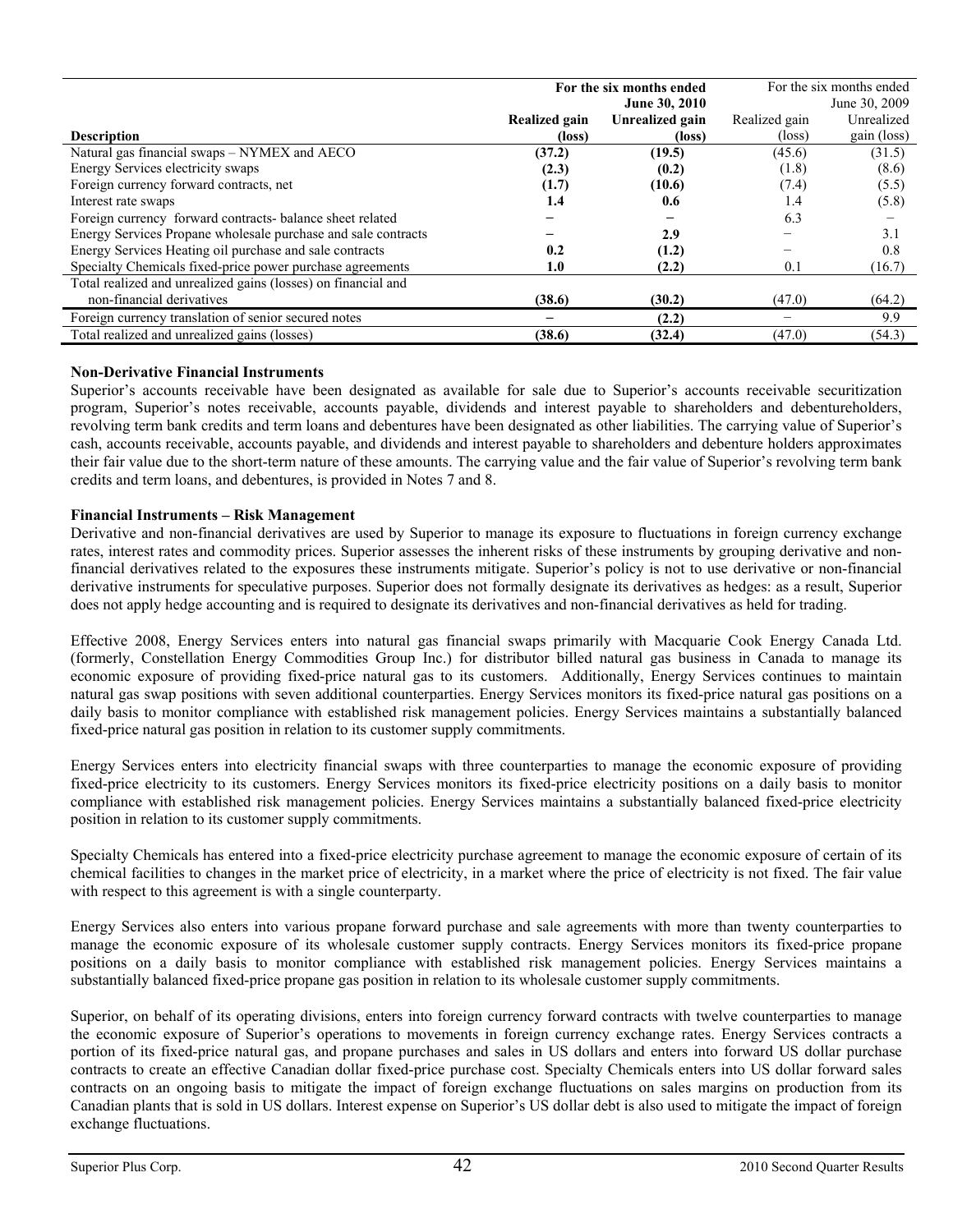Superior has interest rate swaps with four counterparties to manage the interest rate mix of its total debt portfolio and related overall cost of borrowing. Superior manages its overall liquidity risk in relation to its general funding requirements by utilizing a mix of short-term and longer-term maturity debt instruments. Superior reviews its mix of short-term and longer-term debt instruments on an on-going basis to ensure it is able to meet its liquidity requirements.

Superior utilizes a variety of counterparties in relation to its derivative and non-financial derivative instruments in order to mitigate its counterparty risk. Superior assesses the credit worthiness of its significant counterparties at the inception and throughout the term of a contract. Superior is also exposed to customer credit risk. Energy Services and Construction Products Distribution deal with a large number of small customers, thereby reducing this risk. Specialty Chemicals, due to the nature of its operations, sells its products to a relatively small number of customers. Specialty Chemicals mitigates its customer credit risk by actively monitoring the overall credit worthiness of its customers. Energy Services has minimal exposure to customer credit risk as local natural gas and electricity distribution utilities have been mandated, for a nominal fee, to provide Energy Services with invoicing, collection and the assumption of bad debts risk for residential customers. Energy Services actively monitors the credit worthiness of its commercial customers.

Allowance for doubtful accounts and past due receivables are reviewed by Superior at each balance sheet reporting date. Superior updates its estimate of the allowance for doubtful accounts based on the evaluation of the recoverability of accounts receivable balances of each customer taking into account historic collection trends of past due accounts and current economic conditions. Accounts receivable are written-off once it is determined they are not collectable. Superior's maximum amount of credit risk is approximately \$354.1 million and includes cash and cash equivalents, accounts receivable trade, other receivables and unrealized gains on derivative financial instruments.

Pursuant to their respective terms, trade accounts receivable, before deducting an allowance for doubtful accounts, are aged as follows:

|                                  | <b>June 30, 2010</b> | December 31, 2009 |
|----------------------------------|----------------------|-------------------|
| Current                          | 221.0                | 214.8             |
| Past due less than 90 days       | 65.5                 | 55.6              |
| Past due over 90 days            | 18.8                 | 10.2              |
| Trade accounts receivable, total | 305.3                | 280.6             |

Superior's trade accounts receivable are stated after deducting a provision of \$12.6 million as at June 30, 2010 (December 31, 2009 - \$10.2 million). The movement in the provision for doubtful accounts was as follows:

|                                                 | Six months ended     | Twelve months ended |
|-------------------------------------------------|----------------------|---------------------|
|                                                 | <b>June 30, 2010</b> | December 31, 2009   |
| Allowance for doubtful accounts, opening        | (10.2)               | (9.3)               |
| Opening adjustment due to acquisitions (Note 4) | (0.8)                |                     |
| Bad debt expense, net of recoveries             | (2.8)                | (7.5)               |
| Written-off                                     | 1.2                  | 6.6                 |
| Allowance for doubtful accounts, ending         | (12.6)               | (10.2)              |

Superior's contractual obligations associated with its financial liabilities are as follows:

|                                                       |      |       |                          |       |                          | 2015 and                 |       |
|-------------------------------------------------------|------|-------|--------------------------|-------|--------------------------|--------------------------|-------|
|                                                       | 2010 | 2011  | 2012                     | 2013  | 2014                     | <b>Thereafter</b>        | Total |
| Revolving term bank credits and term loans            | 2.7  | 34.4  | 33.9                     | 293.1 | 31.8                     | 181.8                    | 577.7 |
| Convertible unsecured subordinated debentures         |      | -     | 174.9                    | —     | 69.0                     | 247.5                    | 491.4 |
| US\$ foreign currency forward purchase contracts      | 21.1 | 5.4   | -                        |       |                          |                          | 26.5  |
| US\$ foreign currency forward sales contracts (US\$)  | 81.4 | 169.1 | 160.5                    | 149.0 | 48.0                     | -                        | 608.0 |
| Euro€ foreign currency forward sales contracts (Euro) | 2.8  | 0.3   | -                        |       |                          | $\qquad \qquad -$        | 3.1   |
| Fixed-price electricity purchase commitments          | 15.9 | 17.7  | 17.7                     | 17.7  | 17.7                     | 53.1                     | 139.8 |
| Cdn\$ natural gas purchases                           | 28.5 | 9.5   | 7.9                      | 6.9   | $\overline{\phantom{0}}$ |                          | 52.8  |
| US\$ natural gas purchases (US\$)                     | 12.1 | 1.8   | —                        |       |                          | –                        | 13.9  |
| US\$ heating oil purchases (US\$)                     | 7.5  | (1.8) | $\overline{\phantom{0}}$ |       |                          | $\overline{\phantom{m}}$ | 5.7   |
| US\$ propane purchases (US\$)                         | 87.2 | 37.0  | -                        |       |                          | -                        | 124.2 |
| US\$ butane purchases (US\$)                          | 11.7 | 4.9   |                          |       |                          |                          | 16.6  |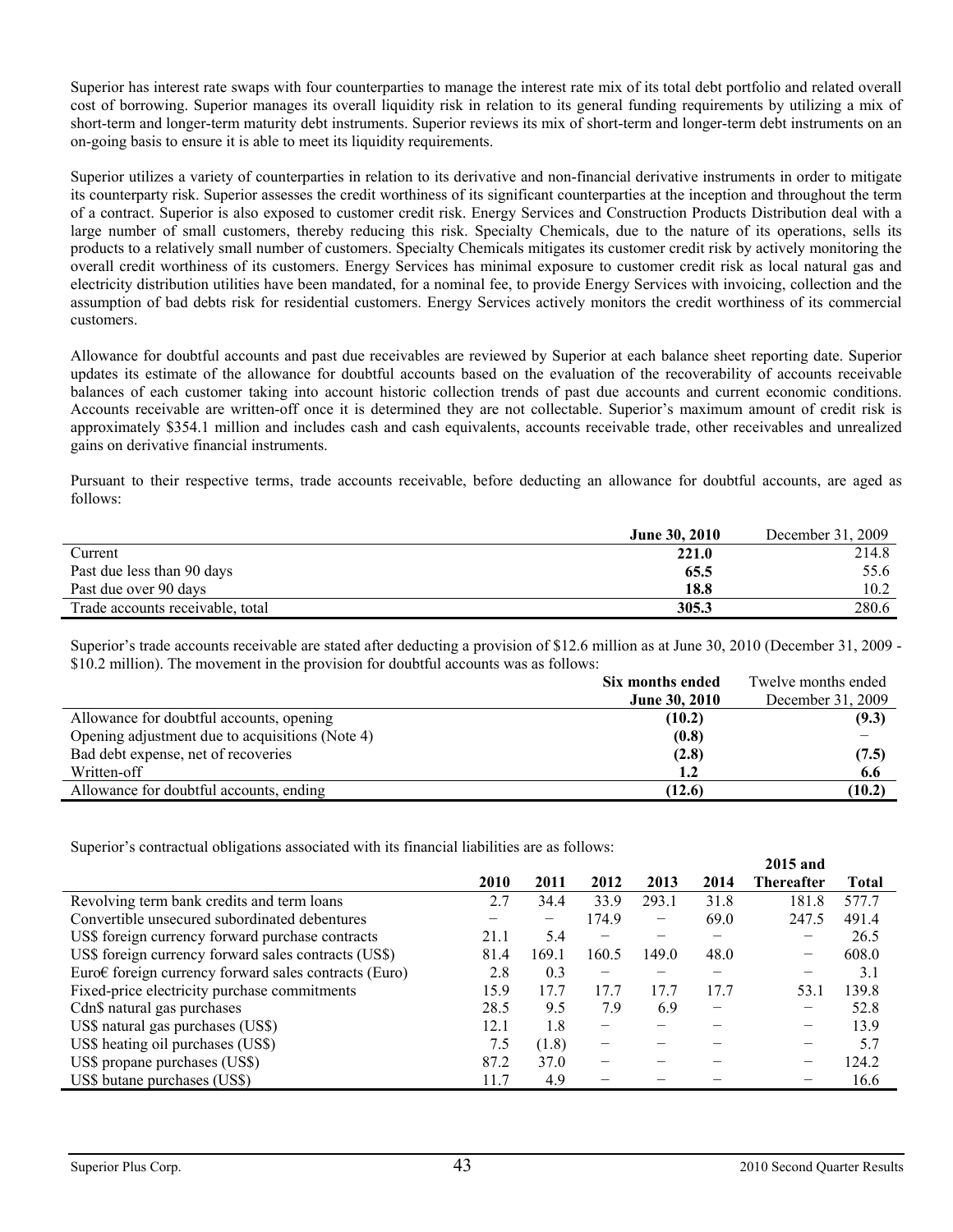Superior's contractual obligations are considered to be normal course operating commitments and do not include the impact of markto-market fair values on financial and non-financial derivatives. Superior expects to fund these obligations through a combination of cash flow from operations, proceeds on revolving term bank credits and proceeds on the issuance of share capital.

Superior's derivative financial instruments' sensitivity to changes in foreign currency exchange rates, interest rates and various commodity prices and the impact to net earnings are detailed below:

|                                                                                             | Six months ended     |
|---------------------------------------------------------------------------------------------|----------------------|
|                                                                                             | <b>June 30, 2010</b> |
| Increase (decrease) to net earnings of a \$0.01 increase in the CDN\$ to the US\$           | 7.4                  |
| Increase (decrease) to net earnings of a 0.5% increase in interest rates                    | (0.8)                |
| Increase (decrease) to net earnings of a \$0.40/GJ increase in the price of natural gas     | (6.9)                |
| Increase (decrease) to net earnings of a \$0.04/litre increase in the price of propane      | 0.5                  |
| Increase (decrease) to net earnings of a \$0.10/gallon increase in the price of heating oil | 0.6                  |
| Increase (decrease) to net earnings of a \$1.00/KwH increase in the price of electricity    | (1.7)                |
| Increase (decrease) to net earnings of a \$1.00/liter increase in the price of butane       | 0.2                  |

The calculation of Superior's sensitivity to changes in foreign currency exchange rates, interest rates and various commodity prices represent the change in fair value of the derivative financial instrument without consideration of the value of the underlying variable, for example, the underlying customer contracts. The recognition of the sensitivities identified above would have impacted Superior's unrealized gain or loss on derivative financial instruments and would not have a material impact on Superior's cash flow from operations.

### **11. Income Taxes**

Consistent with prior periods, Superior recognizes a provision for income taxes for its subsidiaries that are subject to current and future income taxes, including United States income tax, United States non-resident withholding tax and Chilean income tax.

Total income tax recovery, comprised of current and future taxes for the three and six months ended June 30, 2010 was a \$7.4 million and a \$16.6 million recovery, respectively, compared to a \$3.5 million expense and a \$13.3 million recovery in the comparative period. Income taxes were impacted by the tax basis benefit associated with the start-up of the Port Edwards facility in the prior year, the impact of unrealized losses on derivative financial instruments and the excess of accounting claims over the utilization of tax pools. For the three and six months ended June 30, 2010, future income tax recovery from operations in Canada, the United States and Chile was \$7.3 million and \$16.9 million, respectively, which resulted in a corresponding total net future income tax asset of \$166.4 million and a total deferred credit of \$257.1 million. The future income tax recovery for the three and six months ended June 30, 2009 was a \$2.3 million expense and a \$19.5 million recovery.

# **12. Shareholders' Equity**

## **Authorized**

Superior is authorized to issue an unlimited number of common shares and an unlimited number of preferred shares. The holders of common shares are entitled to dividends if, as and when declared by the board of directors; to one vote per share at meetings of the holders of common shares; and upon liquidation, dissolution or winding up of Superior to receive pro rata the remaining property and assets of Superior, subject to the rights of any shares having priority over the common shares of which none are outstanding.

Preferred shares are issuable in series with each class of preferred share having such rights as the board of directors may determine. Holders of preferred shares are entitled, in priority of holders of common shares, to be paid rateably with holders of each other series of preferred shares the amount of accumulated dividends, if any, specified to be payable preferentially to the holders of such series upon liquidation, dissolution or winding up of Superior to be paid rateably with holders of each other series of preferred shares the amount, if any, specified as being payable preferentially to holders of such series. Superior does not have any preferred shares outstanding.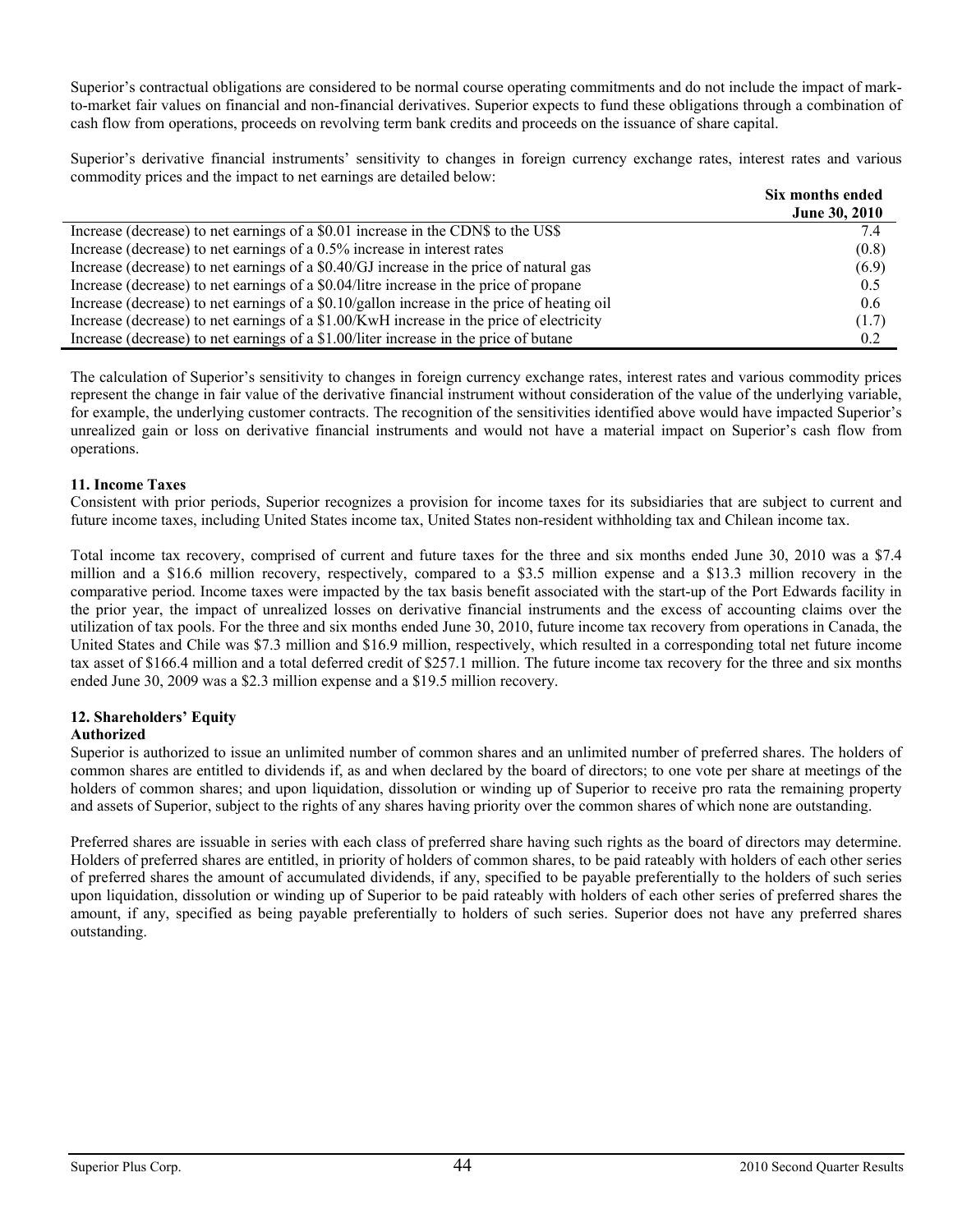|                                                                             | <b>Issued Number</b> |               |
|-----------------------------------------------------------------------------|----------------------|---------------|
|                                                                             | of Common            |               |
|                                                                             | <b>Shares</b>        | Shareholders' |
|                                                                             | $(Millions)^{(1)}$   | Equity $(1)$  |
| <b>Shareholders' equity, December 31, 2009</b>                              | 99.9                 | 584.5         |
| Net loss                                                                    |                      | (9.4)         |
| Other comprehensive income (loss)                                           |                      | 13.7          |
| Issuance of common shares $(1)$                                             | 6.2                  | 82.0          |
| Option value associated with the issue of \$172.5 million, 5.75% debentures |                      | 0.2           |
| Dividends to Shareholders <sup>(2)</sup>                                    |                      | (84.6)        |
| Distribution reinvestment program                                           | 0.1                  | 1.5           |
| <b>Shareholders' equity, June 30, 2010</b>                                  | 106.2                | 587.9         |

 $^{(1)}$  On June 28, 2010 Superior issued 1,205,728 common shares for net proceeds of \$16.0 million to partially finance the acquisition of the Burnaby Assets. The number of common shares issued was based on a specified weighted average value of Superior's existing common shares. On February 10, 2010 Superior issued 5,002,500 common shares for gross proceeds of \$69.3 million including the over-allotment option to partially finance the acquisition of Griffith. The number of common shares issued was based on a specified weighted average value of Superior's existing common shares.

<sup>(2)</sup> Dividends to Shareholders are declared at the discretion of Superior.

Shareholders' capital, contributed surplus, accumulated deficit and accumulated other comprehensive income (loss) as at June 30, 2010 and December 31, 2009 consists of the following components:

|                                                                              | <b>June 30,</b><br>2010 | December 31,<br>2009 |
|------------------------------------------------------------------------------|-------------------------|----------------------|
| Shareholders' capital                                                        |                         |                      |
| Share capital                                                                | 1,585.5                 | 1,502.0              |
|                                                                              | 1,585.5                 | 1,502.0              |
| <b>Contributed surplus</b>                                                   |                         |                      |
| Conversion feature on convertible debentures and expired warrants            | 5.5                     | 5.3                  |
|                                                                              | 5.5                     | 5.3                  |
| <b>Accumulated deficit</b>                                                   |                         |                      |
| Retained earnings from operations                                            | 591.4                   | 600.8                |
| Accumulated dividends/distributions                                          | (1,568.7)               | (1,484.1)            |
|                                                                              | (977.3)                 | (883.3)              |
| Accumulated other comprehensive income (loss)                                |                         |                      |
| Balance at beginning of period                                               | (39.5)                  | 1.6                  |
| Unrealized foreign currency gains (losses) on translation of self-sustaining |                         |                      |
| foreign operations                                                           | 9.1                     | (39.4)               |
| Reclassification of derivative gains (losses) previously deferred            | 4.6                     | (1.7)                |
|                                                                              | (25.8)                  | (39.5)               |

### **Additional Capital Disclosures**

Superior's objectives when managing capital are: (i) to maintain a flexible capital structure to preserve its ability to meet its financial obligations, including potential obligations from acquisitions; and (ii) to safeguard Superior's assets while at the same time maximizing the growth of its businesses and returns to its shareholders.

In the management of capital, Superior includes shareholders' equity (excluding accumulated other comprehensive loss/income) (AOCI), current and long-term debt, convertible debentures, and securitized accounts receivable.

Superior manages its capital structure and makes adjustments in light of changes in economic conditions and nature of the underlying assets. In order to maintain or adjust the capital structure, Superior may adjust the amount of dividends to Shareholders, issue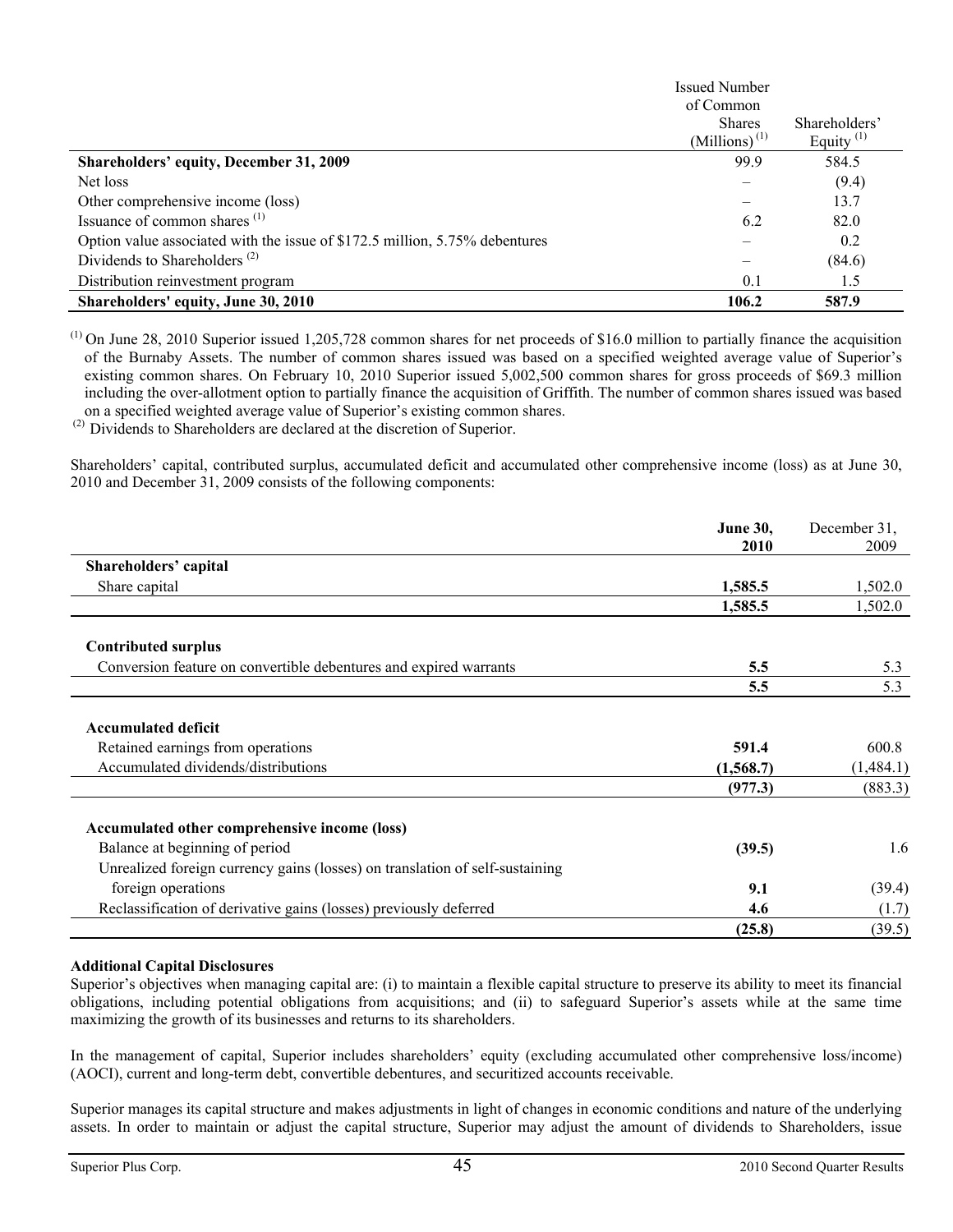additional share capital, issue new debt or convertible debentures, issue new debt or convertible debentures with different characteristics and/or increase or decrease the amount of securitized accounts receivable.

Superior monitors its capital based on the ratio of consolidated secured debt and consolidated debt outstanding to net earnings before interest, taxes, depreciation, amortization and other non-cash expenses (EBITDA), as defined by its revolving term credit facility (Credit Facility). Superior also monitors its total debt to EBITDA ratio in addition to its covenant. Superior's reference to EBITDA as defined by its revolving term credit facility may be referred to as compliance EBITDA in other public reports of Superior.

Superior is subject to various financial covenants in its Credit Facility agreements, including consolidated secured debt and total consolidated debt to EBITDA ratios, which are measured on a quarterly basis. On January 27, 2010, Superior and its subsidiaries, Superior Plus LP and Superior Plus U.S. Holdings Inc., completed an expansion of the Credit Facility from \$570 million to \$600 million. The Credit Facility was subsequently reduced to \$450 million on June 25, 2010. In addition, certain debt definitions used in the calculation of Superior's financial covenant ratios in the Credit Facility have been amended, together with corresponding amendments to the related financial covenant ratios. The new definition of Consolidated Secured Debt under the credit facility excludes the \$150 million of senior unsecured debentures of Superior Plus LP issued on October 27, 2009, which are still included in the calculation of Consolidated Debt for the purpose of the Consolidated Debt coverage ratio requirement. As a result of the new definition of Consolidated Secured Debt, Superior must maintain a Consolidated Secured Debt to compliance EBITDA ratio of not more than 3.0 to 1.0 compared to the previous senior debt to compliance EBITDA ratio which was 3.5 to 1.0. Superior's Consolidated Debt, excluding convertible unsecured subordinated debentures, to compliance EBITDA coverage ratio requirement for compliance purposes is unchanged at not more than 5.0 to 1.0. Effective March 25, 2010, Superior and Superior LP, amended certain financial covenant ratios in its U.S. Note Purchase Agreement dated October 29, 2003 (Note Agreement) to make them consistent with the financial covenant ratios under its existing Credit Facility other than the exclusion of any borrowings from the accounts receivable securitization program from compliance EBITDA ratio calculations. Also Superior's distributions (including payments to Debenture holders) cannot exceed compliance EBITDA less cash income taxes, plus \$35.0 million on a trailing twelve month rolling basis. As at June 30, 2010 and December 31 2009, Superior was in compliance with all of its financial covenants.

Superior's financial objectives and strategy related to managing its capital as described above have remained unchanged from the prior fiscal year. Superior believes that its debt to EBITDA ratios are within reasonable limits, in light of Superior's size, the nature of its businesses and its capital management objectives.

The capital structure of the Superior and the calculation of its key capital ratios are as follows:

|                                                              | <b>June 30,</b><br>2010 | December 31,<br>2009 |
|--------------------------------------------------------------|-------------------------|----------------------|
| Total shareholders' equity                                   | 587.9                   | 584.5                |
| Exclude accumulated other comprehensive loss (income)        | 25.8                    | 39.5                 |
| Shareholders' equity (excluding AOCI)                        | 613.7                   | 624.0                |
| Current portion of term loans                                | 2.7                     | 5.1                  |
| Revolving term bank credits and term loans <sup>(1)</sup>    | 575.0                   | 640.3                |
| Accounts receivable securitization program                   | 85.4                    | 92.7                 |
| Less: Senior unsecured debentures                            | (150.0)                 | (150.0)              |
| Consolidated secured debt                                    | 513.1                   | 588.1                |
| Add: Senior unsecured debentures                             | 150.0                   | 150.0                |
| Consolidated debt                                            | 663.1                   | 738.1                |
| Convertible unsecured subordinated debentures <sup>(1)</sup> | 489.3                   | 316.7                |
| Total debt                                                   | 1,152.4                 | 1,054.8              |
| Total capital                                                | 1,766.1                 | 1,678.8              |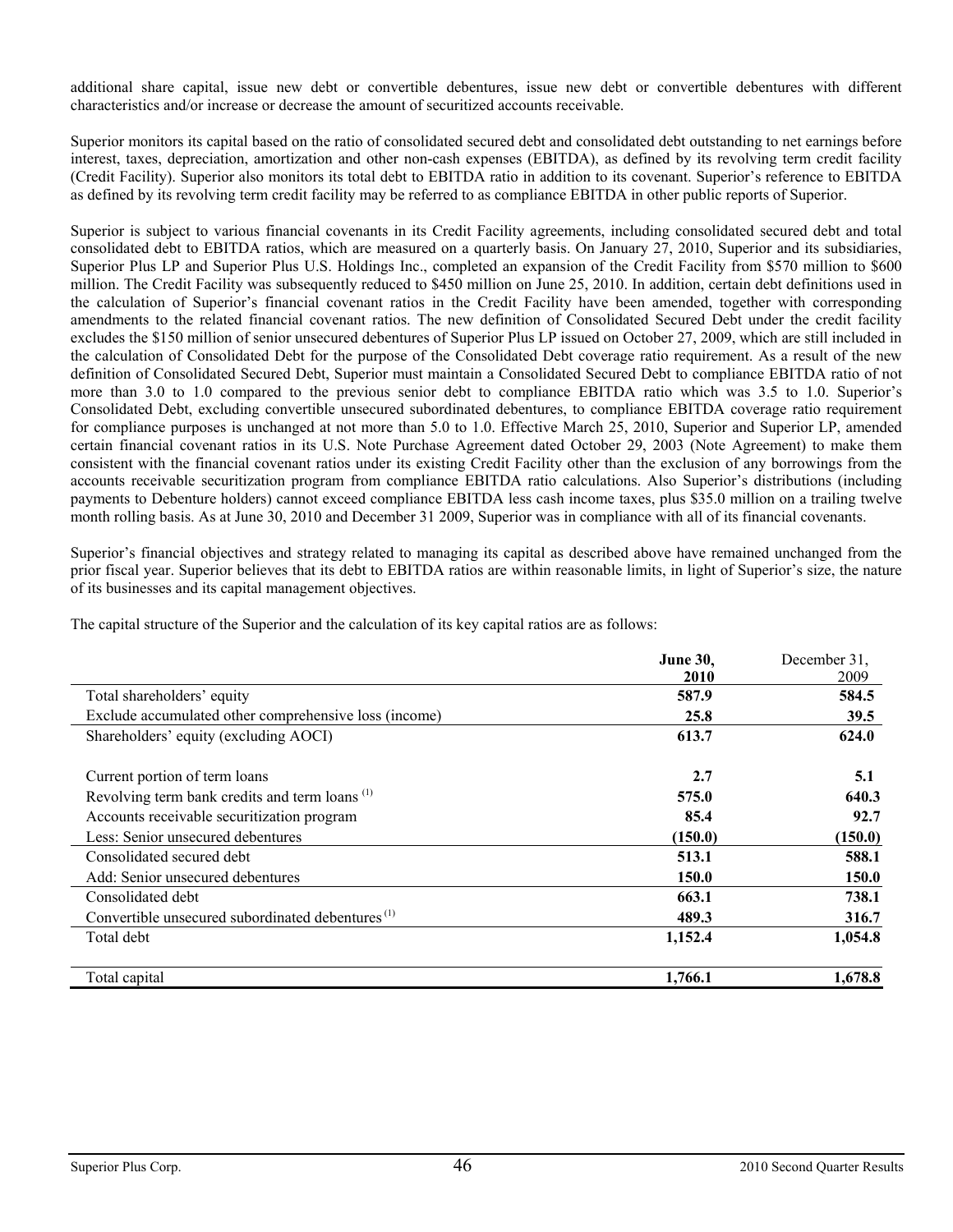|                                                               | <b>Twelve months ended</b> Twelve months ended |              |
|---------------------------------------------------------------|------------------------------------------------|--------------|
|                                                               | <b>June 30,</b>                                | December 31, |
|                                                               | <b>2010</b>                                    | 2009         |
| Net earnings                                                  | 41.0                                           | 68.3         |
| Adjusted for:                                                 |                                                |              |
| Interest on revolving term bank credits and term loans        | 37.2                                           | 27.0         |
| Interest on convertible unsecured subordinated debentures     | 22.3                                           | 16.8         |
| Accretion of convertible debenture issue costs                | 1.8                                            | 1.4          |
| Amortization of property, plant and equipment                 | 28.5                                           | 22.6         |
| Amortization included in cost of sales                        | 41.7                                           | 37.5         |
| Amortization of intangible assets                             | <b>18.0</b>                                    | 7.9          |
| Income tax expense                                            | 9.4                                            | 12.7         |
| Unrealized losses (gains) on derivative financial instruments | (1.3)                                          | 20.6         |
| Non-cash pension expense                                      | 1.0                                            | 1.7          |
| Proforma impact of acquisitions                               | 17.1                                           | 51.4         |
| EBITDA $^{(2)}$                                               | 216.7                                          | 267.9        |

|                                          | Compliance ratio | <b>June 30,</b><br>2010 | December 31.<br>2009 |
|------------------------------------------|------------------|-------------------------|----------------------|
| Consolidated secured debt to $EBITDA(2)$ | Maximum $3.0:1$  | 2.4:1                   | 2.2:1                |
| Consolidated debt to $EBITDA(2)$         | Maximum $5.0:1$  | 3.1:1                   | 2.8:1                |
| Total debt to $EBITDA(2)$                |                  | 5.3:1                   | 39.1                 |

(1) Revolving term bank credits and term loans and convertible unsecured subordinated debentures are before deferred issue costs.

 $^{(2)}$  EBITDA, as defined by Superior's revolving term credit facility, is calculated on a trailing twelve month basis taking into consideration the proforma impact of acquisitions and dispositions in accordance with the requirements of Superior's credit facility. Superior's calculation of EBITDA and debt to EBITDA may differ from those of similar entities.

### **13. Net Earnings per Share**

|                                                                      |          | Three months ended | Six months ended |         |  |
|----------------------------------------------------------------------|----------|--------------------|------------------|---------|--|
|                                                                      |          | June 30            |                  | June 30 |  |
|                                                                      | 2010     | 2009               | 2010             | 2009    |  |
| Net earnings per share computation, basic and diluted <sup>(1)</sup> |          |                    |                  |         |  |
| Net earnings (loss)                                                  | (18.6)   | 23.4               | (9.4)            | 17.9    |  |
| Weighted average shares outstanding                                  | 105.0    | 88.4               | 104.1            | 88.4    |  |
| Net earnings (loss) per share, basic and diluted                     | \$(0.18) | \$0.26             | \$(0.09)         | \$0.20  |  |

 $<sup>(1)</sup>$  All outstanding debentures have been excluded from this calculation as they were anti-dilutive.</sup>

### **14. Business Segments**

Superior operates three distinct operating segments: Energy Services, Specialty Chemicals and Construction Products Distribution. Superior's Energy Services operating segment provides distribution, wholesale procurement and related services in relation to propane, heating oil and other refined fuels. Energy Services also provides fixed-price natural gas and electricity supply services. Superior's Specialty Chemicals operating segment is a leading supplier of sodium chlorate and technology to the pulp and paper industries and is a regional supplier of potassium and chloralkali products to the U.S. Midwest. Superior's Construction Products Distribution operating segment is one of the largest distributors of commercial and industrial insulation in North America and the largest distributor of specialty construction products to the walls and ceilings industry in Canada. Superior's corporate office arranges intersegment foreign exchange contracts from time to time between its business segments. Realized gains and losses pertaining to intersegment foreign exchange gains and losses are eliminated under the Corporate column. Certain reclassifications of prior year segments have been made to conform to current year presentation. Specifically, Energy Services' results include the operations of Superior Propane and Superior Energy Management, Specialty Chemicals results includes ERCO Worldwide and Construction Products Distribution results include Winroc results.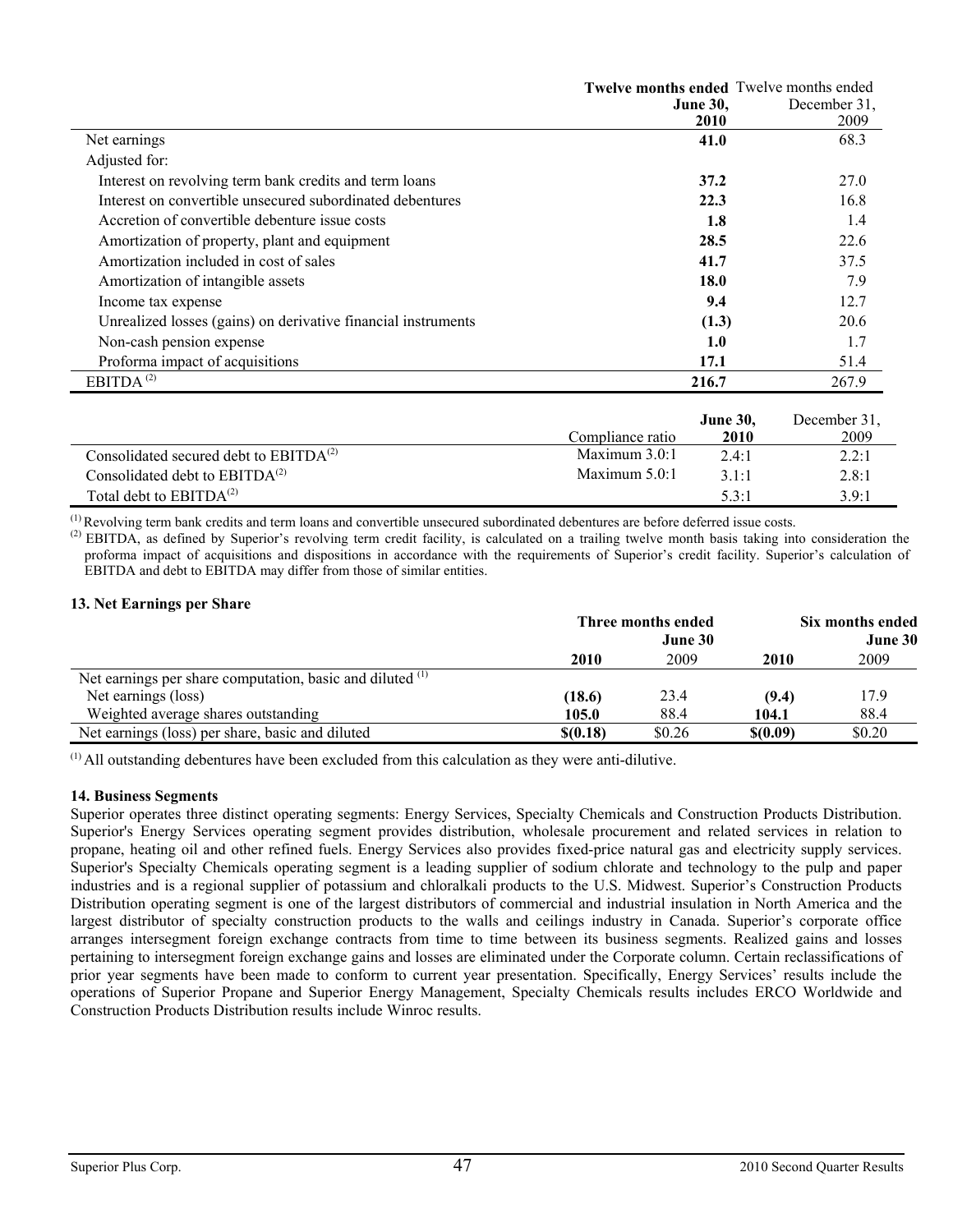|                                                               |                 |                  | Construction             |           |              |
|---------------------------------------------------------------|-----------------|------------------|--------------------------|-----------|--------------|
|                                                               | <b>Energy</b>   | <b>Specialty</b> | <b>Products</b>          |           | Total        |
| For the three months ended June 30, 2010                      | <b>Services</b> | <b>Chemicals</b> | <b>Distribution</b>      | Corporate | Consolidated |
| <b>Revenues</b>                                               | 493.3           | 115.9            | 179.2                    |           | 788.4        |
| Cost of products sold                                         | (385.3)         | (76.5)           | (138.1)                  |           | (599.9)      |
| Realized gains (losses) on derivative financial instruments   | (24.6)          | 1.8              | 0.4                      | 1.4       | (21.0)       |
| <b>Gross profit</b>                                           | 83.4            | 41.2             | 41.5                     | 1.4       | 167.5        |
| <b>Expenses</b>                                               |                 |                  |                          |           |              |
| Operating and administrative                                  | 87.3            | 29.0             | 36.0                     | 3.5       | 155.8        |
| Amortization of property, plant and equipment                 | 7.1             |                  | 1.5                      |           | 8.6          |
| Amortization of intangible assets                             | 4.0             | 1.1              | 1.1                      |           | 6.2          |
| Interest on revolving term bank credits and term loans        |                 |                  |                          | 10.6      | 10.6         |
| Interest on convertible unsecured subordinated debentures     |                 |                  |                          | 7.7       | 7.7          |
| Accretion of convertible debenture issue costs                |                 |                  |                          | 0.4       | 0.4          |
| Unrealized losses (gains) on derivative financial instruments | (23.8)          | (2.0)            |                          | 30.0      | 4.2          |
|                                                               | 74.6            | 28.1             | 38.6                     | 52.2      | 193.5        |
| Net earnings (loss) before income taxes                       | 8.8             | 13.1             | 2.9                      | (50.8)    | (26.0)       |
| Income tax recovery                                           | —               | -                | $\overline{\phantom{m}}$ | 7.4       | 7.4          |
| <b>Net Earnings (Loss)</b>                                    | 8.8             | 13.1             | 2.9                      | (43.4)    | (18.6)       |

|                                                               | Energy          | <b>Specialty</b> | <b>Construction</b><br><b>Products</b> |           | Total        |
|---------------------------------------------------------------|-----------------|------------------|----------------------------------------|-----------|--------------|
| For the three months ended June 30, 2009                      | <b>Services</b> | <b>Chemicals</b> | <b>Distribution</b>                    | Corporate | Consolidated |
| <b>Revenues</b>                                               | 236.1           | 120.1            | 98.2                                   |           | 454.4        |
| Cost of products sold                                         | (148.8)         | (72.5)           | (73.9)                                 |           | (295.2)      |
| Realized gains (losses) on derivative financial instruments   | (28.4)          | (3.6)            |                                        | 7.7       | (24.3)       |
| <b>Gross profit</b>                                           | 58.9            | 44.0             | 24.3                                   | 7.7       | 134.9        |
| <b>Expenses</b>                                               |                 |                  |                                        |           |              |
| Operating and administrative                                  | 54.4            | 32.9             | 21.0                                   | 3.2       | 111.5        |
| Amortization of property, plant and equipment                 | 3.2             |                  | 0.9                                    |           | 4.1          |
| Amortization of intangible assets                             |                 | 1.4              | 0.2                                    |           | 1.6          |
| Interest on revolving term bank credits and term loans        |                 |                  |                                        | 5.4       | 5.4          |
| Interest on convertible unsecured subordinated debentures     |                 |                  |                                        | 3.7       | 3.7          |
| Accretion of convertible debenture issue costs                |                 |                  |                                        | 0.3       | 0.3          |
| Unrealized losses (gains) on derivative financial instruments | (22.6)          | 1.7              |                                        | 2.3       | (18.6)       |
|                                                               | 35.0            | 36.0             | 22.1                                   | 14.9      | 108.0        |
| Net earnings (loss) before income taxes                       | 23.9            | 8.0              | 2.2                                    | (7.2)     | 26.9         |
| Income tax expense                                            |                 |                  |                                        | (3.5)     | (3.5)        |
| <b>Net Earnings (Loss)</b>                                    | 23.9            | 8.0              | 2.2                                    | (10.7)    | 23.4         |

| For the six months ended June 30, 2010                      | Energy<br><b>Services</b> | <b>Specialty</b><br><b>Chemicals</b> | <b>Construction</b><br><b>Products</b><br><b>Distribution</b> | Corporate | Total<br>Consolidated |
|-------------------------------------------------------------|---------------------------|--------------------------------------|---------------------------------------------------------------|-----------|-----------------------|
| <b>Revenues</b>                                             | 1,181.4                   | 225.6                                | 346.0                                                         |           | 1,753.0               |
| Cost of products sold                                       | (916.7)                   | (145.6)                              | (266.0)                                                       |           | (1,328.3)             |
| Realized gains (losses) on derivative financial instruments | (42.9)                    | 2.3                                  | 0.6                                                           | 1.4       | (38.6)                |
| <b>Gross profit</b>                                         | 221.8                     | 82.3                                 | 80.6                                                          | 1.4       | 386.1                 |
| <b>Expenses</b>                                             |                           |                                      |                                                               |           |                       |
| Operating and administrative                                | 174.9                     | 59.8                                 | 70.9                                                          | 7.7       | 313.3                 |
| Amortization of property, plant and equipment               | 14.1                      |                                      | 3.1                                                           |           | 17.2                  |
| Amortization of intangible assets                           | 8.1                       | 2.2                                  | 2.8                                                           |           | 13.1                  |
| Interest on revolving term bank credits and term loans      |                           |                                      |                                                               | 22.1      | 22.1                  |
| Interest on convertible unsecured subordinated debentures   |                           |                                      |                                                               | 13.0      | 13.0                  |
| Accretion of convertible debenture issue costs              |                           |                                      |                                                               | 1.0       | 1.0                   |
| Unrealized losses on derivative financial instruments       | 18.0                      | 2.2                                  |                                                               | 12.2      | 32.4                  |
|                                                             | 215.1                     | 64.2                                 | 76.8                                                          | 56.0      | 412.1                 |
| Net earnings (loss) before income taxes                     | 6.7                       | 18.1                                 | 3.8                                                           | (54.6)    | (26.0)                |
| Income tax recovery                                         |                           |                                      |                                                               | 16.6      | 16.6                  |
| <b>Net Earnings (Loss)</b>                                  | 6.7                       | 18.1                                 | 3.8                                                           | (38.0)    | (9.4)                 |